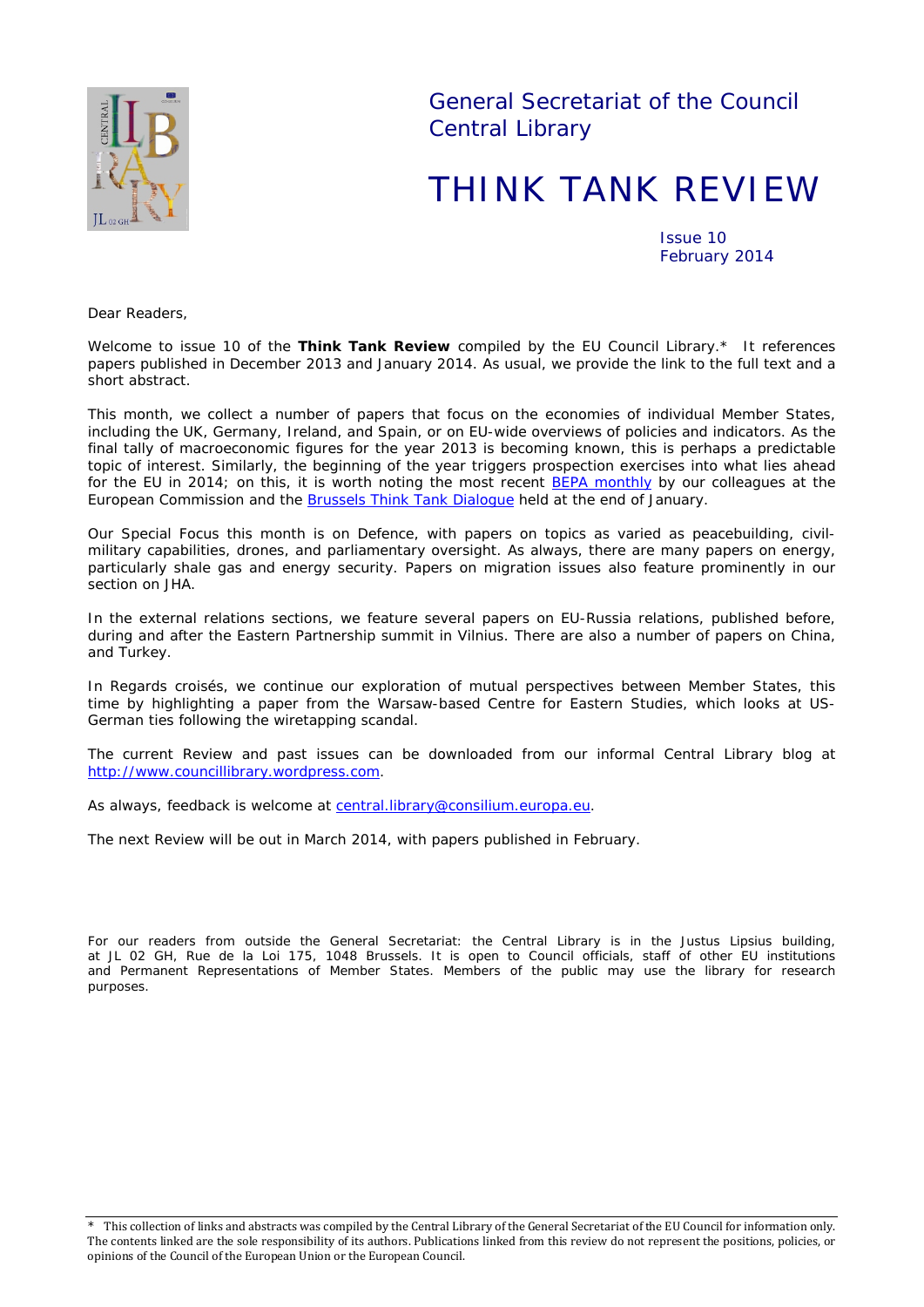# **SECTION 1 - [EU INSTITUTIONS, POLITICS, ECONOMICS](#page-7-0)**

#### [Member States and European economies](#page-7-1)

| POLICY NETWORK                                                                                |  |
|-----------------------------------------------------------------------------------------------|--|
|                                                                                               |  |
| PETERSON INSTITUTE FOR INTERNATIONAL ECONOMICS                                                |  |
|                                                                                               |  |
| INSTITUT FRANÇAIS DES RELATIONS INTERNATIONALES                                               |  |
|                                                                                               |  |
| KIEL INSTITUTE FOR THE WORLD ECONOMY                                                          |  |
|                                                                                               |  |
|                                                                                               |  |
| THE CENTRE FOR EUROPEAN POLICY STUDIES                                                        |  |
|                                                                                               |  |
| THE INSTITUTE OF INTERNATIONAL AND EUROPEAN AFFAIRS                                           |  |
| Economic governance with tight constraints: exploring implications for the Irish economy 9    |  |
| THE LISBON COUNCIL                                                                            |  |
|                                                                                               |  |
| WORLD FCONOMIC FORUM                                                                          |  |
| Enhancing Europe's competitiveness. Fostering innovation-driven entrepreneurship in Europe  9 |  |
| RESEARCH INSTITUTE OF THE FINNISH ECONOMY                                                     |  |
|                                                                                               |  |
| CENTER FOR SOCIAL AND ECONOMIC RESEARCH                                                       |  |
|                                                                                               |  |
|                                                                                               |  |
| <b>FRIEDRICH EBERT STIFTUNG</b>                                                               |  |
|                                                                                               |  |
| Social cohesion and the state in times of austerity : country case study: Spain 10            |  |
| COLOGNE INSTITUTE FOR ECONOMIC RESEARCH                                                       |  |
| Zur Debatte über einen weiteren staatlichen Schuldenschnitt in Griechenland 11                |  |
| THE VIENNA INSTITUTE FOR INTERNATIONAL ECONOMIC STUDIES                                       |  |
|                                                                                               |  |
|                                                                                               |  |

#### [Euro area and EMU](#page-10-4)

| <b>FONDATION ROBERT SCHUMAN</b>                                                             |
|---------------------------------------------------------------------------------------------|
|                                                                                             |
| NOTRE EUROPE - JACOUES DELORS INSTITUTE                                                     |
|                                                                                             |
| ISTITUTO AFFARI INTERNAZIONALI                                                              |
|                                                                                             |
| EGMONT - ROYAL INSTITUTE FOR INTERNATIONAL RELATIONS                                        |
|                                                                                             |
| <b>COLLEGE OF EUROPE</b>                                                                    |
| The judicial 'bail out' of the European Stability Mechanism: comment on the Pringle case 12 |
| FRIEDRICH EBERT STIFTUNG                                                                    |
| On the way to a fiscal or a stability Union? The plans for a "genuine" Economic and         |
|                                                                                             |
|                                                                                             |

### [Banking Union](#page-12-0)

| <b>BRUEGEL</b>                                                                            |  |
|-------------------------------------------------------------------------------------------|--|
|                                                                                           |  |
| Ending uncertainty: recapitalisation under European Central Bank supervision 13           |  |
| BRUSSELS THINK TANK DIALOGUE                                                              |  |
|                                                                                           |  |
| THE CENTRE FOR EUROPEAN POLICY STUDIES                                                    |  |
| The asset quality review and capital needs: why re-capitalise banks with public money? 13 |  |
| Falling short of expectations? Stress-testing the European banking system  13             |  |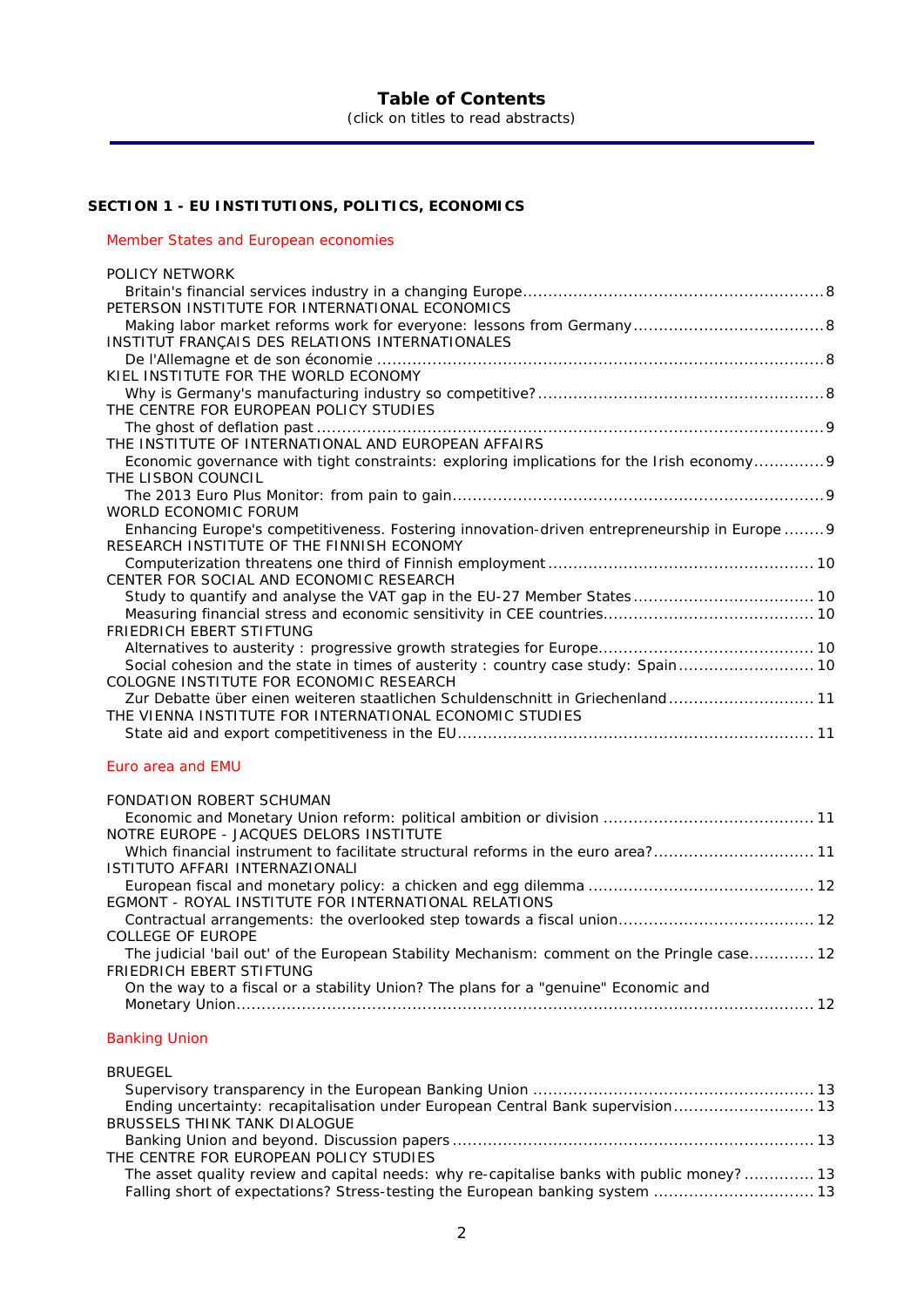| <b>COLLEGE OF EUROPE</b>                                                                                                                                                                               |
|--------------------------------------------------------------------------------------------------------------------------------------------------------------------------------------------------------|
| <b>FUNDACIÓN ALTERNATIVAS</b>                                                                                                                                                                          |
| <b>EU Member States</b>                                                                                                                                                                                |
| BARCELONA CENTRE FOR INTERNATIONAL AFFAIRS                                                                                                                                                             |
| CENTRE FOR EUROPEAN REFORM                                                                                                                                                                             |
| The Great British trade-off: the impact of leaving the EU on the UK's trade and investment 14<br>EUROPEAN POLICY CENTRE / BERTELSMANN STIFTUNG / CENTRE FOR EUROPEAN POLICY STUDIES<br><b>EUROPEUM</b> |
| EASTERN EUROPE STUDIES CENTRE                                                                                                                                                                          |
| Struggling for gender equality: sharing Lithuanian and Bulgarian experience  15                                                                                                                        |
| Euroscepticism                                                                                                                                                                                         |
| ISTITUTO AFFARI INTERNAZIONALI<br>Eurocriticism: the eurozone crisis and anti-establishment groups in southern Europe 15<br>KONRAD ADENAUER STIFTUNG                                                   |
| Europa - Nein Danke? Studie zum Aufstieg rechts- und nationalpopulistischer Parteien in Europa 16                                                                                                      |
| <b>EU policies</b>                                                                                                                                                                                     |
| <b>BRUEGEL</b>                                                                                                                                                                                         |
| ISTITUTO AFFARI INTERNAZIONALI                                                                                                                                                                         |
| Transport, communications and infrastructure in a united and effective Europe 16                                                                                                                       |
| <b>FRIDE / CHATMAN HOUSE</b><br>Empowering Europe's future: governance, power and options for the EU in a changing world  17                                                                           |
| KING BAUDOUIN FOUNDATION / BERTELSMANN STIFTUNG / EUROPEAN POLICY CENTRE                                                                                                                               |
| SWEDISH INSTITUTE FOR EUROPEAN POLICY STUDIES                                                                                                                                                          |
| Close encounters of the third kind: the interface between the EU and international law                                                                                                                 |
| EUROPEAN POLICY CENTRE / INSTITUT FRANÇAIS DES RELATIONS INTERNATIONALES /                                                                                                                             |
| GERMAN COUNCIL ON FOREIGN RELATIONS<br>The Schengen governance package: the subtle balance between Community method and                                                                                |
|                                                                                                                                                                                                        |
| THE CENTRE FOR EUROPEAN POLICY STUDIES                                                                                                                                                                 |
| <b>FRIEDRICH EBERT STIFTUNG</b><br>Rolling back or expanding European integration?: Barriers and paths to deepening                                                                                    |
|                                                                                                                                                                                                        |
| <b>INSTITUT MONTAIGNE</b>                                                                                                                                                                              |
| Justice, Home Affairs and Security                                                                                                                                                                     |
| THE FINNISH INSTITUTE OF INTERNATIONAL AFFAIRS                                                                                                                                                         |
| Neither neutral nor non-aligned: the Europeanization of Finland's foreign and security policy 18<br>EUROPEAN POLICY CENTRE                                                                             |
| The future of the area of freedom, security and justice - Addressing mobility, protection and                                                                                                          |
| SWEDISH INSTITUTE OF INTERNATIONAL AFFAIRS                                                                                                                                                             |

| Migration |  |
|-----------|--|

| FONDATION ROBERT SCHUMAN |  |
|--------------------------|--|
|                          |  |

[The EU's Internal Security Strategy: living in the shadow of its past](#page-18-1) .......................................... 19 [A resilient Europe for an open, safe and secure cyberspace](#page-18-2) ...................................................... 19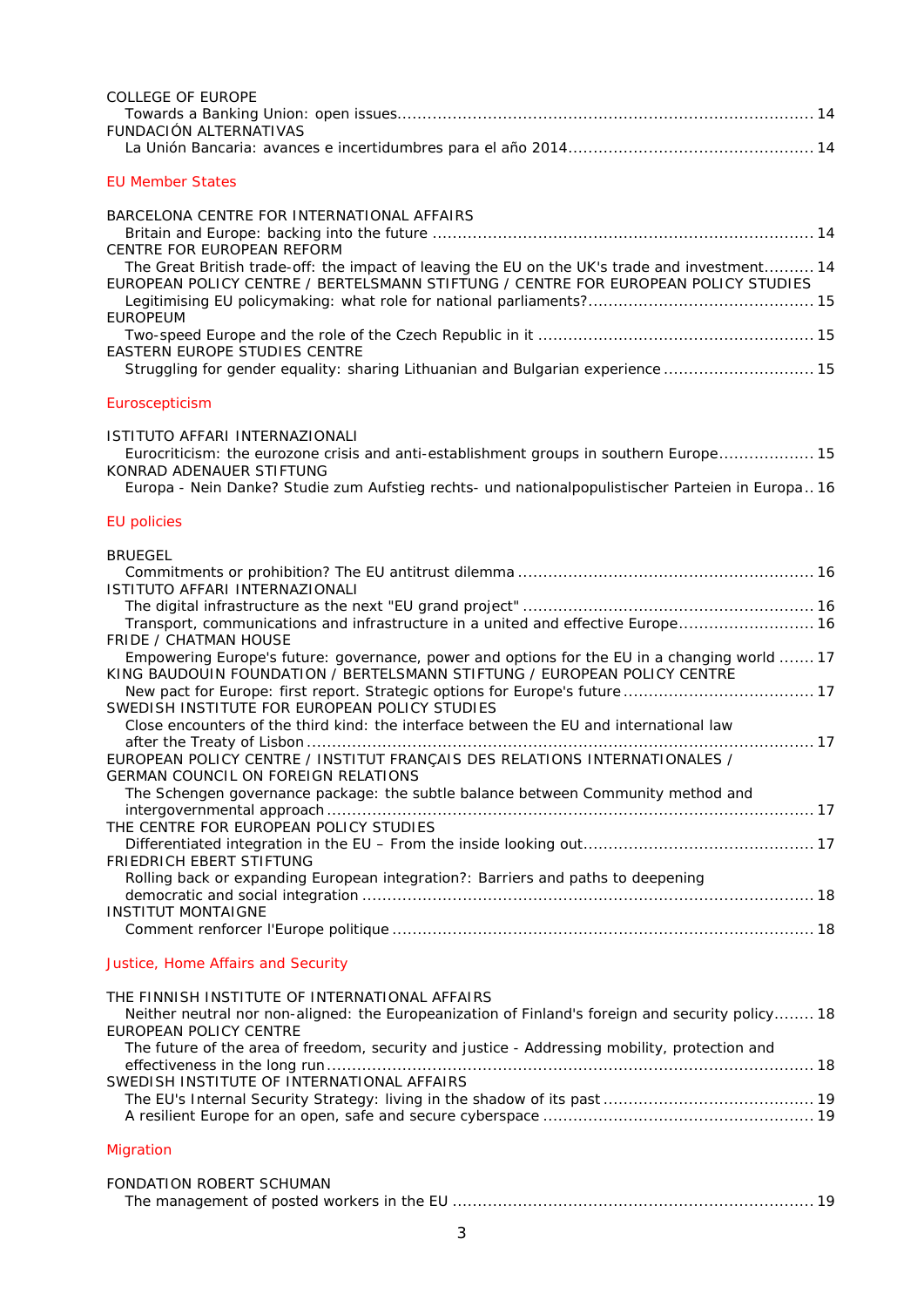| BARCELONA CENTRE FOR INTERNATIONAL AFFAIRS                                             |  |
|----------------------------------------------------------------------------------------|--|
|                                                                                        |  |
| INSTITUTE FOR PUBLIC POLICY RESEARCH                                                   |  |
|                                                                                        |  |
| FRIEDRICH EBERT STIFTUNG                                                               |  |
| Die Mär vom "Sozialtourismus": Zuwanderung rumänischer Staatsbürger nach Deutschland   |  |
|                                                                                        |  |
| Nach Lampedusa : das neue gemeinsame Europäische Asylsystem auf dem Prüfstand 20       |  |
| PEW RESEARCH CENTER                                                                    |  |
| Changing patterns of global migration and remittances. More migrants in U.S. and other |  |
|                                                                                        |  |
| COLOGNE INSTITUTE FOR ECONOMIC RESEARCH                                                |  |
|                                                                                        |  |

#### [EEAS](#page-20-0)

| SWEDISH INSTITUTE FOR EUROPEAN POLICY STUDIES /CENTRE FOR EUROPEAN POLICY STUDIES /         |  |
|---------------------------------------------------------------------------------------------|--|
| EUROPEAN UNIVERSITY INSTITUTE                                                               |  |
| EEAS 2.0 - Recommendations for the amendment of Council Decision 2010/427/EU                |  |
|                                                                                             |  |
| ISTITUTO PER GLI STUDI DI POLITICA INTERNAZIONALE                                           |  |
|                                                                                             |  |
| Under the crisis's pressure. Matching the EU external action with national diplomacies 21   |  |
|                                                                                             |  |
| Energy, natural resources and climate change                                                |  |
| THE POLISH INSTITUTE OF INTERNATIONAL AFFAIRS                                               |  |
|                                                                                             |  |
|                                                                                             |  |
| <b>CENTRE FOR EASTERN STUDIES</b>                                                           |  |
|                                                                                             |  |
| <b>BRUEGEL</b>                                                                              |  |
|                                                                                             |  |
| INSTITUT FRANÇAIS DES RELATIONS INTERNATIONALES                                             |  |
| Gaz de schiste en Pologne, au Royaume-Uni, et au Danemark : vers un modèle européen ? 23    |  |
| CHATMAN HOUSE                                                                               |  |
|                                                                                             |  |
| THE CENTRE FOR EUROPEAN POLICY STUDIES                                                      |  |
|                                                                                             |  |
| INSTITUTE FOR EUROPEAN STUDIES                                                              |  |
| EU climate and energy policy: hope for more and better climate policy integration? 23       |  |
| EU performance in the international climate negotiations in 2013: scope for improvement  24 |  |

[ROBERT SCHUMAN CENTRE FOR ADVANCED STUDIES -](#page-23-1) EUROPEAN UNIVERSITY INSTITUTE

[Znaczenie połączeń wzajemnych w budowie jednolitego rynku energii Unii Europejskiej.](#page-23-4) 

The EU ETS: eight years and counting [...................................................................................](#page-23-2) 24

Wprowadzenie [....................................................................................................................](#page-23-4) 24

[Global commons: the protection of global public goods as a challenge for German security policy](#page-23-6) . 24

[Why every serious environmentalist should favour fracking](#page-24-1) ...................................................... 25

[Greens/EFA Group of the European Parliament........................................................................](#page-24-3) 25

[Environmental policy in the European Semester: assessing progress to date. A report for the](#page-24-3) 

#### **SECTION 2 - [EXTERNAL RELATIONS](#page-25-0)**

[INSTITUTE FOR EUROPEAN ENVIRONMENTAL POLICY](#page-24-2)

[INSTYTUT SOBIESKIEGO](#page-23-3)

[KONRAD-ADENAUER-STIFTUNG](#page-23-5)

[CENTRE FOR POLICY STUDIES](#page-24-0)

#### [EU foreign policy](#page-25-1)

| THE FINNISH INSTITUTE OF INTERNATIONAL AFFAIRS                                     |
|------------------------------------------------------------------------------------|
|                                                                                    |
| EUROPEAN COUNCIL ON FOREIGN RELATIONS                                              |
|                                                                                    |
| <b>FRIDE</b>                                                                       |
| Challenges for European foreign policy in 2014: the EU's extended neighbourhood 26 |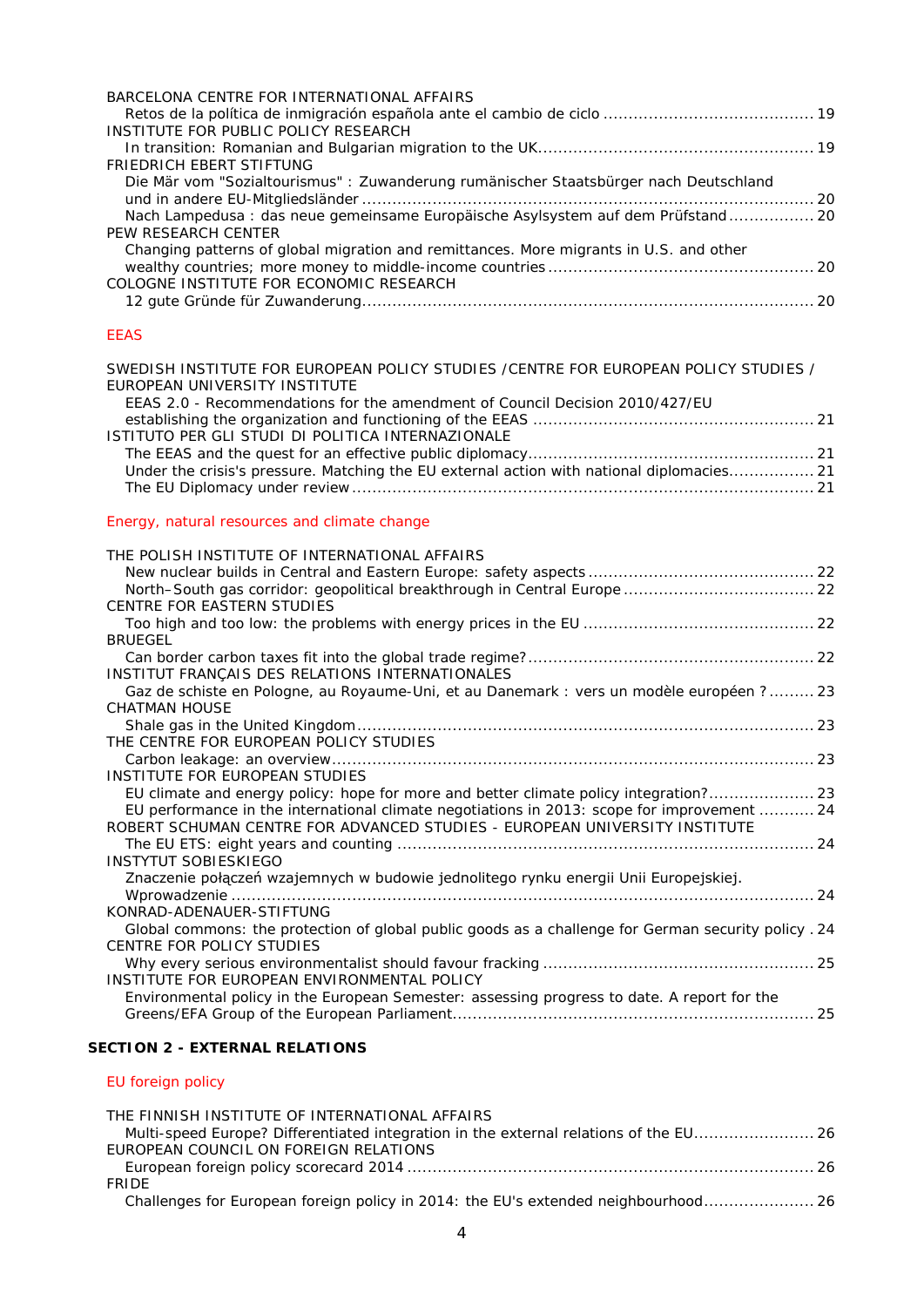# [EU trade](#page-25-8)

| THE POLISH INSTITUTE OF INTERNATIONAL AFFAIRS<br>Trade agreements across the Atlantic: what lessons from CETA for TTIP? 26<br><b>BRUEGEL</b>                                                                                                                                                                                  |
|-------------------------------------------------------------------------------------------------------------------------------------------------------------------------------------------------------------------------------------------------------------------------------------------------------------------------------|
| EUROPEAN POLICY CENTRE / NOTRE EUROPE - JACQUES DELORS INSTITUTE                                                                                                                                                                                                                                                              |
| EU strategic partnerships                                                                                                                                                                                                                                                                                                     |
| <b>FRIDE / EGMONT</b><br>Confidential partnerships? The EU, its strategic partners and international terrorism 27<br>THE CENTRE FOR EUROPEAN POLICY STUDIES                                                                                                                                                                   |
| <b>Russia</b>                                                                                                                                                                                                                                                                                                                 |
| STIFTUNG WISSENSCHAFT UND POLITIK<br>The EU, Russia and a less common neighbourhood. Lessons reinforced by the Vilnius summit  28<br>CARNEGIE                                                                                                                                                                                 |
| CENTRE FOR EU-RUSSIA STUDIES<br>Fight against corruption in Russian and European discourse: 'irreconcilable differences'? 28<br>Russia's strive from the land to the sea based on international law and doctrine of sovereignty 29<br>Eurasian regionalism as an identitarian enterprise: representation of European other in |
| Ukraine                                                                                                                                                                                                                                                                                                                       |
| CENTRE FOR EASTERN STUDIES<br>What do the Maidan protests tell us about Ukraine? Diagnosis and prospects for Ukrainian politics 29                                                                                                                                                                                            |
| Moldova                                                                                                                                                                                                                                                                                                                       |
| EUROPEAN COUNCIL ON FOREIGN RELATIONS<br>EUROPEAN POLICY CENTRE<br>Helping Moldova stay on the EU course - Proposals for a real 'more for more' approach  30                                                                                                                                                                  |
| Georgia                                                                                                                                                                                                                                                                                                                       |
| CENTRE FOR EUROPEAN STUDIES<br>KONRAD-ADENAUER-STIFTUNG                                                                                                                                                                                                                                                                       |
| Kosovo                                                                                                                                                                                                                                                                                                                        |
| GROUP FOR LEGAL AND POLITICAL STUDIES / PRISTINA COUNCIL ON FOREIGN RELATIONS<br>GROUP FOR LEGAL AND POLITICAL STUDIES<br>The trade impact of the Kosovo-EU stabilization and association agreement: an assessment                                                                                                            |
| <b>Norway</b>                                                                                                                                                                                                                                                                                                                 |
| <b>CENTRE FOR EASTERN STUDIES</b><br>Norway and the bear. Norwegian defence policy - lessons for the Baltic Sea region  31                                                                                                                                                                                                    |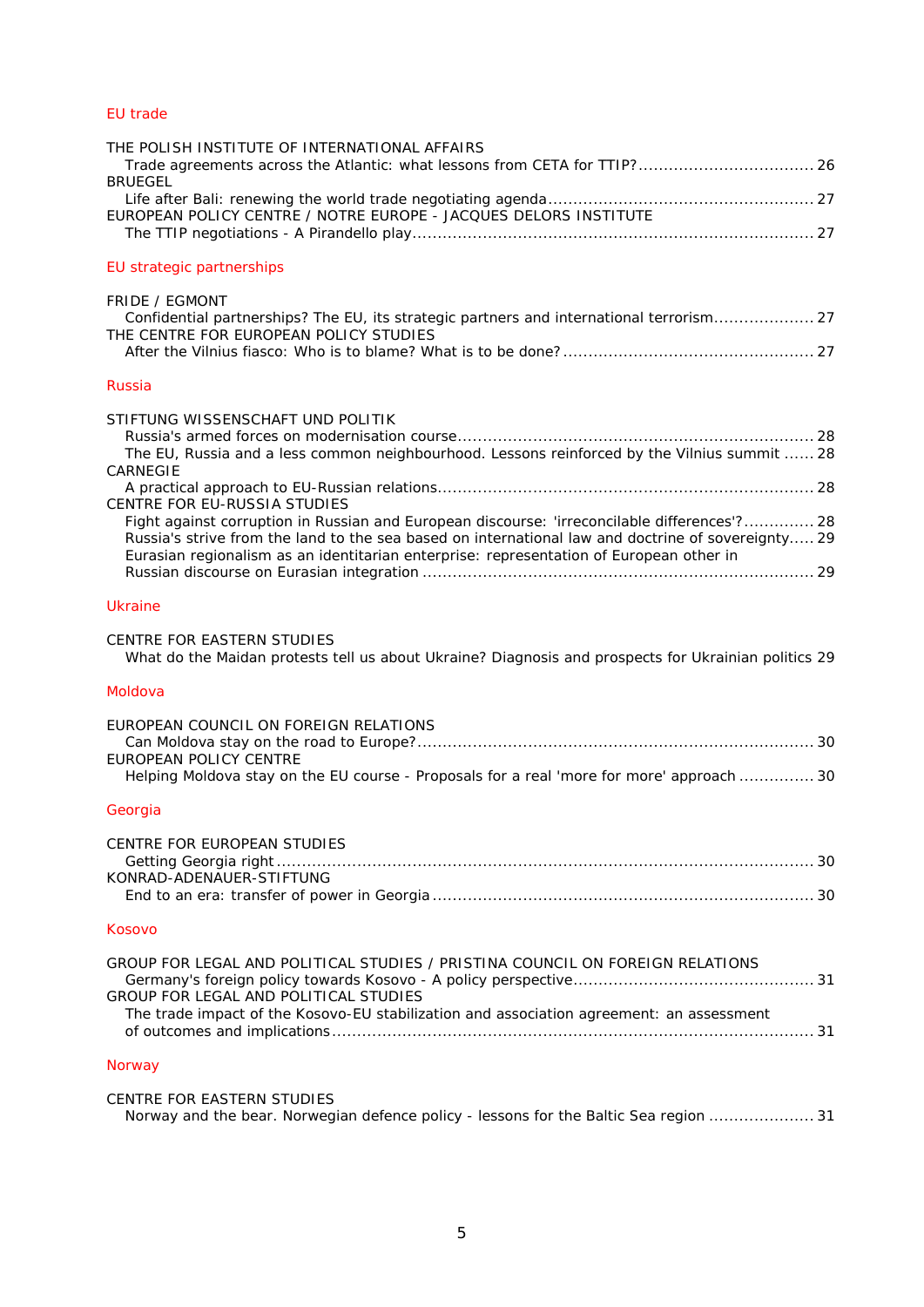# **[Turkey](#page-31-0)**

| STIFTUNG WISSENSCHAFT UND POLITIK<br>Is the Fethullah Gülen movement overstretching itself? A Turkish religious community as a                                                                                       |  |
|----------------------------------------------------------------------------------------------------------------------------------------------------------------------------------------------------------------------|--|
|                                                                                                                                                                                                                      |  |
| STIFTUNG MERCATOR / ISTITUTO AFFARI INTERNAZIONALI / ISTANBUL POLICY CENTER<br>EU-Turkish energy relations in the context of EU accession negotiations: focus on natural gas  32                                     |  |
| ISTITUTO PER GLI STUDI DI POLITICA INTERNAZIONALE                                                                                                                                                                    |  |
| Skating on thin ice: the political economy of Turkish foreign policy over the last decade  32<br>ECONOMIC POLICY RESEARCH FOUNDATION OF TURKEY / INTERNATIONAL POLICY AND                                            |  |
| <b>LEADERSHIP INSTITUTE</b>                                                                                                                                                                                          |  |
| Mediterranean                                                                                                                                                                                                        |  |
| THE GERMAN MARSHALL FUND OF THE US / ISTITUTO AFFARI INTERNAZIONALI<br>The evolving role of the Adriatic space in the Mediterranean: challenges and opportunities 33                                                 |  |
| <b>Arab countries</b>                                                                                                                                                                                                |  |
| CENTRE FOR EUROPEAN REFORM                                                                                                                                                                                           |  |
| Running into the sand? The EU's faltering response to the Arab revolutions 34<br>CARNEGIE                                                                                                                            |  |
| ROYAL UNITED SERVICES INSTITUTE                                                                                                                                                                                      |  |
|                                                                                                                                                                                                                      |  |
| Syria                                                                                                                                                                                                                |  |
| THE FINNISH INSTITUTE OF INTERNATIONAL AFFAIRS<br>The failure of the security paradigm in Syria: the human security perspective 34<br>INTERNATIONAL CENTRE FOR COUNTER-TERRORISM                                     |  |
| Dealing with European foreign fighters in Syria: governance challenges & legal implications 35<br>STIFTUNG MERCATOR / ISTITUTO AFFARI INTERNAZIONALI / ISTANBUL POLICY CENTER                                        |  |
| South America                                                                                                                                                                                                        |  |
| BARCELONA CENTRE FOR INTERNATIONAL AFFAIRS<br>Brasil, las cumbres iberoamericanas y el papel de España en América Latina  35                                                                                         |  |
| Africa                                                                                                                                                                                                               |  |
| THE POLISH INSTITUTE OF INTERNATIONAL AFFAIRS                                                                                                                                                                        |  |
| Asia                                                                                                                                                                                                                 |  |
| STIFTUNG WISSENSCHAFT UND POLITIK<br>Regional cooperation for financial and exchange rates stability in East Asia. Extending<br>existing currency swap agreements without the linkage to an IMF program and creating |  |
| China                                                                                                                                                                                                                |  |
| THE GERMAN MARSHALL FUND OF THE US                                                                                                                                                                                   |  |
| STIFTUNG WISSENSCHAFT UND POLITIK                                                                                                                                                                                    |  |
| THE POLISH INSTITUTE OF INTERNATIONAL AFFAIRS                                                                                                                                                                        |  |
| EUROPEAN COUNCIL ON FOREIGN RELATIONS / ASIA CENTRE                                                                                                                                                                  |  |
|                                                                                                                                                                                                                      |  |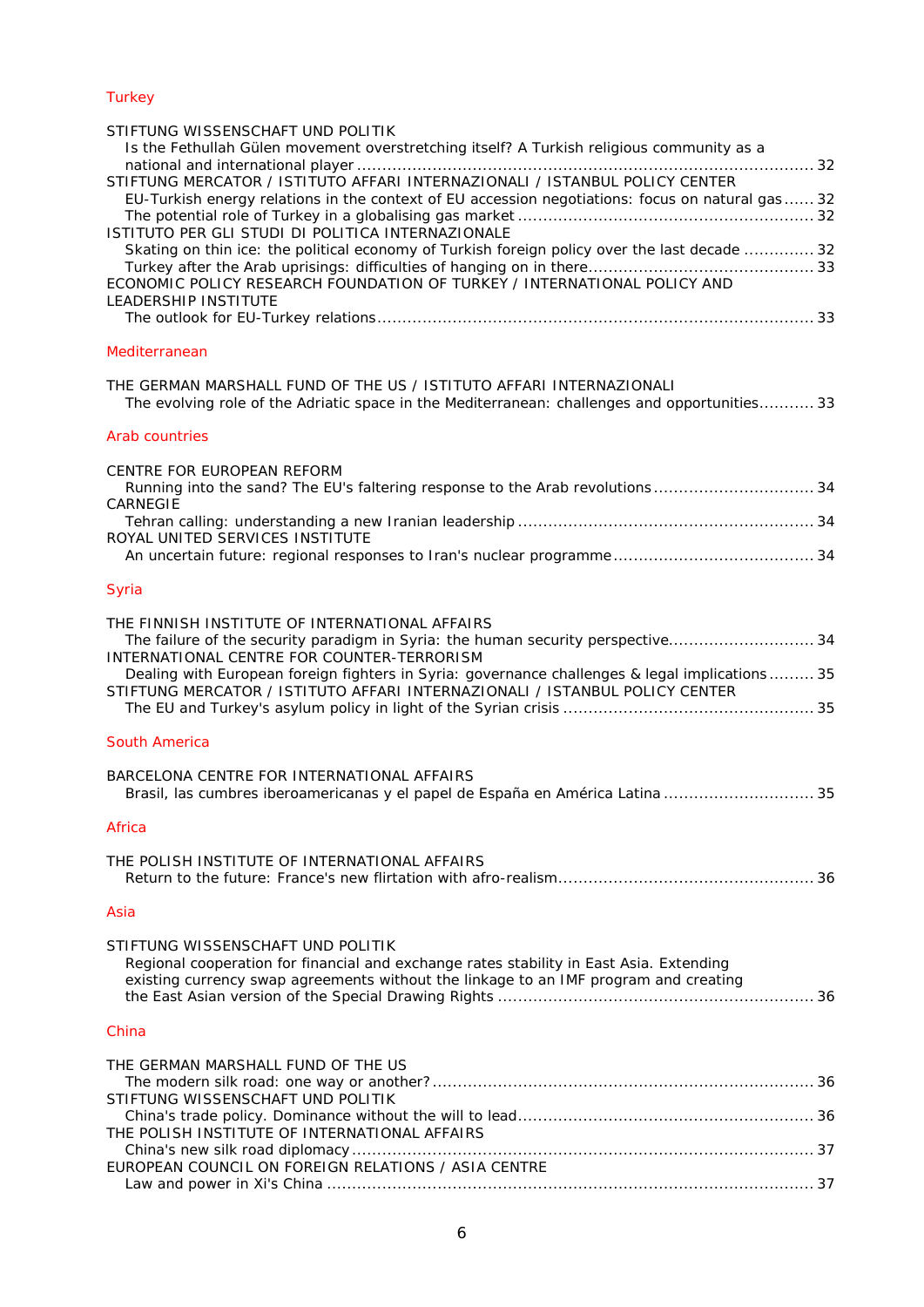| <b>FRIDE</b>                                                                                                                                     |
|--------------------------------------------------------------------------------------------------------------------------------------------------|
|                                                                                                                                                  |
| EUROPEAN INSTITUTE FOR ASIAN STUDIES                                                                                                             |
| Central and Eastern Europe's courtship with China: Trojan horse within the EU?  37<br>EUROPEAN CENTRE FOR INTERNATIONAL POLITICAL ECONOMY        |
| The internationalization of the renminbi and the rise of a multipolar currency system  38                                                        |
|                                                                                                                                                  |
| Development and cooperation                                                                                                                      |
| THE FINNISH INSTITUTE OF INTERNATIONAL AFFAIRS                                                                                                   |
| The post-2015 agenda and the EU: faltering in the global development partnership?38                                                              |
| STIFTUNG WISSENSCHAFT UND POLITIK                                                                                                                |
| Including security in the post 2015 development goals. Germany could play an active role 38                                                      |
|                                                                                                                                                  |
| <b>SPECIAL FOCUS - DEFENCE</b>                                                                                                                   |
|                                                                                                                                                  |
|                                                                                                                                                  |
| THE POLISH INSTITUTE OF INTERNATIONAL AFFAIRS                                                                                                    |
| The future of the European defence industry after the December summit: ten Polish priorities 39<br>EU INSTITUTE FOR SECURITY STUDIES             |
|                                                                                                                                                  |
| THE CENTRE FOR EUROPEAN POLICY STUDIES                                                                                                           |
| National visions of EU Defence Policy - Common denominators and misunderstandings 39                                                             |
| CLINGENDAEL                                                                                                                                      |
|                                                                                                                                                  |
| GEORGE C. MARSHALL - EUROPEAN CENTER FOR SECURITY STUDIES                                                                                        |
|                                                                                                                                                  |
| INSTITUT EUROPÉEN DES RELATIONS INTERNATIONALES                                                                                                  |
| La guerre des drones : aspects stratégiques et juridiques de la "robotique sécuritaire"  40<br>ISTITUTO PER GLI STUDI DI POLITICA INTERNAZIONALE |
|                                                                                                                                                  |
| Parliamentary of EU foreign and security policy: moving beyond the patchwork? 40                                                                 |

# **[REGARDS CROISÉS](#page-40-0)**

[CENTRE FOR EASTERN STUDIES](#page-40-1)

[The NSA: the impact of the wiretapping scandal on German-American relations..........................](#page-40-2) 41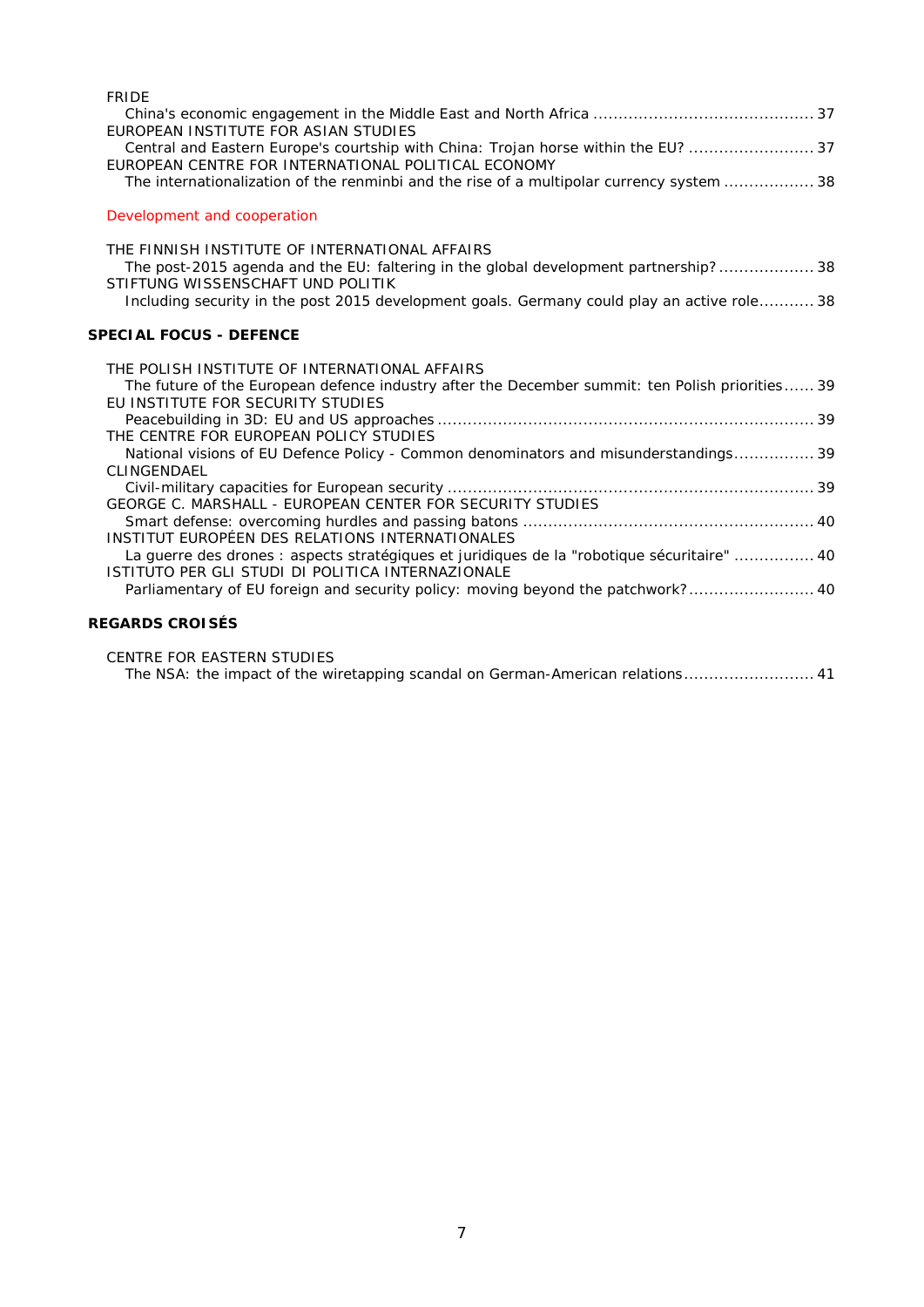# <span id="page-7-0"></span>**SECTION 1 - EU INSTITUTIONS, POLITICS, ECONOMICS**

#### <span id="page-7-2"></span><span id="page-7-1"></span>*Member States and European economies*

#### POLICY NETWORK

#### <span id="page-7-3"></span>**Britain's financial services industry in a changing Europe**

December 2013 Link to the article in [English](http://www.policy-network.net/publications_detail.aspx?ID=4542)

This article focuses on financial services, as the focal point of the debate about Britain's future in the EU. The sovereign debt and banking crises have accelerated integration in the eurozone, a trend often seen as alien to British interests. The position of the City as the main financial services centre in Europe has become uncertain.

#### <span id="page-7-4"></span>PETERSON INSTITUTE FOR INTERNATIONAL ECONOMICS

#### <span id="page-7-5"></span>**Making labor market reforms work for everyone: lessons from Germany**

by Jacob Funk Kirkegaard January 2014 Link to the article in [English](http://www.iie.com/publications/pb/pb14-1.pdf)

Germany has the best functioning labour market among large economies in the West, the author of this paper says, but its labour reforms are suspected to have lowered living standards for low-income workers, and to have increased income inequality. He shows that Germany's recent labour market success has indeed resulted from the structural labour reforms in the early 2000s. But the expansion of the criticized low-wage "mini-jobs" largely results from their increasing use as second jobs. A gap between "mini-jobbers" and other employees caused by differences in employment protection could evoke a dual labour market. Its prevention will be a challenge for future governments.

### <span id="page-7-6"></span>INSTITUT FRANÇAIS DES RELATIONS INTERNATIONALES

#### <span id="page-7-7"></span>**De l'Allemagne et de son économie**

by Patrick Allard January 2014 Link to the document in [French](http://www.ifri.org/downloads/noteducerfa108pallard.pdf)

Recent fears about a widening gap between the French and the German economy are unfounded, the author of this article says. Nevertheless, comparing the two economies highlights the need for France to implement the reform agenda. But both economies face similar long-term challenges, namely low growth rates, which have potentially serious implications for employment, competitiveness, standard of living and public finances. The reforms that the two countries need to implement are largely overlapping. They relate to education, the goods and services markets and to the labour market.

<span id="page-7-8"></span>KIEL INSTITUTE FOR THE WORLD ECONOMY

#### <span id="page-7-9"></span>**Why is Germany's manufacturing industry so competitive?**

by Federico Foders and Manuel Molina Vogelsang January 2014 Link to the article in [English](http://www.ifw-kiel.de/wirtschaftspolitik/politikberatung/kiel-policy-brief/KPB_69.pdf)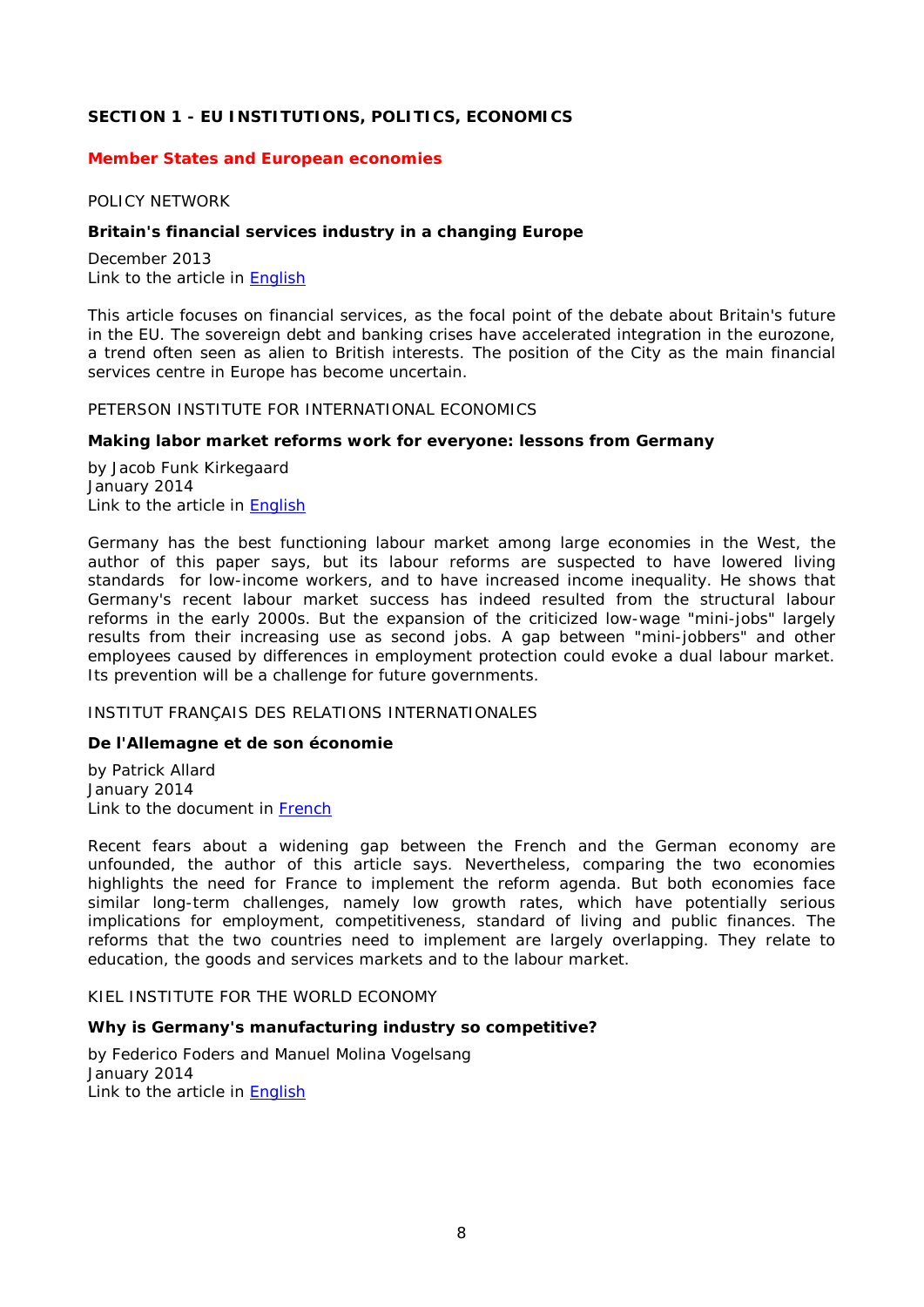The German economy has been outperforming other member countries of the EU during the recent recession and debt crisis. This paper seeks to explain why. It analyses the trade and technology specialization, the degree of vertical specialization in the export sector and the price/cost performance for Germany, South Korea, China, Japan and the US. The authors contend that quality is the main driver of Germany's international success, that price and cost advantage determines competitiveness in some product groups, and that R&D efforts have contributed to develop and maintain German competitiveness in manufactured products.

### <span id="page-8-0"></span>THE CENTRE FOR EUROPEAN POLICY STUDIES

# <span id="page-8-1"></span>**The ghost of deflation past**

by Thomas Mayer December 2013 Link to the article in [English](http://www.ceps.be/ceps/dld/8757/pdf)

This note takes a look at the development of monetary aggregates and debt in the G7, plus non-G7 euro-area countries. The authors note that monetary and debt developments point to relatively sluggish growth but do not signal deflation risks and that the realignment of 'internal real exchange rates' in the euro area will probably come through a rise in prices in Germany.

### <span id="page-8-2"></span>THE INSTITUTE OF INTERNATIONAL AND EUROPEAN AFFAIRS

# <span id="page-8-3"></span>**Economic governance with tight constraints: exploring implications for the Irish economy**

by John Bradley January 2014 Link to the article in [English](http://www.iiea.com/ftp/Publications/2014/IIEA%20Economic%20Governance%20Paper%207%20-%20Jan%202014.pdf)

The author examines the implications of newly reformed European economic governance structures for Ireland. To succeed under these circumstances a rethink in industrial policy with a greater focus on supporting the indigenous SME sector is necessary.

<span id="page-8-4"></span>THE LISBON COUNCIL

# <span id="page-8-5"></span>**The 2013 Euro Plus Monitor: from pain to gain**

by Holger Schmieding, Christian Schulz, Paul Hofheinz and Ann Mettler December 2013 Link to the article in [English](http://www.lisboncouncil.net/index.php?option=com_downloads&id=932)

If the eurozone stays the course, the systemic crisis could be largely over by mid-2014, according to this paper. Its authors rank the principal European economies on a host of criteria, including the speed of adjustment to the challenges posed by the financial and economic crisis. It also looks at long-term economic health.

### <span id="page-8-6"></span>WORLD ECONOMIC FORUM

### <span id="page-8-7"></span>**Enhancing Europe's competitiveness. Fostering innovation-driven entrepreneurship in Europe**

January 2014 Link to the article in **English** 

Faced with strong global competition and high labour costs, Europe will be able to generate sustainable and significant growth only through a relentless focus on a knowledge economy and on enhancing the environment for high value-added innovation-driven entrepreneurship. The report proposes an agenda for supporting entrepreneurship, which includes criteria for success.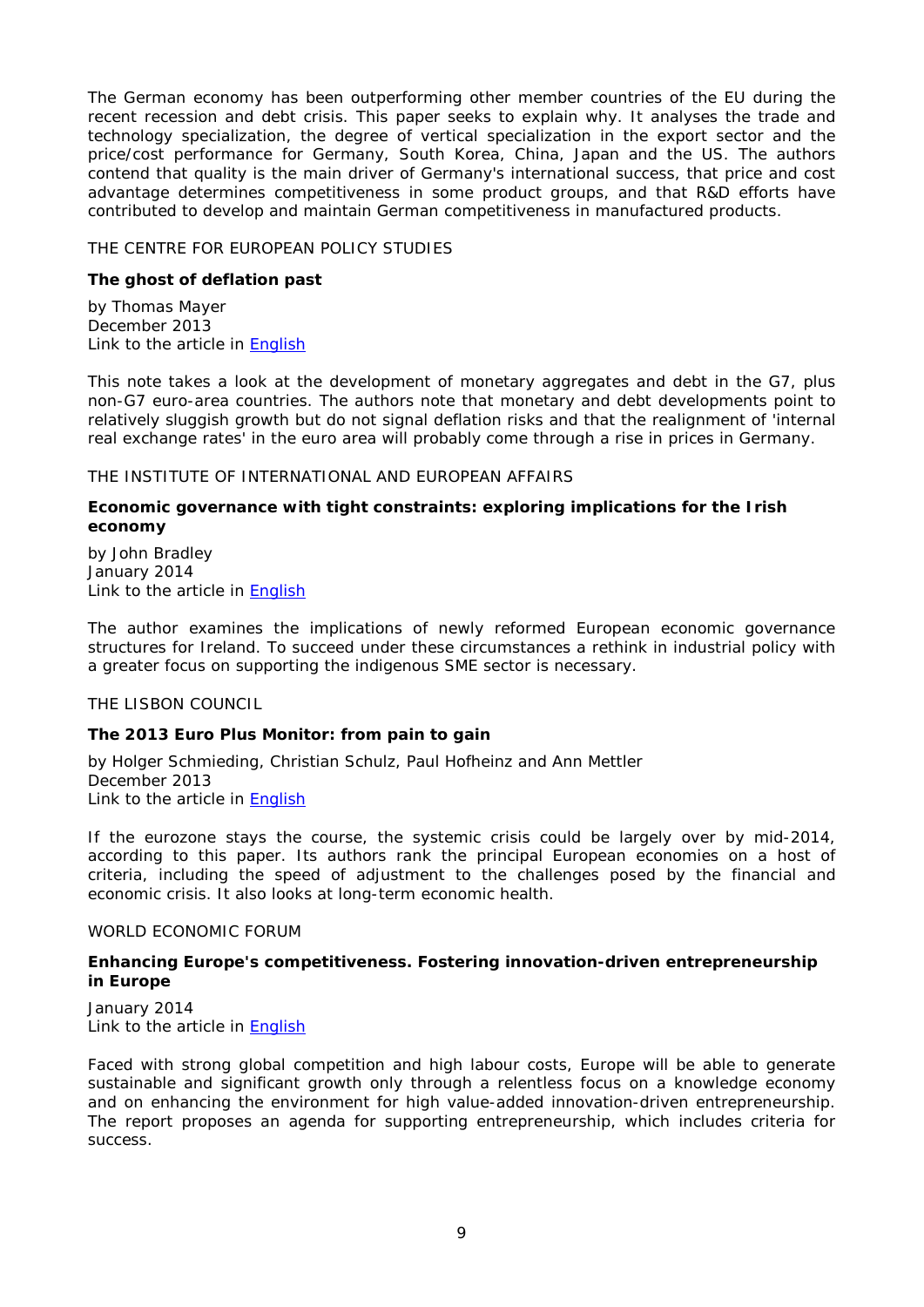# <span id="page-9-0"></span>RESEARCH INSTITUTE OF THE FINNISH ECONOMY

### <span id="page-9-1"></span>**Computerization threatens one third of Finnish employment**

by Mika Pajarinen and Petri Rouvinen January 2014 Link to the article in **English** 

The authors of this paper find that one third of Finnish employment is at risk from computerisation in the next two decades. Although high, this share is still lower than in the US, which the paper uses as a comparison throughout. Low wage and low skill occupations appear more threatened. Service jobs are relatively more sheltered than manufacturing jobs. Although the development doesn't necessarily mean that human workers will have less to do in the future, it is an issue of great concern.

<span id="page-9-2"></span>CENTER FOR SOCIAL AND ECONOMIC RESEARCH

#### <span id="page-9-3"></span>**Study to quantify and analyse the VAT gap in the EU-27 Member States**

by Luca Barbone, Misha V. Belkindas, Leon Bettendorf, Richard M. Bird, Michael Smart and Mikhail Bonch-Osmolovsky December 2013

Link to the article in [English](http://www.case-research.eu/sites/default/files/publications/CNR_2013_116.pdf)

This report discusses the VAT Gap in the EU-27 Member States, conducted by CASE and CPB. The study discusses the structure of the VAT systems in the EU, the broad trends in the EU economy over the period 2000-2011, and reviews the behaviour of VAT revenues, as well as the changes in VAT rates and exemptions that have occurred as a response to economic events or policy decisions. Finally, an econometric analysis of the determinants of VAT Gaps for the period under consideration is provided.

### <span id="page-9-4"></span>**Measuring financial stress and economic sensitivity in CEE countries**

by Maciej Krzak, Grzegorz Poniatowski and Katarzyna Wąsik January 2014 Link to the article in [English](http://www.case-research.eu/sites/default/files/publications/CNR_117.pdf)

This report presents the Financial Stress Index and the Economic Sensitivity Index and investigates the economic situation in twelve Central and East European Countries between 2001 and 2012. A shift in the value of the index proves that EU accession had a minor positive influence on financial stability. The authors stress the usefulness of the measures to predict financial and economic crises.

#### <span id="page-9-5"></span>FRIEDRICH EBERT STIFTUNG

#### <span id="page-9-6"></span>**Alternatives to austerity : progressive growth strategies for Europe**

by Michael Dauderstädt and Ernst Hillebrand (eds.) December 2013 Link to the article in [English](http://library.fes.de/pdf-files/id/ipa/10410.pdf) and in [German](http://library.fes.de/pdf-files/id/ipa/10409.pdf)

The author make the case that new growth requires new investment, presupposes a banking sector recapitalised through a banking union, and coordinated European growth initiatives. It also implies improving business competitiveness in the crisis countries and more equitable income distribution.

#### <span id="page-9-7"></span>**Social cohesion and the state in times of austerity : country case study: Spain**

by Alberto del Pozo Sen and José Moisés Martín Carretero December 2013 Link to the article in [English](http://library.fes.de/pdf-files/id/10453.pdf)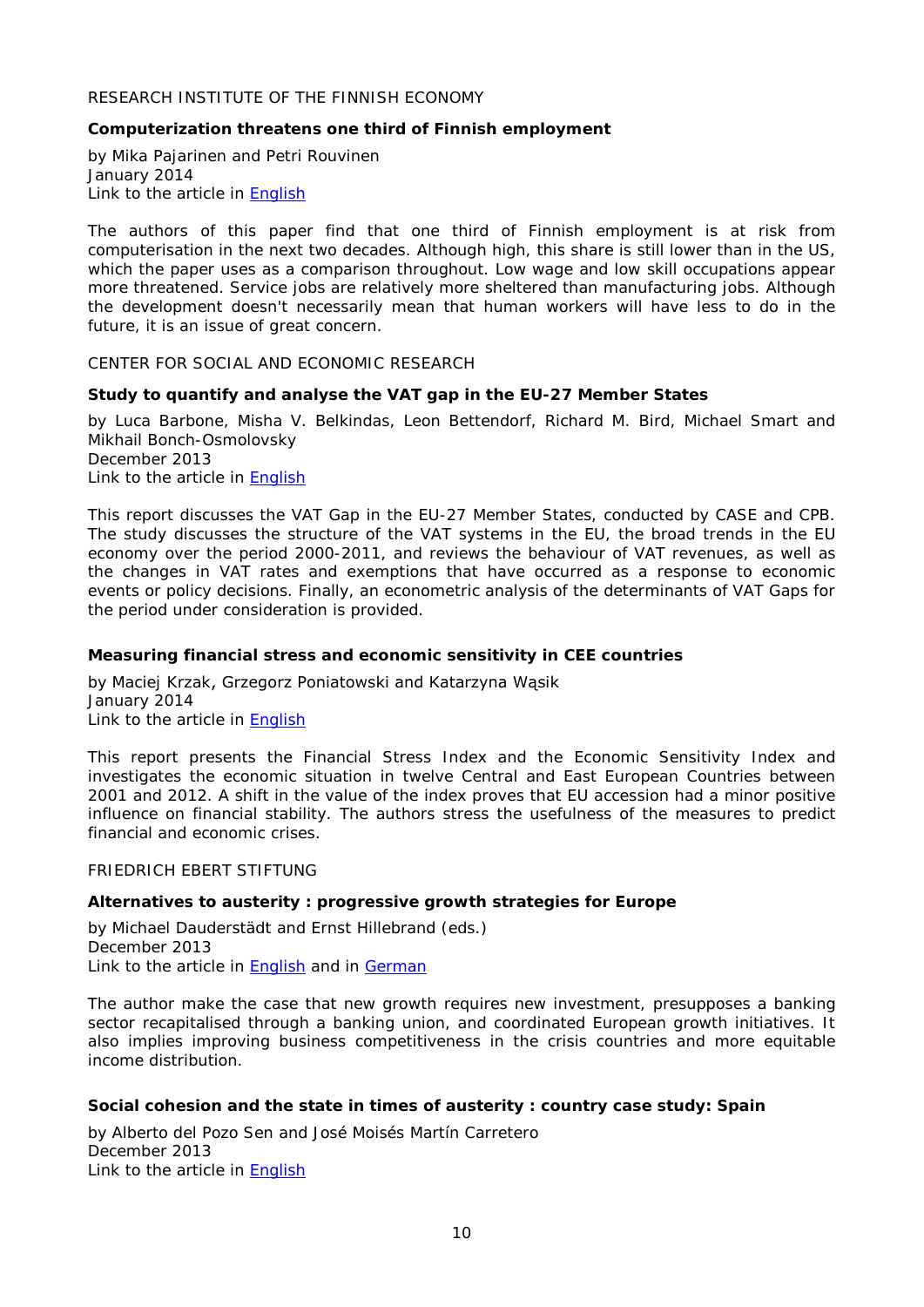The combination of internal devaluation and falling social expenditure has had adverse effects on social cohesion in Spain, this paper says. Disposable income has decreased, poverty and income inequality have risen dramatically and the number of households in economic difficulties has increased. This is affecting the most vulnerable in particular and has created a more fragmented society.

### <span id="page-10-0"></span>COLOGNE INSTITUTE FOR ECONOMIC RESEARCH

### <span id="page-10-1"></span>**Zur Debatte über einen weiteren staatlichen Schuldenschnitt in Griechenland**

by Jürgen Matthes December 2013 Link to the article in [German](http://www.etracker.de/lnkcnt.php?et=lKbSM9&url=http%3A%2F%2Fwww.iwkoeln.de%2F_storage%2Fasset%2F139101%2Fstorage%2Fmaster%2Ffile%2F3893167%2Fdownload%2FPolicy%2520Paper%252021_2013%2520Griechenland%2520drittes%2520Hilfspaket%2520und%2520Schuldenschnitt.pdf&lnkname=Policy%20Paper%2021_2013%20Griechenland%20drittes%20Hilfspaket%20und%20Schuldenschnitt.pdf)

The author discusses the development of the Greek economy. She foresees a slight recuperation and the achievement of a balanced government budget. Furthermore, she advocates an adjustment of the credit terms for the Greek debt.

#### <span id="page-10-2"></span>THE VIENNA INSTITUTE FOR INTERNATIONAL ECONOMIC STUDIES

#### <span id="page-10-3"></span>**State aid and export competitiveness in the EU**

by Mario Holzner and Roman Stöllinger December 2013 Link to the article in **English** 

The authors investigate the relationship between state aid for the manufacturing sector and Member States' export performance. Their model suggests that a 10% increase in manufacturing aid increases exports by 0.67% for the average EU country. They also find that the impact of state aid on exports increases in step with government effectiveness, leading to large differences in the leverage of aid expenditures across Member States.

### <span id="page-10-5"></span><span id="page-10-4"></span>*Euro area and EMU*

#### FONDATION ROBERT SCHUMAN

### <span id="page-10-6"></span>**Economic and Monetary Union reform: political ambition or division**

by Dominique Perrut December 2013 Link to the article in **English** and in **French** 

The reform of the Economic and Monetary Union launched by the European Council in June 2012 stands as a long term answer to the intrinsic weakness of the euro. This article discusses the decisive steps achieved with this reform as well as its potential shortfalls.

<span id="page-10-7"></span>NOTRE EUROPE - JACQUES DELORS INSTITUTE

#### <span id="page-10-8"></span>**Which financial instrument to facilitate structural reforms in the euro area?**

by Eulalia Rubio December 2013 Link to the article in [English](http://www.notre-europe.eu/media/financialinstrumentsstructuralreforms.pdf) and in [French](http://www.notre-europe.eu/media/aidefinancirereformestructurellesemu.pdf)

The idea of creating contractual arrangements to facilitate structural reforms in the euro area is starting to take shape. After analysing the proposal which is currently under negotiation, this paper discusses some issues concerning the coverage, type of reforms targeted, national ownership and type of financial support attached to these contracts. It questions the causal assumptions in which is based the proposal and makes a case for switching from a logic of incentives to a logic of solidarity.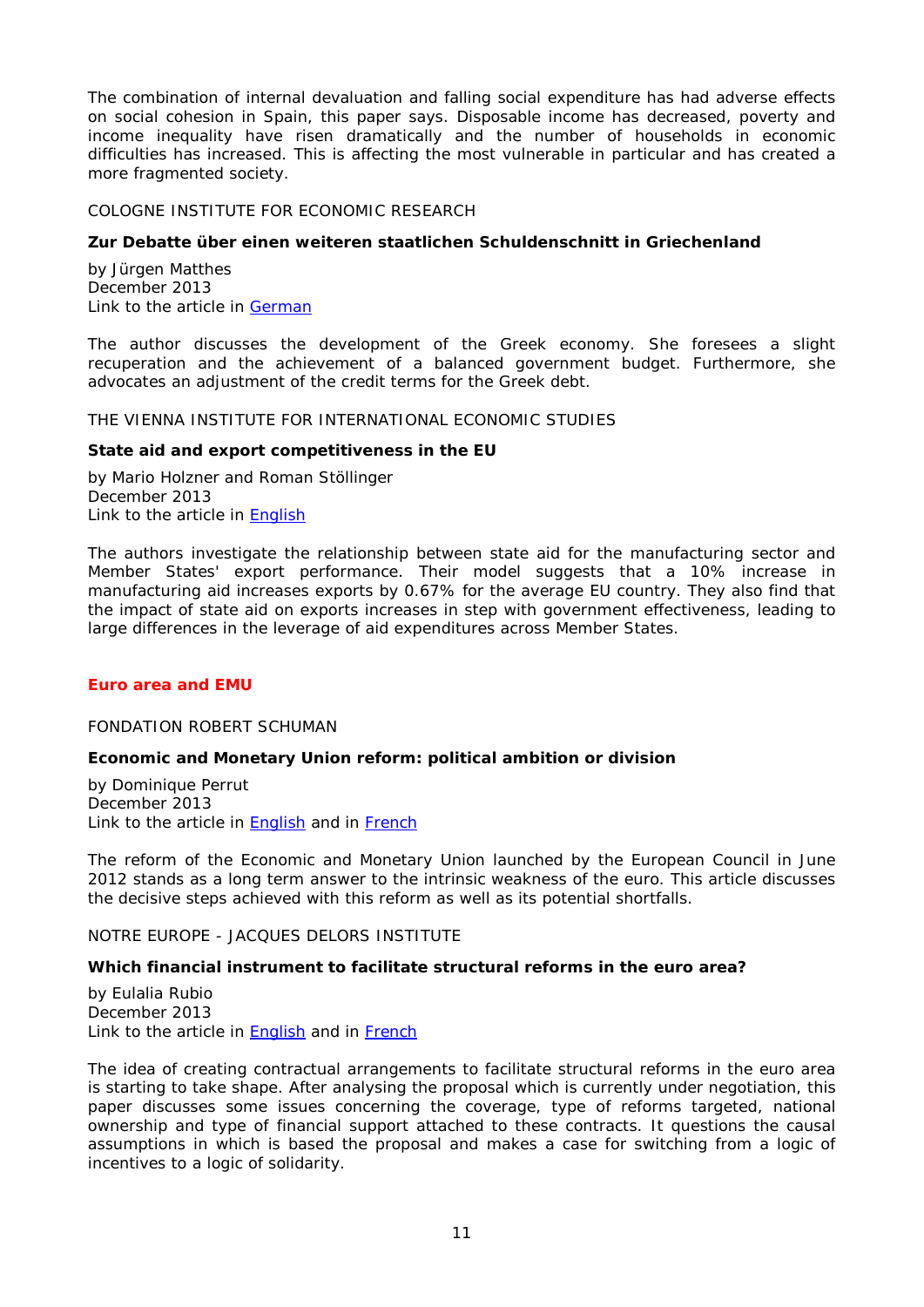### <span id="page-11-0"></span>ISTITUTO AFFARI INTERNAZIONALI

### <span id="page-11-1"></span>**European fiscal and monetary policy: a chicken and egg dilemma**

by Michael Emerson and Alessandro Giovannini December 2013 Link to the article in [English](http://www.iai.it/pdf/ImaginingEurope/ImaginingEurope_02.pdf)

Systemic defects led to the current crisis of the eurozone, resulting in a complex set of coreperiphery relations between north and south, in which the preeminent role of Germany in the north points to a lack of democratic legitimacy in the whole construction. The idea of creating a banking and fiscal union is in principle aimed at restoring unity to the eurozone, but the current approach falls short, this paper says. A more federalist fiscal structure is needed, but this demands major political leadership.

<span id="page-11-2"></span>EGMONT - ROYAL INSTITUTE FOR INTERNATIONAL RELATIONS

#### <span id="page-11-3"></span>**Contractual arrangements: the overlooked step towards a fiscal union**

by Xavier Vanden Bosch December 2013 Link to the article in [English](http://www.egmontinstitute.be/papers/13/eur/EPB18.pdf)

The debate about the fiscal union should be centred on the solidarity mechanism, according to the author. The form of the financial support should not be limited to loans, but include the possibility for grants. Only the countries with the greatest adjustment needs should benefit from the financial support. This solidarity could be justified in principle by the intensity of the 'shocks' they experienced. In this way, contractual arrangement would facilitate the completion of the necessary adjustment in the current crisis.

<span id="page-11-4"></span>COLLEGE OF EUROPE

### <span id="page-11-5"></span>**The judicial 'bail out' of the European Stability Mechanism: comment on the Pringle case**

by Gianni Lo Schiavo December 2013 Link to the article in [English](https://www.coleurope.eu/system/files_force/research-paper/researchpaper_9_2013_loschiavo.pdf)

Pringle is the awaited judicial response of the ECJ on the creation of the ESM. This article examines the feasibility of the ESM under the Treaty rules and in light of the Pringle judgment. The result is rather positive as the Court endorses the establishment of a stability mechanism of the ESM-kind beyond a strict reading of the Treaty rules. This judgment could enhance economic, financial and political interconnections between Member States.

#### <span id="page-11-6"></span>FRIEDRICH EBERT STIFTUNG

#### <span id="page-11-7"></span>**On the way to a fiscal or a stability Union? The plans for a "genuine" Economic and Monetary Union**

by Björn Hacker December 2013 Link to the article in **English** 

A mapping of missing elements in the Maastricht architecture of EMU done by van Rompuy, Barroso, Juncker and Draghi in 2012 has been stripped-down intensively by the heads of state and government at the European Council in December 2012. Since then, the author of this paper says, the reform debate transformed into a conflict between two groups of MS, gathering around France on one side and Germany on the other. The latter camp, "with its approach against all kinds of mutual liability, financial rebalancing and social coherence," seems to have gained the lead, he argues.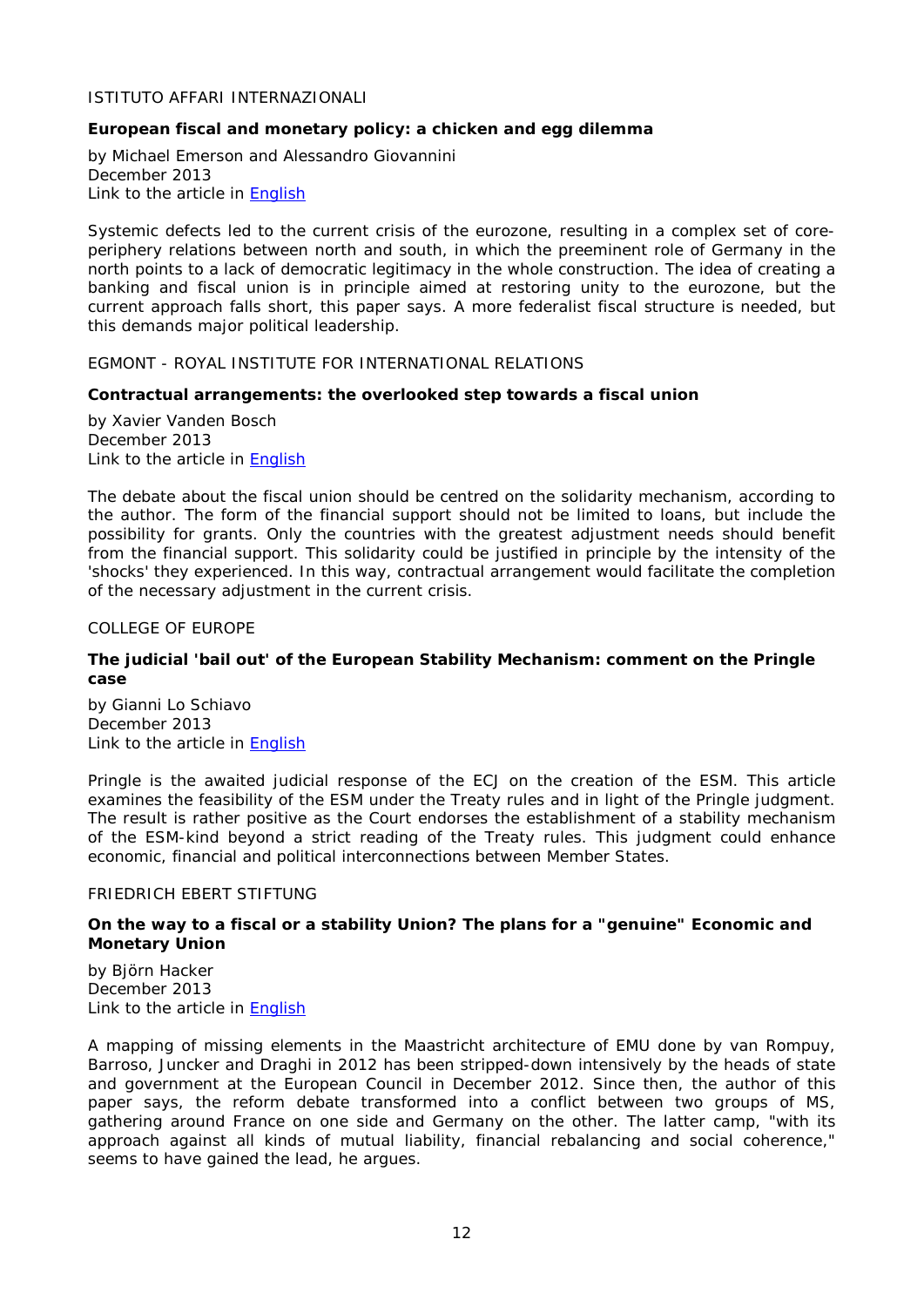# <span id="page-12-0"></span>*Banking Union*

<span id="page-12-1"></span>**BRUEGEL** 

# <span id="page-12-2"></span>**Supervisory transparency in the European Banking Union**

by Christopher Gandrud and Mark Hallerberg January 2014 Link to the article in [English](http://www.bruegel.org/download/parent/807-supervisory-transparency-in-the-european-banking-union/file/1699-supervisory-transparency-in-the-european-banking-union/)

Current and planned EU requirements on bank transparency are either insufficient or could be easily sidestepped by supervisors, this paper says. A banking union in Europe needs to include requirements for greater supervisory transparency. Bank supervisors should provide publicly accessible, timely and consistent data on banks, the authors say, pointing to the US as an example.

### <span id="page-12-3"></span>**Ending uncertainty: recapitalisation under European Central Bank supervision**

by Silvia Merler and Guntram B. Wolff December 2013 Link to the article in [English](http://www.bruegel.org/download/parent/806-ending-uncertainty-recapitalisation-under-european-central-bank-supervision/file/1698-ending-uncertainty-recapitalisation-under-european-central-bank-supervision/)

Uncertainty prevails about the recapitalisation needs of the banking system, the rules and discretion that will apply to bank recapitalisation, bank restructuring and bank resolution. The authors argue that the ECB should communicate the relevant parameters of its exercise early and in detail to give time to the private sector to find solutions. It should furthermore establish itself as a tough supervisor. Governments should support the ECB and agree on the creation of a single resolution mechanism with efficient decision-making procedures.

### <span id="page-12-4"></span>BRUSSELS THINK TANK DIALOGUE

### <span id="page-12-5"></span>**Banking Union and beyond. Discussion papers**

January 2014 Link to the article in [English](http://www.bruegel.org/download/parent/808-banking-union-and-beyond-discussion-papers-for-brussels-think-tank-dialogue/file/1700-banking-union-and-beyond-discussion-papers-for-brussels-think-tank-dialogue/)

The EMU framework that has been strengthened as well as financial supervision, fiscal discipline and macroeconomic surveillance. Among the various reforms, the agreement to create a Banking Union is certainly a major one and represents probably the most important step towards integration to date. This article discuss the question: is it enough? The economic session of the BTTD 2014 reviewed the progress on banking union and asked what else is missing in the EMU architecture.

<span id="page-12-6"></span>THE CENTRE FOR EUROPEAN POLICY STUDIES

### <span id="page-12-7"></span>**The asset quality review and capital needs: why re-capitalise banks with public money?**

by Daniel Gros December 2013 Link to the article in [English](http://www.ceps.be/ceps/dld/8775/pdf)

The author argues that banks that do not have enough capital should obtain it from the market. The case for a public backstop was strong when the entire euro area banking system was under stress, but this is no longer the case. Banks with a viable business model can find capital, those without should be closed.

### <span id="page-12-8"></span>**Falling short of expectations? Stress-testing the European banking system**

by Viral V. Acharya and Sascha Steffen January 2014 Link to the article in [English](http://www.ceps.be/ceps/dld/8803/pdf)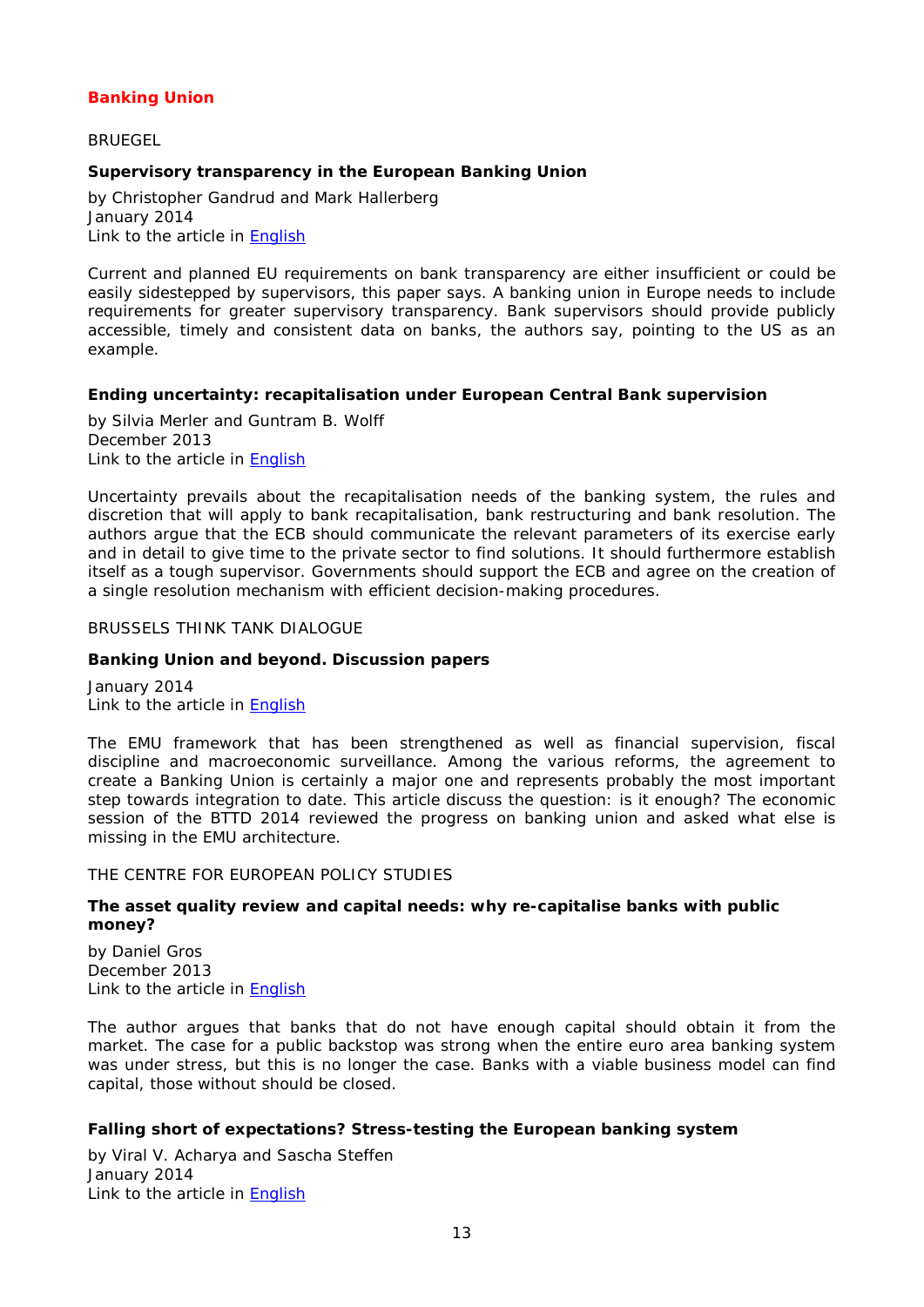The authors provide estimates of the capital shortfalls of banks that will be stress-tested under ECB's Asset Quality Review using publicly available data and a series of shortfall measures. Their analysis identifies which banks will most likely need capital, where a public backstop is likely to be needed.

#### <span id="page-13-0"></span>COLLEGE OF EUROPE

### <span id="page-13-1"></span>**Towards a Banking Union: open issues**

by Christian de Boissieu (rap.) January 2014 Link to the article in [English](https://www.coleurope.eu/system/files_force/research-paper/beep32_0.pdf?download=1)

This paper discusses the debates regarding the implementation of a banking union in Europe that took place in Bruges in April 2013 at a Conference co-organised by the College of Europe and the European Commission's Joint Research Centre. The benefits to be expected from the banking union are reviewed. Then its components are analysed. The challenges are both functional and institutional and involve micro- and macro prudential considerations. The paper relates the transition to a banking union to other structural issues such as the separation of bank activities and the financing of the real economy in the new regulatory framework.

# <span id="page-13-2"></span>FUNDACIÓN ALTERNATIVAS

#### <span id="page-13-3"></span>**La Unión Bancaria: avances e incertidumbres para el año 2014**

by Ángel Berges Lobera, Emilio Ontiveros Baeza and Francisco José Valero López January 2014 Link to the article in [Spanish](http://www.falternativas.org/content/download/21266/536941/version/2/file/74_unionbancaria.pdf)

The authors argue that after the conclusion of the process of stabilisation of the Spanish banking system within the framework of the programme of financial assistance, its main challenge will be the effective put in place of the Banking Union. The article discusses the Banking Union from a Spanish perspective.

### <span id="page-13-5"></span><span id="page-13-4"></span>*EU Member States*

### BARCELONA CENTRE FOR INTERNATIONAL AFFAIRS

### <span id="page-13-6"></span>**Britain and Europe: backing into the future**

by David Hayes December 2013 Link to the article in [English](http://www.cidob.org/en/content/download/37965/592752/file/NOTES+80_HAYES_ANG.pdf)

The article focuses on Britain's awkward relationship with the EU, which will endure due to issues related to the rise of centrifugal forces that may rupture the UK, and to the structural flaws of the British economy. Europe has come to operate in the British debate as a screen onto which eurosceptics project the blame for defects that in most cases are home-grown, the author says. The future relationship depends on the character of forthcoming EU reform, the outcome of the government's balance of competences review, and whether Britain can join any EU-wide process or negotiate new special arrangements and opt-outs.

#### <span id="page-13-7"></span>CENTRE FOR EUROPEAN REFORM

### <span id="page-13-8"></span>**The Great British trade-off: the impact of leaving the EU on the UK's trade and investment**

by John Springford and Simon Tilford January 2014 Link to the article in **English**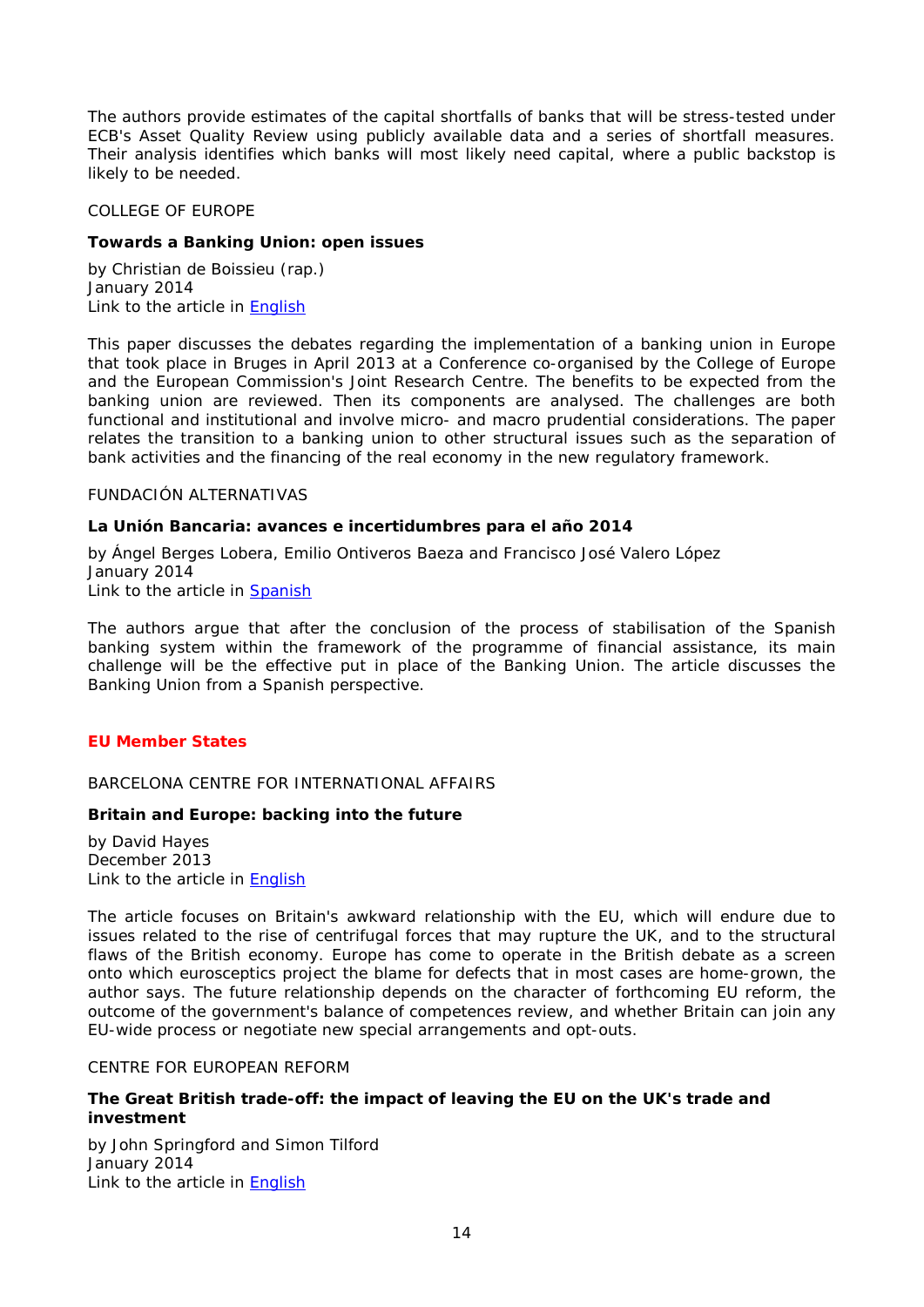Some eurosceptics think Britain can leave the EU and still have access to its markets. The authors argue that Britain will have to sign up to EU rules in order to achieve this. Additionally, Britain is home to a larger stock of EU and US foreign direct investment (FDI) than any other EU economy and is the preferred location for investment from other leading markets. Some of this investment would be threatened by a UK exit from the EU, the authors hold.

<span id="page-14-0"></span>EUROPEAN POLICY CENTRE / BERTELSMANN STIFTUNG / CENTRE FOR EUROPEAN POLICY **STUDIES** 

### <span id="page-14-1"></span>**Legitimising EU policymaking: what role for national parliaments?**

by Janis A. Emmanouilidis, Thomas Fischer, Sonia Piedrafita and Corina Stratulat January 2014 Link to the article in **English** 

This joint Discussion Paper, jointly prepared for the Brussels Think Tank Dialogue 2014, argues that focusing on domestic responsibilities would be the most straightforward and effective way for national parliaments to strengthen their direct involvement in EU policy formulation.

#### <span id="page-14-2"></span>EUROPEUM

### <span id="page-14-3"></span>**Two-speed Europe and the role of the Czech Republic in it**

by Vladimír Bartovic, David Král and Ivo Šlosarčík January 2014 Link to the article in [Czech](http://www.europeum.org/images/paper/dvourychlostni_evropa.pdf)

This research report aims to describe and analyse the current state of the EU in terms of multispeed integration and point out the potential risks that that entails for the position of the Czech Republic within the EU.

#### <span id="page-14-4"></span>EASTERN EUROPE STUDIES CENTRE

### <span id="page-14-5"></span>**Struggling for gender equality: sharing Lithuanian and Bulgarian experience**

by Mėta Adutavičiūtė, Jūratė Guzevičiūtė and Genoveva Tisheva December 2013 Link to the article in [English](http://www.eesc.lt/uploads/news/id682/Struggling%20for%20gender%20equality_EN.pdf) and in [Russian](http://www.eesc.lt/uploads/news/id682/2013-12-18%20FINAL%20Analytical%20study%20RU.pdf)

In this case study, Lithuanian and Bulgarian experts explore the laws on gender equality and domestic violence in their home countries. The authors provide an overview of the situation before the adoption of the laws, look into the adoption process, talk about the remaining challenges and lessons learnt. The experts put forward suggestions from the countries which are yet to introduce their own gender equality and domestic violence laws.

### <span id="page-14-7"></span><span id="page-14-6"></span>*Euroscepticism*

#### ISTITUTO AFFARI INTERNAZIONALI

### <span id="page-14-8"></span>**Eurocriticism: the eurozone crisis and anti-establishment groups in southern Europe**

by Thanos Dokos, Eleonora Poli, Chiara Rosselli, Eduard Soler i Lecha and Nathalie Tocci December 2013 Link to the article in [English](http://www.iai.it/pdf/DocIAI/iaiwp1333.pdf)

Although euroscepticism is not a new phenomenon, the rise of mass anti-establishment movements - notably in southern Europe - is, according to this paper. Such movements have recently become key actors in their national political arena by opposing EU-imposed austerity, but they are not all opposed to the EU integration project as such. The critique of these movements could be galvanized into a constructive force.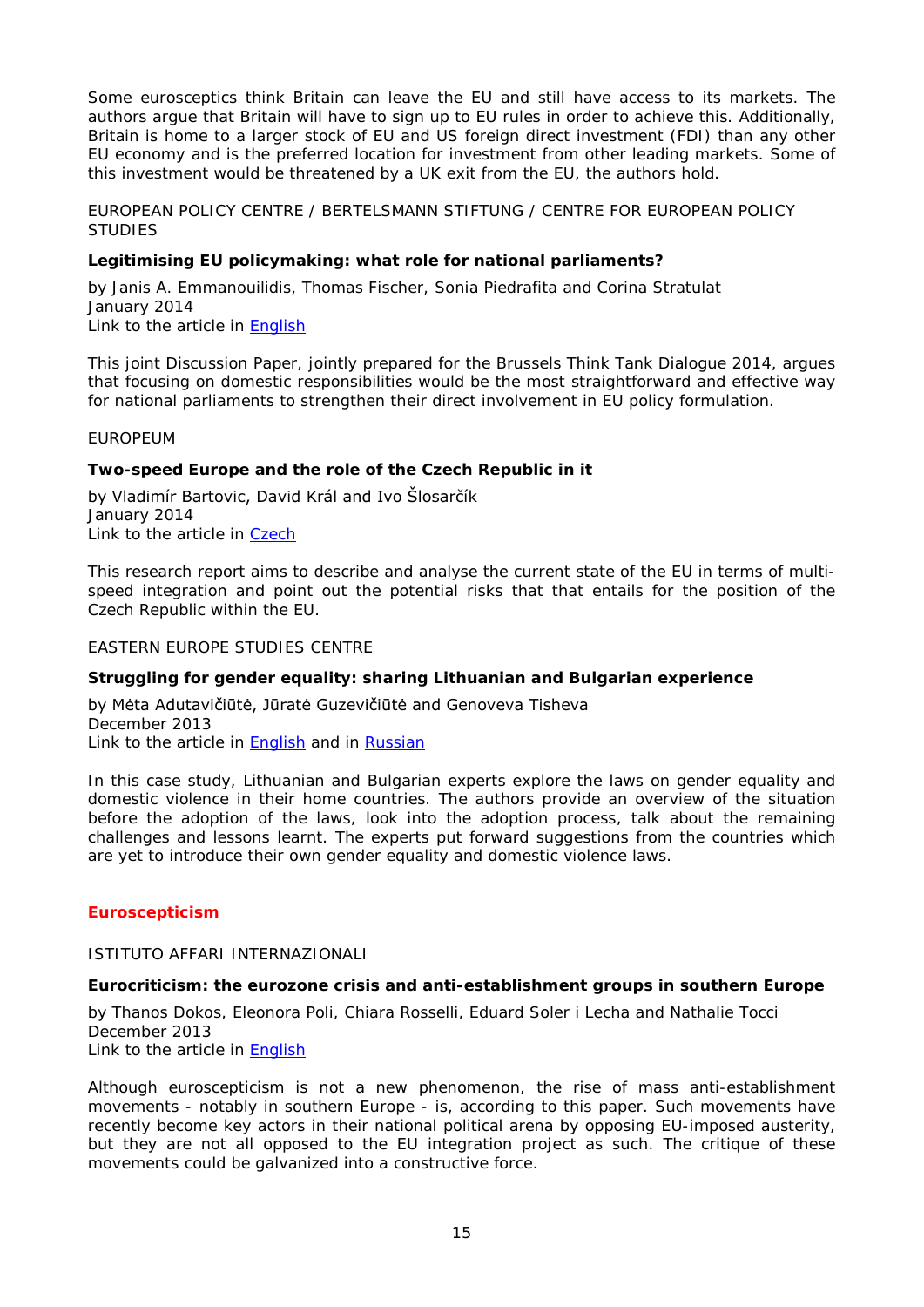#### <span id="page-15-0"></span>KONRAD ADENAUER STIFTUNG

### <span id="page-15-1"></span>**Europa - Nein Danke? Studie zum Aufstieg rechts- und nationalpopulistischer Parteien in Europa**

by Karsten Grabow and Florian Hartleb December 2013 Link to the article in **German** 

Populist parties of the political right experience broad support recently. This paper analyses the current situation of these parties and sets a focus on their issues and strategies of voter mobilisation. The authors emphasize the increasing salience of their eurosceptical stance. While euroscepticism is a well-known phenomenon, its success in mobilising party support is rather new.

# <span id="page-15-2"></span>*EU policies*

<span id="page-15-3"></span>**BRUEGEL** 

# <span id="page-15-4"></span>**Commitments or prohibition? The EU antitrust dilemma**

by Mario Mariniello January 2014 Link to the article in [English](http://www.bruegel.org/download/parent/809-commitments-or-prohibition-the-eu-antitrust-dilemma/file/1701-commitments-or-prohibition-the-eu-antitrust-dilemma/)

Most investigations into suspected infringements of EU competition law are dropt in exchange for commitment decisions which are considered speedier than formal sanctions in restoring normal competitive market conditions. The author stresses the fact that this reduces the European Commission's incentive to build a robust case. Because commitment decisions do not establish any legal precedent, they provide for little guidance on the interpretation of the law.

### <span id="page-15-5"></span>ISTITUTO AFFARI INTERNAZIONALI

### <span id="page-15-6"></span>**The digital infrastructure as the next "EU grand project"**

by Andrea Renda January 2014 Link to the article in [English](http://www.iai.it/pdf/ImaginingEurope/ImaginingEurope_03.pdf)

This paper argues that the EU's approach to the information society was ill-conceived. Key EU policymakers have realized only recently that the EU will not be able to keep up with global competitiveness due to a lack of integrated, connected, smart infrastructure. The paper explores potential policy options for the future of the EU digital agenda, argues that a gradual "evolution" is not sufficient for the EU to regain its leadership in the ICT sector, and proposes policy scenarios for a more united, effective and "digital" Europe.

### <span id="page-15-7"></span>**Transport, communications and infrastructure in a united and effective Europe**

by Stefano Riela January 2014 Link to the article in **English** 

Riela states that a united and effective Europe requires a new and upgraded infrastructure, greater liberalisation, and service provision regulated by more homogenous rules. This reform process has financial, social and political costs. Public resources are needed in this policy area. As such, a golden rule for the Stability and Growth Pact to exclude investment spending in EU infrastructure as far as the Excessive Deficits Procedure is concerned would be welcome.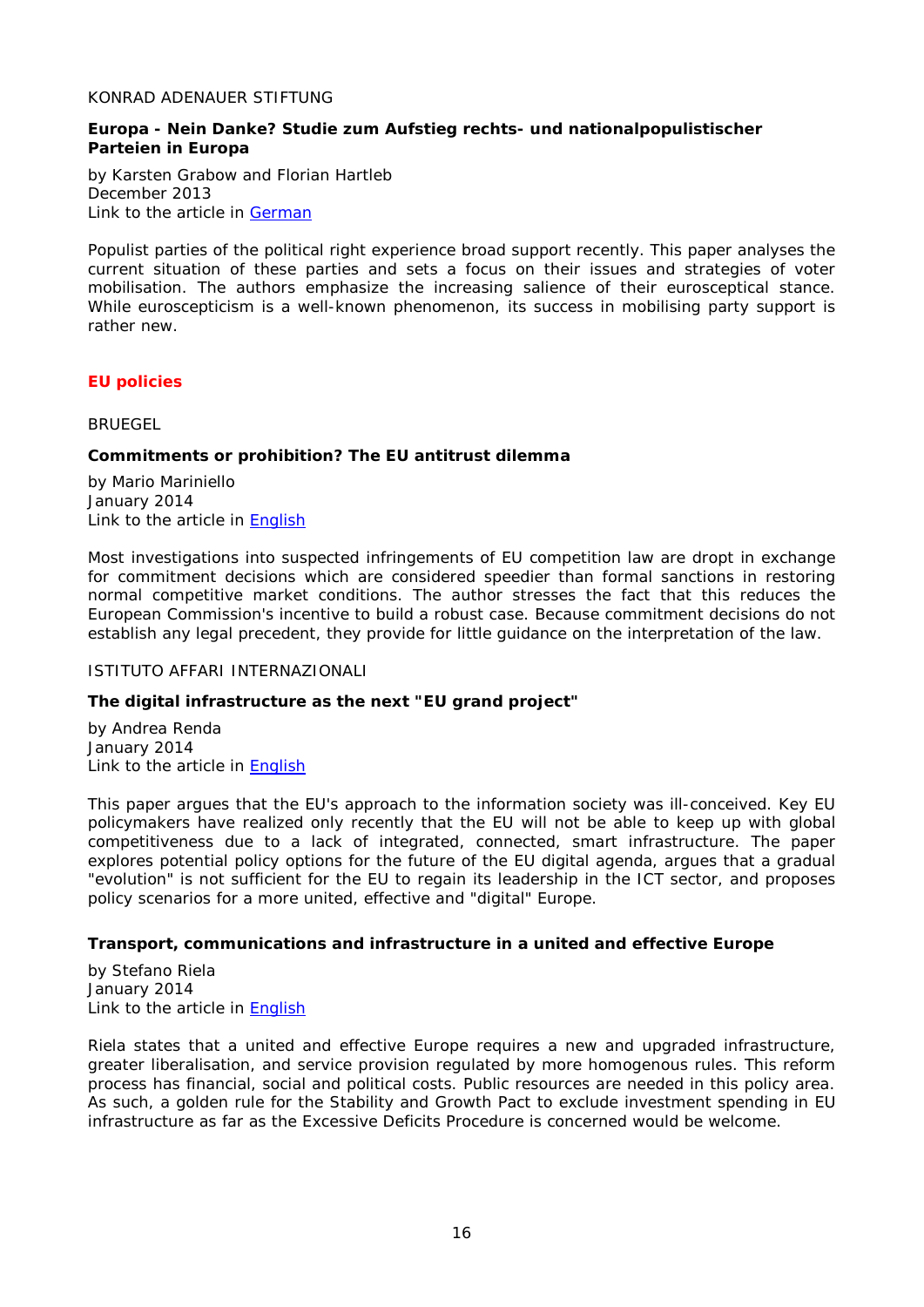### <span id="page-16-0"></span>FRIDE / CHATMAN HOUSE

### <span id="page-16-1"></span>**Empowering Europe's future: governance, power and options for the EU in a changing world**

by Giovanni Grevi, Daniel Keohane, Bernice Lee and Patricia Lewis December 2013 Link to the article in [English](http://www.fride.org/download/Empowering_Europe_Future.pdf)

The European Commission, at the request of an EU inter-institutional task force, commissioned Chatham House and FRIDE to produce this report analysing trends in power and governance to 2030, carried out under strand 3 – Governance and Power – of the [European Strategy and](http://europa.eu/espas/)  [Policy Analysis System.](http://europa.eu/espas/)

<span id="page-16-2"></span>KING BAUDOUIN FOUNDATION / BERTELSMANN STIFTUNG / EUROPEAN POLICY CENTRE

# <span id="page-16-3"></span>**New pact for Europe: first report. Strategic options for Europe's future**

by Janis A. Emmanouilidis (rap.) December 2013 Link to the article in [English](http://www.newpactforeurope.eu/documents/1st_report_new_pact_for_europe.pdf)

This report, which reflects the work and discussions of a Reflection Group including EU experts from different Member States, analyses the 'state of the Union', describes the key challenges Europe faces and presents five potential strategic options for the future of European integration.

# <span id="page-16-4"></span>SWEDISH INSTITUTE FOR EUROPEAN POLICY STUDIES

### <span id="page-16-5"></span>**Close encounters of the third kind: the interface between the EU and international law after the Treaty of Lisbon**

by Wessel Ramses A. December 2013 Link to the article in [English](http://www.sieps.se/sites/default/files/2013_8_WEBB.pdf)

The Treaty on EU stipulates that in its relations with the wider world, the EU shall uphold and promote its values and interests. It shall also contribute 'to the strict observance and the development of international law, including respect for the principles of the United Nations'. In this report, the author discusses the evolving interface between the EU and international law after the entry into force of the Lisbon Treaty.

<span id="page-16-6"></span>EUROPEAN POLICY CENTRE / INSTITUT FRANÇAIS DES RELATIONS INTERNATIONALES / GERMAN COUNCIL ON FOREIGN RELATIONS

### <span id="page-16-7"></span>**The Schengen governance package: the subtle balance between Community method and intergovernmental approach**

by Yves Pascouau December 2013 Link to the article in [English](http://www.epc.eu/documents/uploads/pub_4011_schengen_governance_package.pdf) and in [French](http://www.ifri.org/downloads/noteducerfa106yvespascouau.pdf)

In this paper the author argues that the adoption of the Schengen governance legislative package illustrates a strong movement toward integration, where confrontations between the Community method and intergovernmental approach have given way to more subtle balance.

<span id="page-16-8"></span>THE CENTRE FOR EUROPEAN POLICY STUDIES

### <span id="page-16-9"></span>**Differentiated integration in the EU – From the inside looking out**

by Steven Blockmans (ed.) January 2014 Link to the article in **English**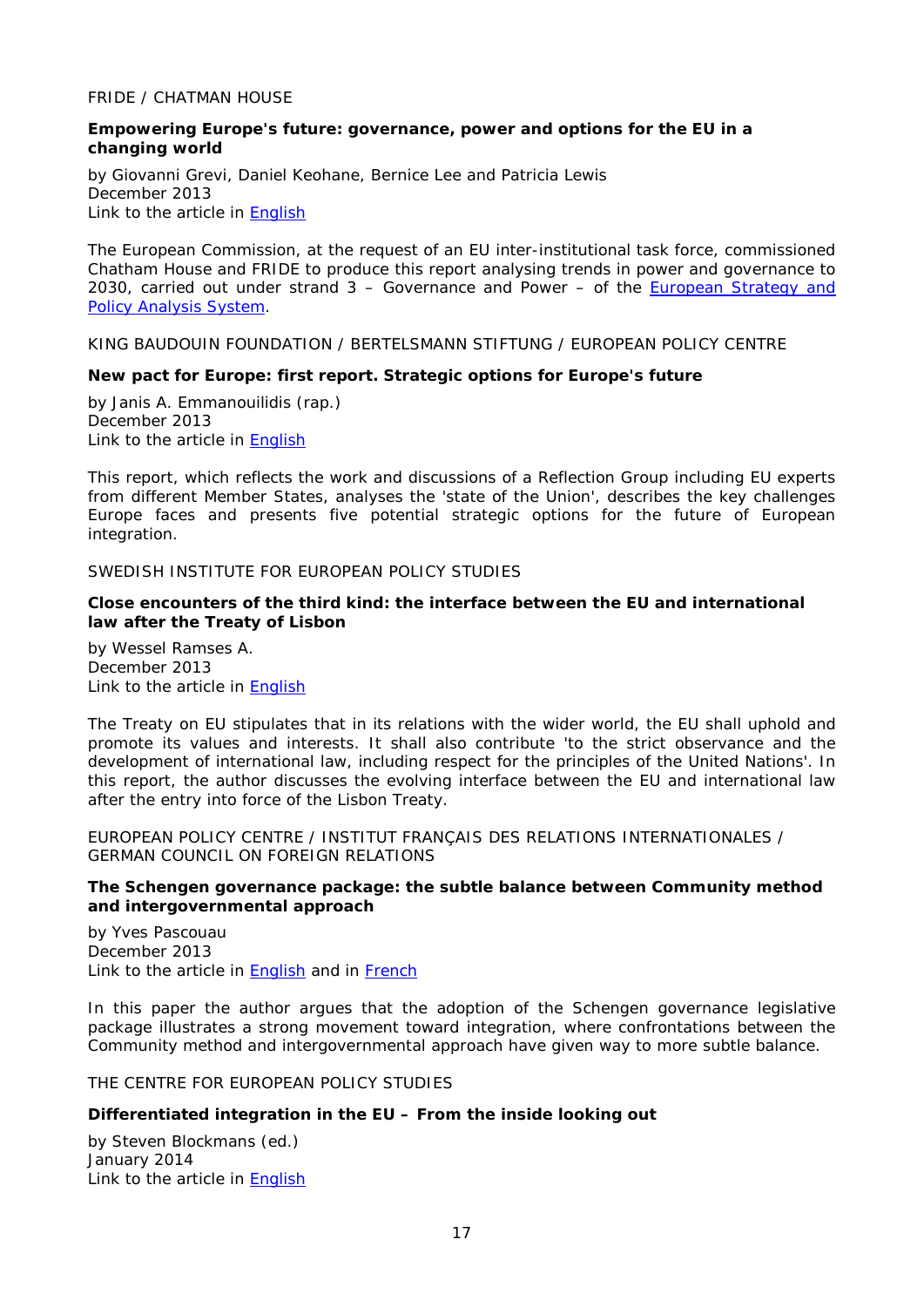The contributors to this paper offer a kaleidoscopic view of legal constructs and policy aspects of differentiation in EU external action, namely the Common Foreign and Security Policy, Common Security and Defence Policy and the external dimension of the Area of Freedom, Security and Justice.

#### <span id="page-17-0"></span>FRIEDRICH EBERT STIFTUNG

### <span id="page-17-1"></span>**Rolling back or expanding European integration?: Barriers and paths to deepening democratic and social integration**

by Hans-Wolfgang Platzer December 2013 Link to the article in [English](http://library.fes.de/pdf-files/id/ipa/10527.pdf) and in [German](http://library.fes.de/pdf-files/id/ipa/10383.pdf)

This contribution shows that and why the return to national currencies and the creation of a 'European Bretton Woods system' is not a solution. It also discusses the structural and political barriers to deepening integration. Within this context, the author outlines paths that may be taken in order to create an economically more efficient, socially more just, and more democratic EU.

#### <span id="page-17-2"></span>INSTITUT MONTAIGNE

### <span id="page-17-3"></span>**Comment renforcer l'Europe politique**

by Jean-Paul Tran Thiet (dir.) January 2014 Link to the article in [French](http://www.institutmontaigne.org/res/files/publications/note%20europe(1).pdf)

The Institut Montaigne states that the hard times the EU faces and the context of economic crisis offer a opportunity to put the European political project forward. The EU should focus on the concrete needs of the citizen and on the key questions, namely education and employment.

### <span id="page-17-5"></span><span id="page-17-4"></span>*Justice, Home Affairs and Security*

#### THE FINNISH INSTITUTE OF INTERNATIONAL AFFAIRS

# <span id="page-17-6"></span>**Neither neutral nor non-aligned: the Europeanization of Finland's foreign and security policy**

by Teemu Palosaari December 2013 Link to the article in [English](http://www.fiia.fi/assets/publications/FFPP03.pdf)

Palosaari examines the effects that Finland's accession to the EU has had on its foreign policy. These include changes in the national position on the use of military force abroad, in the interpretation of non-alignment, and the division of power among the primary national foreign policy decision-makers.

#### <span id="page-17-7"></span>EUROPEAN POLICY CENTRE

### <span id="page-17-8"></span>**The future of the area of freedom, security and justice - Addressing mobility, protection and effectiveness in the long run**

by Yves Pascouau January 2014 Link to the document in [English](http://www.epc.eu/documents/uploads/pub_4092_discussion_paper.pdf)

In this discussion paper Yves Pascouau addresses multiple questions related to the "post-Stockholm Programme" phase. He argues that mobility, protection and effectiveness should be the three strategic pillars for the future of the area of freedom, security and justice.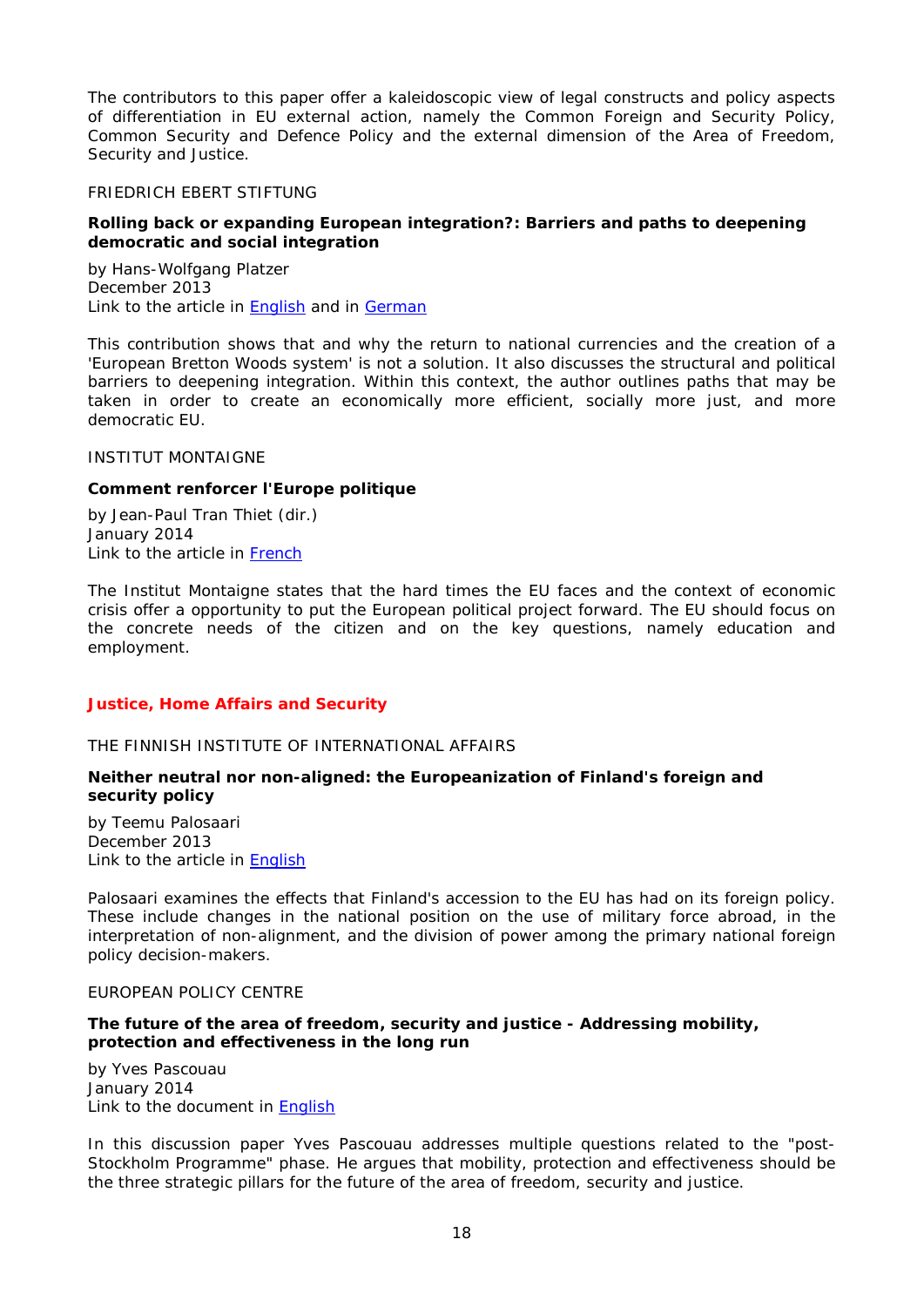### <span id="page-18-0"></span>SWEDISH INSTITUTE OF INTERNATIONAL AFFAIRS

### <span id="page-18-1"></span>**The EU's Internal Security Strategy: living in the shadow of its past**

by Anna Horgby and Mark Rhinard December 2013 Link to the article in [English](http://www.ui.se/eng/upl/files/99714.pdf)

The authors examine the history of the Internal Security Strategy (ISS) from three perspectives – its origin, its formulation, and its eventual content – and examine the extent to which those perspectives offer clues as to the likely impact of the ISS.

### <span id="page-18-2"></span>**A resilient Europe for an open, safe and secure cyberspace**

by Myriam Dunn Cavelty December 2013 Link to the article in [English](http://www.ui.se/eng/upl/files/99632.pdf)

The author discusses cyber-attacks, that become more frequent, more organised, more costly, and altogether more dangerous. The amount of money spent on defence-related aspects of cyber-security is rising worldwide. The EU needs to stand for its vision of an open, safe and secure cyberspace.

### <span id="page-18-3"></span>*Migration*

<span id="page-18-4"></span>FONDATION ROBERT SCHUMAN

#### <span id="page-18-5"></span>**The management of posted workers in the EU**

by Sébastien Richard January 2014 Link to the article in **English** and in **French** 

The European Commission has put forward a draft implementing directive designed to prevent the circumvention of the 1996 directive. Richard argues that this should improve the monitoring of the procedure which shapes the principle of the free provision of service within the EU, guarantees workers the most advantageous social rights and thereby contributes to the employment of more than one and a half million Europeans.

<span id="page-18-6"></span>BARCELONA CENTRE FOR INTERNATIONAL AFFAIRS

### <span id="page-18-7"></span>**Retos de la política de inmigración española ante el cambio de ciclo**

by Héctor Cebolla Boado January 2014 Link to the article in [Spanish](http://www.cidob.org/en/content/download/38207/595556/file/NOTES+83_CEBOLLA+y+PINYOL_CAST.pdf)

Cebolla Boado criticises Spanish law on the immigration of foreign workers as unrealistic. The Spaniards and their political elite are not aware of the advantages of the extension of social rights for immigrants discussed by experts of integration, he argues. He stresses the responsibility of the EU as a whole for its borders, which until now is left to individual member states. He furthermore advocates a new debate about immigration with a focus on diversity as an constitutional element of modern societies.

<span id="page-18-8"></span>INSTITUTE FOR PUBLIC POLICY RESEARCH

### <span id="page-18-9"></span>**In transition: Romanian and Bulgarian migration to the UK**

by Alex Glennie and Jenny Pennington December 2013 Link to the article in [English](http://www.ippr.org/images/media/files/publication/2013/12/in-transition_RomBulg_Dec2013_11688.pdf)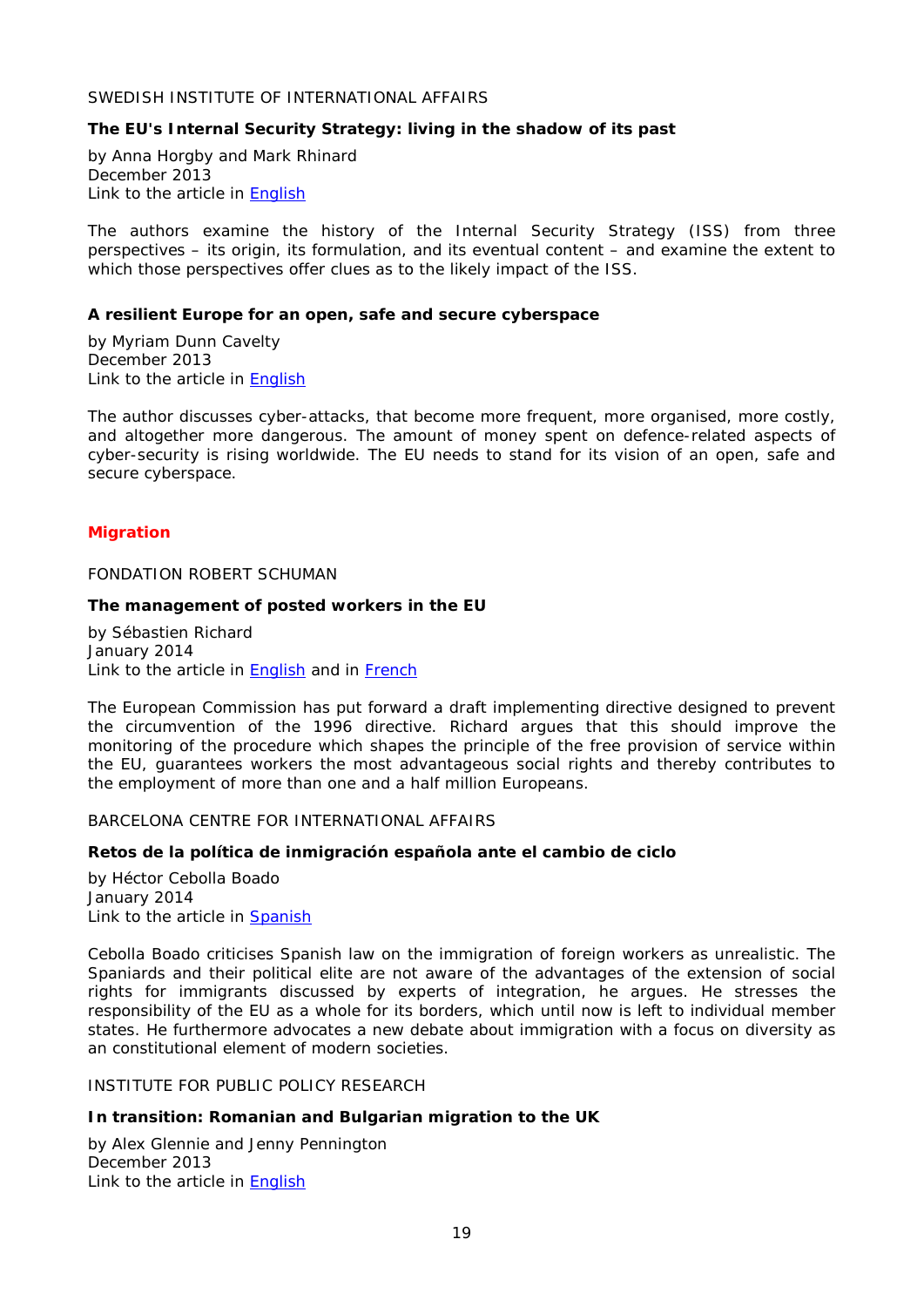In January 2014, temporary restrictions on the working rights of Romanian and Bulgarian citizens in the UK was lifted. Predating this move, this report outlines the potential impacts of new migration flows from eastern Europe and identifies the key lessons UK policymakers can take from the previous wave of new migration in 2004.

### <span id="page-19-0"></span>FRIEDRICH EBERT STIFTUNG

### <span id="page-19-1"></span>**Die Mär vom "Sozialtourismus" : Zuwanderung rumänischer Staatsbürger nach Deutschland und in andere EU-Mitgliedsländer**

by Matthias Jobelius and Victoria Stoiciu January 2014 Link to the article in [German](http://library.fes.de/pdf-files/id-moe/10467.pdf) and in [Romanian](http://library.fes.de/pdf-files/id-moe/10531.pdf)

In contrast to recent polemics in the public debate, Romanian immigrants are well integrated in the German labour market, according to this paper. Their qualification is above average and only very few depend on social transfers. However, in some regions and sectors the situation deviates from the overall picture and certain problems occur. Here Romanians suffer from precarious employment conditions. This is where politics must help the municipalities and prevent disgraceful working conditions.

#### <span id="page-19-2"></span>**Nach Lampedusa : das neue gemeinsame Europäische Asylsystem auf dem Prüfstand**

by Petra Bendel December 2013 Link to the article in [German](http://library.fes.de/pdf-files/wiso/10415.pdf)

Bendel discusses the EU agreements in asylum policy made in 2013. She criticises that EU border policy just prevents the entrance of refugees, and thus deprives many of their right to asylum. Furthermore, the causes are ignored and the Member States near the EU borders are left alone with their responsibility for the refugees.

#### <span id="page-19-3"></span>PEW RESEARCH CENTER

### <span id="page-19-4"></span>**Changing patterns of global migration and remittances. More migrants in U.S. and other wealthy countries; more money to middle-income countries**

by Phillip Connor, D'Vera Cohn and Ana Gonzalez-Barrerra December 2013 Link to the article in [English](http://www.pewsocialtrends.org/files/2013/12/global-migration-final_12-2013.pdf)

This report examines trends in international migrant population from 1990 to 2013 and in international remittance flows from 2000 to 2013. Despite global shifts, it says, one constant remains: the US has the largest number of international migrants.

# <span id="page-19-5"></span>COLOGNE INSTITUTE FOR ECONOMIC RESEARCH

### <span id="page-19-6"></span>**12 gute Gründe für Zuwanderung**

by Wido Geis and Felicitas Kemeny January 2014 Link to the article in [German](http://www.etracker.de/lnkcnt.php?et=lKbSM9&url=http%3A%2F%2Fwww.iwkoeln.de%2F_storage%2Fasset%2F142037%2Fstorage%2Fmaster%2Ffile%2F3989937%2Fdownload%2FIW-PK%2520Zuwanderung%252020%25201%25202014%2520Policy%2520Paper.pdf&lnkname=IW-PK%20Zuwanderung%2020.1.2014%2C%20IW%20policy%20paper.pdf)

The article discusses migration in Germany. Since 2009 the number immigrants increased and exceeded the emigrants. However, the authors expect a decline of immigration. The authors discuss twelve reasons why Germany benefits from immigration and propose measures to encourage foreigners to move to Germany.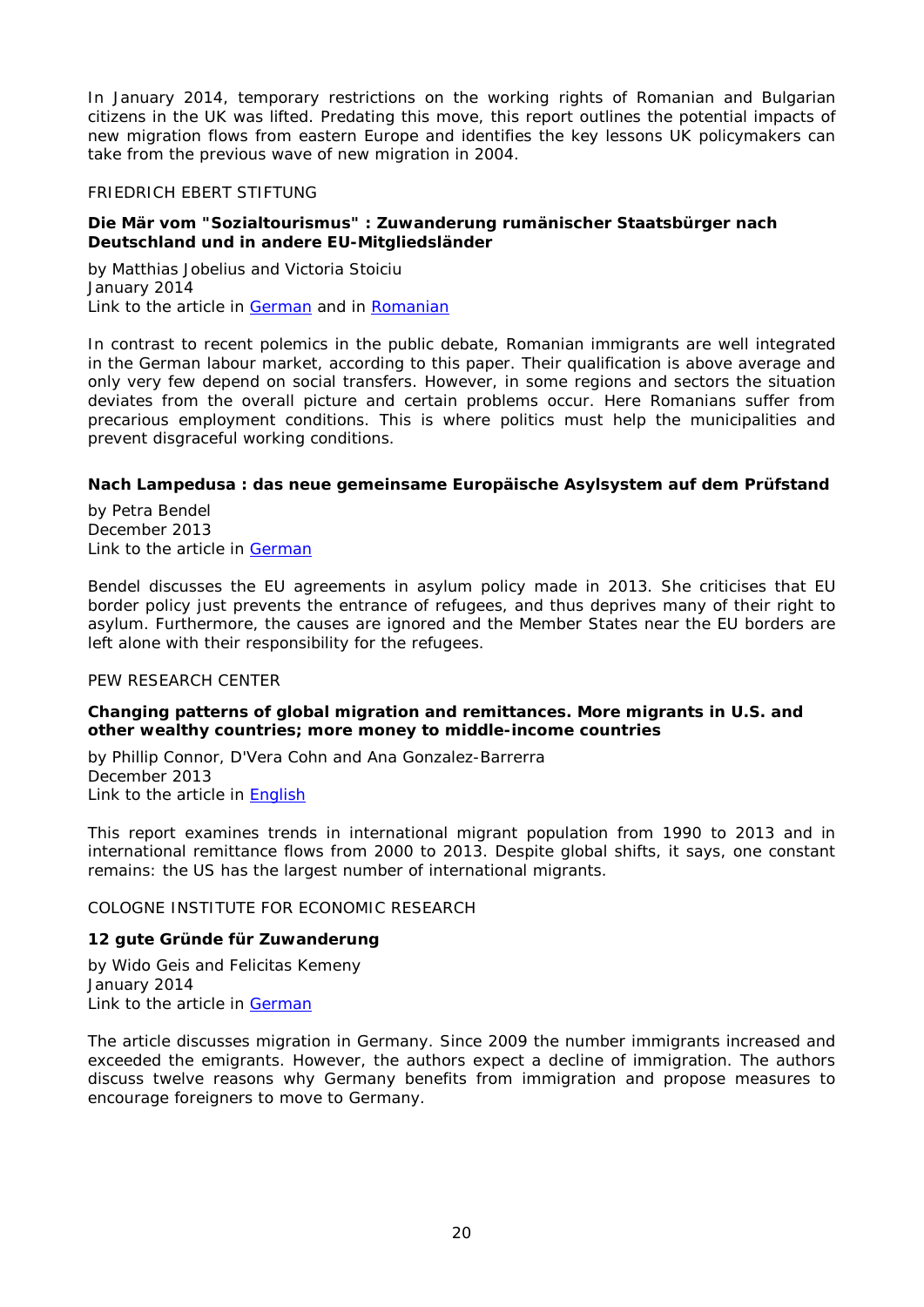# <span id="page-20-0"></span>*EEAS*

<span id="page-20-1"></span>SWEDISH INSTITUTE FOR EUROPEAN POLICY STUDIES /CENTRE FOR EUROPEAN POLICY STUDIES / EUROPEAN UNIVERSITY INSTITUTE

### <span id="page-20-2"></span>**EEAS 2.0 - Recommendations for the amendment of Council Decision 2010/427/EU establishing the organization and functioning of the EEAS**

by Steven Blockmans, Marise Cremona, Deirdre Curtin, Geert De Baere, Simon Duke, Christina Eckes, Christophe Hillion, Bart Van Vooren, Ramses Wessel and Jan Wouters December 2013 Link to the article in [English](http://www.sieps.se/sites/default/files/EEAS%202%200%20.pdf)

This special SIEPS publication aims to contribute, in practical legal terms, to the review of the organization and functioning of the EEAS. In particular, it offers specific recommendations for the amendment of Council Decision 2010/427/EU on which the Service's operation is based. The publication forms part of the [EEAS 2.0 project,](http://www.eui.eu/DepartmentsAndCentres/AcademyEuropeanLaw/Projects/EuropeanExternalActionService20.aspx) a collaborative initiative involving independent European scholars brought together by SIEPS, the Centre for European Policy Studies (CEPS) and the European University Institute (EUI).

<span id="page-20-3"></span>ISTITUTO PER GLI STUDI DI POLITICA INTERNAZIONALE

### <span id="page-20-4"></span>**The EEAS and the quest for an effective public diplomacy**

by Simon Duke December 2013 Link to the article in [English](http://www.ispionline.it/sites/default/files/pubblicazioni/analysis_216_2013.pdf)

This paper addresses the matter of a new public diplomacy with particular reference to the EEAS, coming to mixed conclusions on the EU's ability to successfully manage this practice. While the Treaty of Lisbon promises higher coherence and efficiency, EU's communications still prove to be inadequate on a number of major issues. One of the key recommendations is to pay greater attention to non-governmental actors and pursue a higher coordination at the national and EU levels.

### <span id="page-20-5"></span>**Under the crisis's pressure. Matching the EU external action with national diplomacies**

by Rosa Balfour and Andrea Frontini December 2013 Link to the article in [English](http://www.ispionline.it/sites/default/files/pubblicazioni/analysis_215_2013_0.pdf)

This short paper examines the impacts of the EEAS on European national diplomacies, and their reciprocal interactions, in four interconnected areas: dynamics of national adaptation in EU foreign policy; leadership issues between the EEAS and member states and among national capitals; the political and practical added value of EU Delegations around the world; as well as the role and impacts of national rotating secondment to the EEAS. It argues that more member state ownership and trust in the EEAS should be encouraged on both sides, allowing Europe to better face the multiple challenges of the 21st century global system.

### <span id="page-20-6"></span>**The EU Diplomacy under review**

by Antonio Zotti December 2013 Link to the article in [English](http://www.ispionline.it/sites/default/files/pubblicazioni/analysis_214_2013_0.pdf)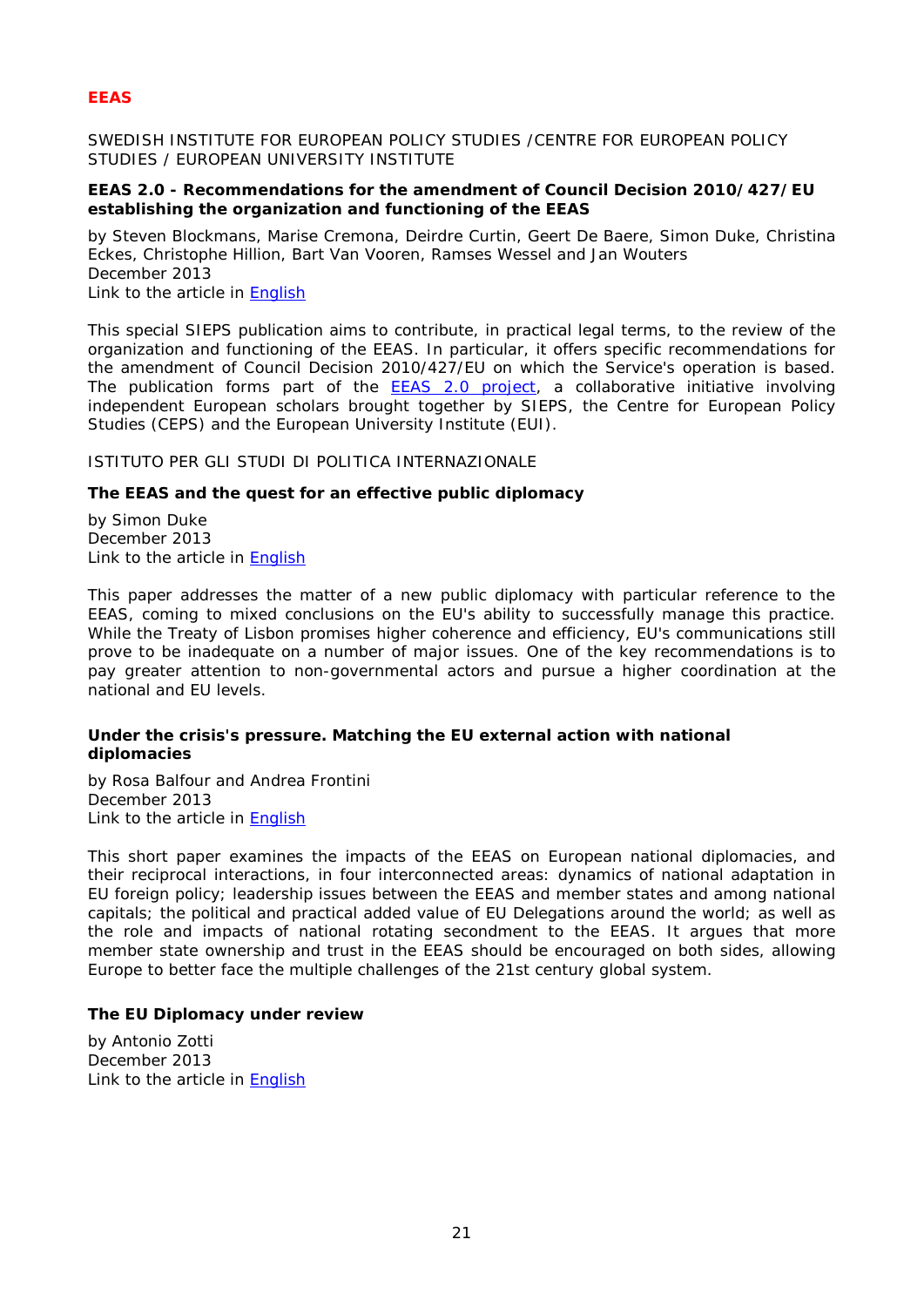This paper aims to distinguish between functional shortcomings of the EEAS and more deeprooted weaknesses, such as the problematic relation with the usually inconsistent political guidance provided by Member States. The author discusses the assessments and the reform proposals concerning the organization, the functioning, the staffing and the resources of the EEAS provided by the Review and concludes with recommendations on a more coherent and effective common foreign policy.

### <span id="page-21-0"></span>*Energy, natural resources and climate change*

<span id="page-21-1"></span>THE POLISH INSTITUTE OF INTERNATIONAL AFFAIRS

### <span id="page-21-2"></span>**New nuclear builds in Central and Eastern Europe: safety aspects**

by Jodi Lieberman December 2013 Link to the article in [English](http://www.pism.pl/files/?id_plik=15729)

Through membership, EU and IAEA countries have access to tools and institutional procedures that can be useful in assessing their nuclear programmes from the point of view of safety, this paper says. Poland, starting from scratch with a new nuclear build, may benefit from this extensive external experience.

### <span id="page-21-3"></span>**North–South gas corridor: geopolitical breakthrough in Central Europe**

by Jarosław Ćwiek-Karpowicz and Dariusz Kałan (eds.) December 2013 Link to the article in [English](http://www.pism.pl/files/?id_plik=15698)

The authors of this paper assess the importance of the North-South Gas Corridor, and its strategic meaning for the Central European region. Bearing in mind the fact that Central Europe is of key strategic importance to secure safe supplies of natural gas thanks to its location at the East-to-West and North-to-South transportation corridors, in a few decades the region could achieve not only significant independence from sole-source suppliers but also could become a crucial player in the European energy market.

### <span id="page-21-4"></span>CENTRE FOR EASTERN STUDIES

### <span id="page-21-5"></span>**Too high and too low: the problems with energy prices in the EU**

by Agata Łoskot-Strachota December 2013 Link to the article in **English** and in **Polish** 

The analysis focuses on the energy market within the EU and in particular the ongoing debate dominated by the price of energy. The high consumer price of energy – which has been rising steadily over the past several years – poses a serious challenge to both household and industrial users. Meanwhile, the declining wholesale prices are affecting the cost-effectiveness of energy production and the profits of energy companies. The author concludes that these difficulties are a symptom of much wider problems related to the functioning of both the EU energy market as well as to the EU's climate and energy policies.

<span id="page-21-6"></span>BRUEGEL

#### <span id="page-21-7"></span>**Can border carbon taxes fit into the global trade regime?**

by Henrik Horn and André Sapir December 2013 Link to the article in [English](http://www.bruegel.org/download/parent/805-can-border-carbon-taxes-fit-into-the-global-trade-regime/file/1697-can-border-carbon-taxes-fit-into-the-global-trade-regime/)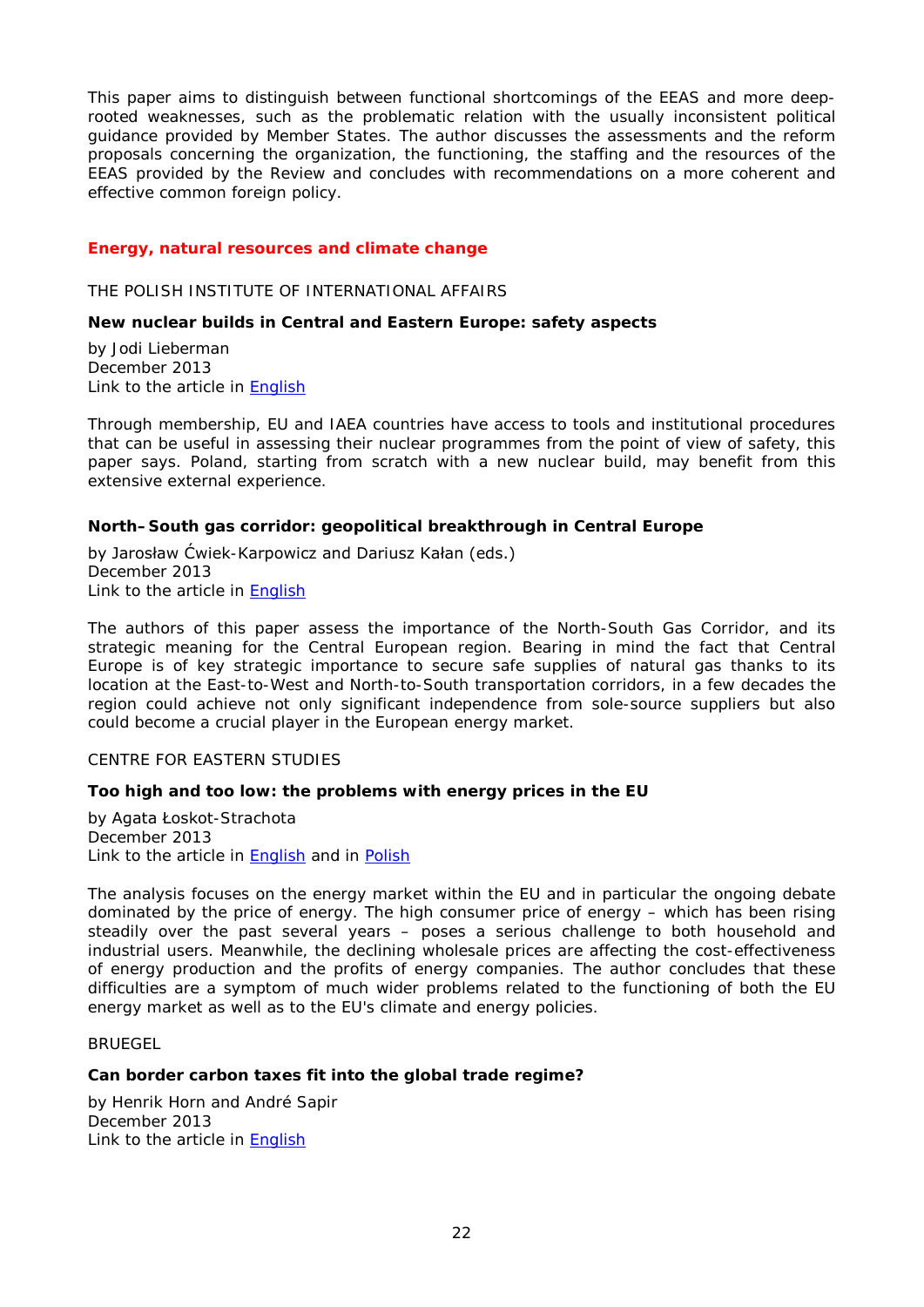This paper presents an alternative to the standard argumentation for 'border carbon adjustments' (BCAs), based on the fact that countries expose each other to climate externalities. As argued by the authors the reformulated argument is economically more convincing, and provides a more convincing justification for the extraterritorial feature of border carbon measures. However, there are also important risks to such measures, including the risk that they may be used for protectionism.

### <span id="page-22-0"></span>INSTITUT FRANÇAIS DES RELATIONS INTERNATIONALES

### <span id="page-22-1"></span>**Gaz de schiste en Pologne, au Royaume-Uni, et au Danemark : vers un modèle européen ?**

by Sylvie Cornot-Gandolphe January 2014 Link to the article in [French](http://www.ifri.org/downloads/notesylvie9114.pdf)

The subject of shale gas prompts divergent views across Europe. Poland for example made it a national priority, while France banned the use of hydraulic fracturing. The author aims to analyse the possibility of an emergence of an accepted single European model for the exploration and exploitation of shale gas, by focusing on the case studies of Poland, the UK and Denmark.

<span id="page-22-2"></span>CHATMAN HOUSE

### <span id="page-22-3"></span>**Shale gas in the United Kingdom**

by Paul Stevens December 2013 Link to the article in [English](http://www.chathamhouse.org/sites/default/files/public/Research/Energy,%20Environment%20and%20Development/131213shalegas.pdf)

This paper is based on the author's evidence submitted to the House of Lords Economic Affairs Committee on the shale gas operations. It is argued that there is growing evidence from the US that simply leaving shale gas developments to the market is not enough and the government will have to intervene with policy measures. Any policy is subject to the law of unintended consequences. Because of the complexity of shale gas operation, whether in terms of engineering, technology, economics or environmental concerns, this is especially relevant for shale gas.

<span id="page-22-4"></span>THE CENTRE FOR EUROPEAN POLICY STUDIES

### <span id="page-22-5"></span>**Carbon leakage: an overview**

by Andrei Marcu, Christian Egenhofer, Susanna Roth and Wijnand Stoefs December 2013 Link to the article in [English](http://www.ceps.be/ceps/dld/8719/pdf)

This Special Report, prepared as a background paper by the CEPS Carbon Market Forum for the Carbon Leakage Project, focuses on the subject of the asymmetrical carbon policies, especially carbon pricing resulting in carbon cost. Carbon leakage affects the international competitive position of some EU industry and could displace production and/or investment, and the emissions of the activities displaced. The issue is central to the discussions on climate policy.

<span id="page-22-6"></span>INSTITUTE FOR EUROPEAN STUDIES

### <span id="page-22-7"></span>**EU climate and energy policy: hope for more and better climate policy integration?**

by Claire Dupont January 2014 Link to the article in [English](http://www.ies.be/files/2014_2_PB.pdf)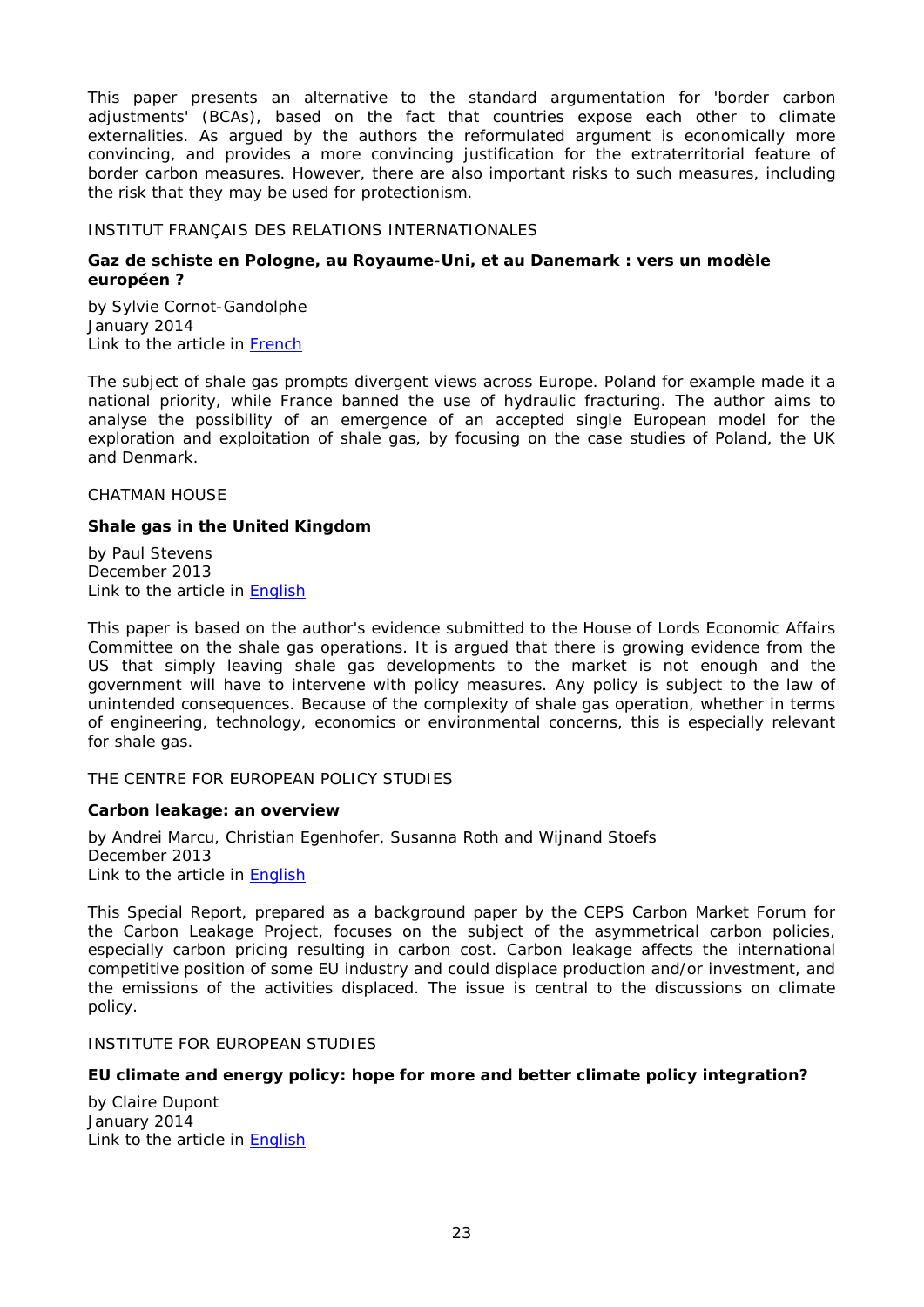The author aims to assess climate policy integration into EU energy policy and present policy recommendations from the project "climate policy integration into EU energy policy". Climate change is a complex, crosscutting, long-term and global problem. Policymakers acknowledge that integrating climate policy objectives into the elaboration and agreement of measures in other sectors represents one method for striving towards coherent policies that respond adequately to the climate change problem.

### <span id="page-23-0"></span>**EU performance in the international climate negotiations in 2013: scope for improvement**

by Sebastian Oberthuer and Lisanne Groen January 2014 Link to the article in [English](http://www.ies.be/files/2014_1_PB.pdf)

This policy brief assesses the EU's performance in climate change negotiations in 2013. The authors conclude that the EU was actively engaged in the negotiations and pursued partially ambitious/progressive policy objectives, which it was partly successful in realising. Negotiations on "a protocol, another legal instrument or an agreed outcome with legal force under the Convention applicable to all parties" had been launched in 2011 with a target date of 2015. EU leadership on this requires further actions, such as building an international leadership alliance.

<span id="page-23-1"></span>ROBERT SCHUMAN CENTRE FOR ADVANCED STUDIES - EUROPEAN UNIVERSITY INSTITUTE

# <span id="page-23-2"></span>**The EU ETS: eight years and counting**

by Denny Ellerman, Claudio Marcantonini and Aleksandar Zaklan January 2014 Link to the article in [English](http://cadmus.eui.eu/bitstream/handle/1814/29517/RSCAS_2014_04.pdf)

This paper provides an introduction to the EU's Emissions Trading System. As such it provides a discussion of the historical and legal context in which the EU ETS developed and now operates, a presentation of the key performance indicators for the first eight years through the end of the second phase in 2012, and some concluding observations on the system's future.

### <span id="page-23-3"></span>INSTYTUT SOBIESKIEGO

### <span id="page-23-4"></span>**Znaczenie połączeń wzajemnych w budowie jednolitego rynku energii Unii Europejskiej. Wprowadzenie**

by Robert Zajdler, Kamil Fijałkowski and Agnieszka Moroń December 2013 Link to the article in [Polish](http://www.sobieski.org.pl/wp-content/uploads/R062-2013-XII-Zajdler-Interkonektory-Collegium.pdf)

The brief analyses the role of mutual interconnections in fostering development of a single EU energy market. This refers to infrastructure that allows to dispatch electricity or natural gas between countries. It can be used for connecting countries within as well as outside of the EU.

#### <span id="page-23-5"></span>KONRAD-ADENAUER-STIFTUNG

### <span id="page-23-6"></span>**Global commons: the protection of global public goods as a challenge for German security policy**

by Julian Voje December 2013 Link to the article in [English](http://www.kas.de/wf/doc/kas_36410-544-2-30.pdf) and in [German](http://www.kas.de/wf/doc/kas_36410-544-1-30.pdf)

Free access to resources and the free exchange of goods and knowledge are key pillars of Germany's foreign and security policy. The author argues that security-related responsibility for protection of the global commons must be internationally agreed.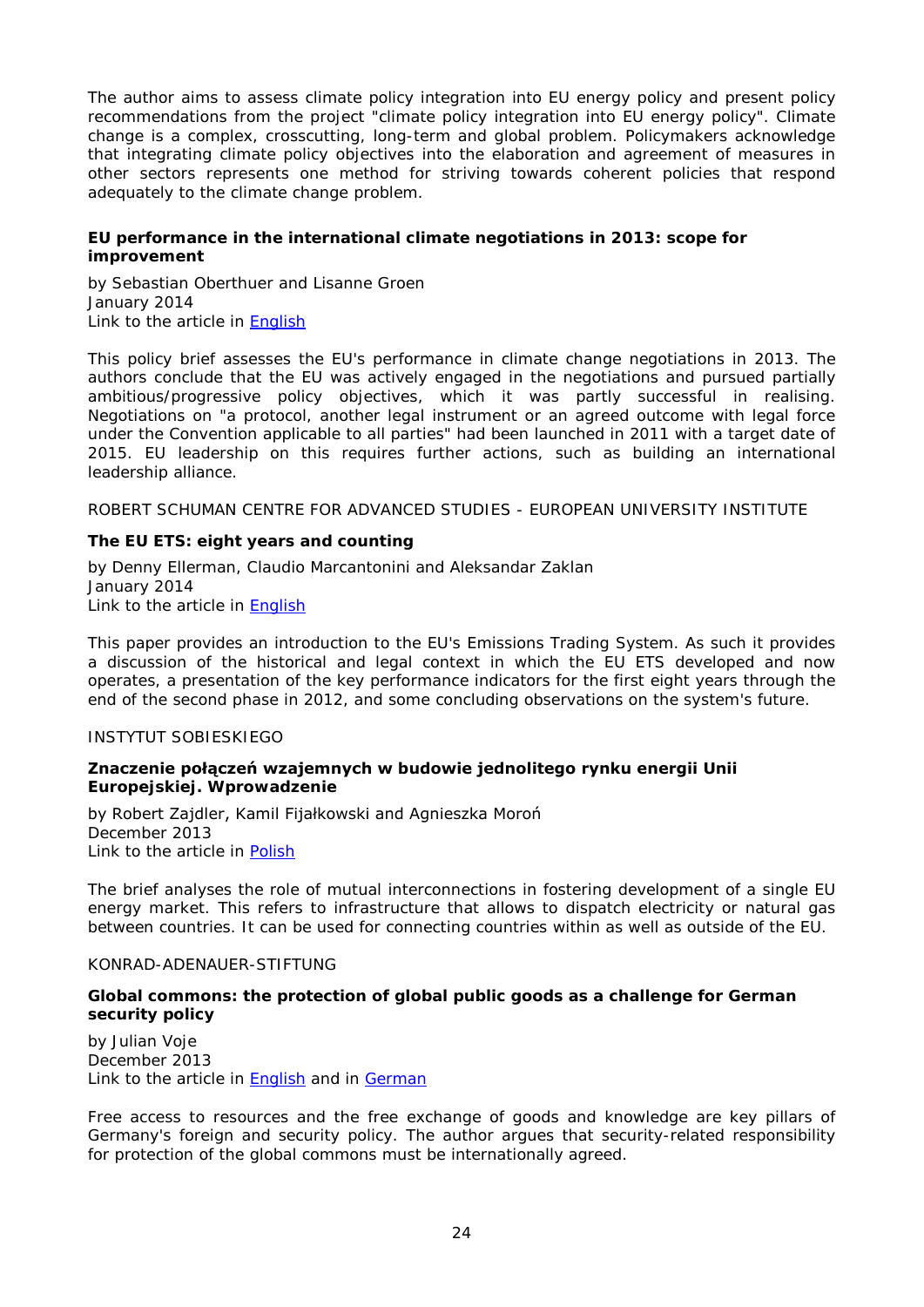# <span id="page-24-0"></span>CENTRE FOR POLICY STUDIES

### <span id="page-24-1"></span>**Why every serious environmentalist should favour fracking**

by Richard Muller and Elizabeth Muller December 2013 Link to the article in [English](http://www.cps.org.uk/files/reports/original/131202135150-WhyEverySeriousEnvironmentalistShouldFavourFracking.pdf)

The authors argue that both global warming and air pollution can be mitigated by the development and utilisation of shale gas, thus developed economies should help emerging economies switch from coal to natural gas. Shale gas technology should be advanced as rapidly as possible and shared freely. Moreover, environmentalists should recognise the shale gas revolution as beneficial to society – and lend their full support to helping it advance.

#### <span id="page-24-2"></span>INSTITUTE FOR EUROPEAN ENVIRONMENTAL POLICY

### <span id="page-24-3"></span>**Environmental policy in the European Semester: assessing progress to date. A report for the Greens/EFA Group of the European Parliament**

by S. Withana, B. Kretschmer, and A. Farmer December 2013 Link to the article in [English](http://www.ieep.eu/assets/1326/Environment_policy_in_the_European_Semester.pdf)

This study carried out by IEEP for the Greens/EFA Group in the European Parliament aims to assess the extent to which environmental issues have been mainstreamed in the European Semester process to date. Overall the study finds limited mainstreaming of environmental issues in the European Semester process to date.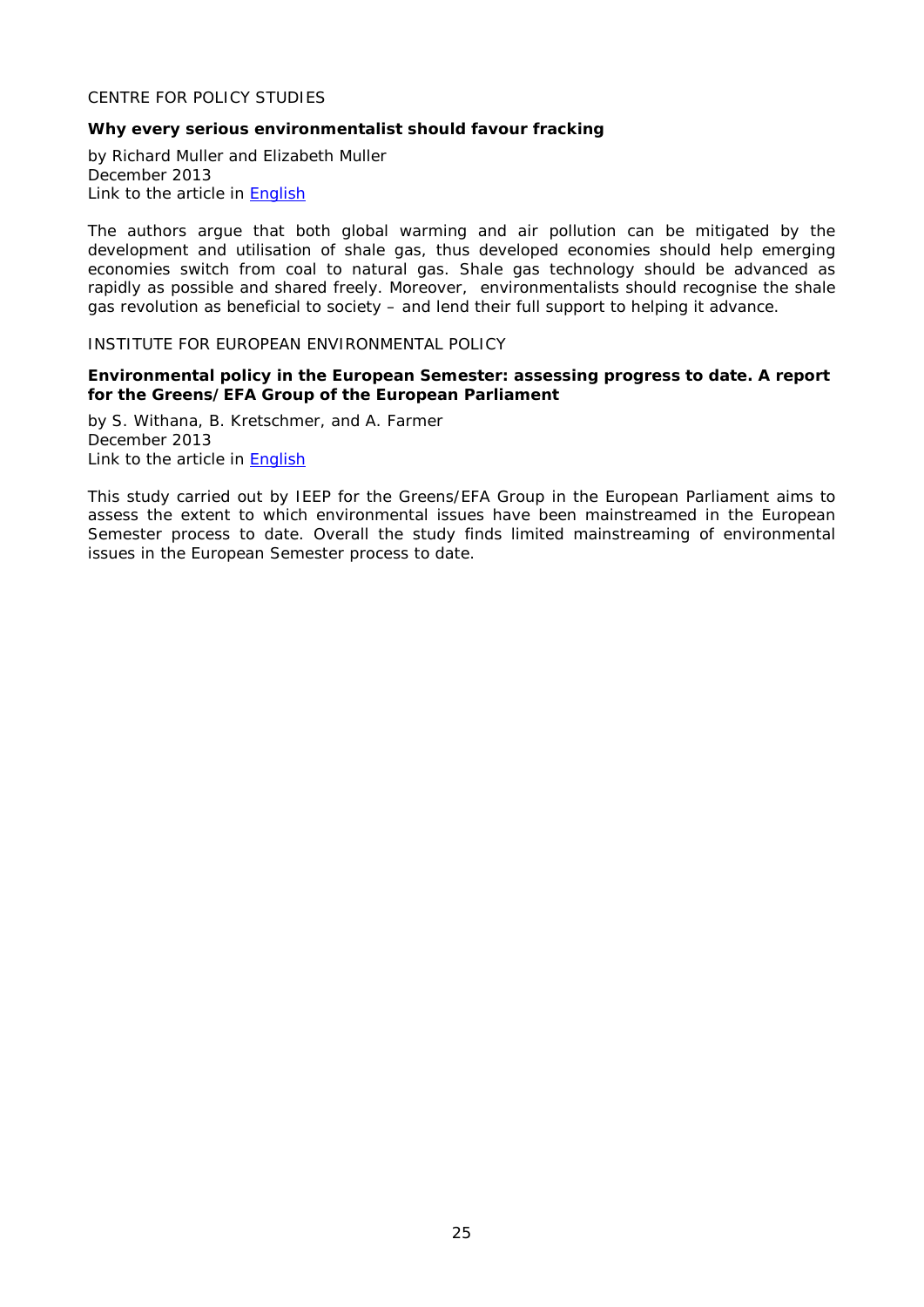# <span id="page-25-0"></span>**SECTION 2 - EXTERNAL RELATIONS**

# <span id="page-25-1"></span>*EU foreign policy*

#### <span id="page-25-2"></span>THE FINNISH INSTITUTE OF INTERNATIONAL AFFAIRS

#### <span id="page-25-3"></span>**Multi-speed Europe? Differentiated integration in the external relations of the EU**

by Juha Jokela (ed.) January 2014 Link to the article in [English](http://www.fiia.fi/assets/publications/FIIA_Report38_web.pdf)

The objective of this report is to take a closer look at differentiated integration in the EU's external relations and discuss its implications for the EU's aspirations to forge more unitary and effective external policies. One of the main conclusions is that there is rather limited evidence that the level of differentiation is increasing in the EU's external relations due to the ongoing developments related to the EU's financial and economic crisis.

#### <span id="page-25-4"></span>EUROPEAN COUNCIL ON FOREIGN RELATIONS

#### <span id="page-25-5"></span>**European foreign policy scorecard 2014**

by Daniel Levy, François Godement, Hans Kundnani, Kadri Liik, Mark Leonard and Richard Gowan January 2014

Link to the article in [English](http://ecfr.eu/page/-/ECFR94_SCORECARD_2014.pdf)

The fourth annual edition of ECFR's 'European Foreign Policy Scorecard' examines 66 individual aspects of European foreign policy in six key areas: relations with the US, China, Russia, Wider Europe, Middle East/North Africa and Europe's performance in multilateral institutions and in crisis management. The authors also award grades for overall performance and label individual countries "Leaders" or "Slackers" depending on whether they lead or hinder Europe's ability to achieve its interests on particular goals.

#### <span id="page-25-6"></span>FRIDE

### <span id="page-25-7"></span>**Challenges for European foreign policy in 2014: the EU's extended neighbourhood**

by Giovanni Grevi and Daniel Keohane (eds.) January 2014 Link to the article in [English](http://www.fride.org/download/Challenges_for_European_Foreign_Policy_in_2014.pdf) and in [Spanish](http://www.fride.org/download/Desafios_para_la_politicica_exterior_europea_en_2014.pdf)

At the start of each year, the FRIDE team looks at the challenges likely to dominate European foreign policy in the following twelve months; this year's focus is on the increasingly volatile extended neighbourhood of the EU. The authors call for a paradigm shift in the EU's approach to the neighbourhood, building on a broader definition of its geographic scope and focusing on the political and security trends connecting different regions.

### <span id="page-25-8"></span>*EU trade*

<span id="page-25-9"></span>THE POLISH INSTITUTE OF INTERNATIONAL AFFAIRS

#### <span id="page-25-10"></span>**Trade agreements across the Atlantic: what lessons from CETA for TTIP?**

by Maya Rostowska December 2013 Link to the article in [English](http://www.pism.pl/files/?id_plik=15901)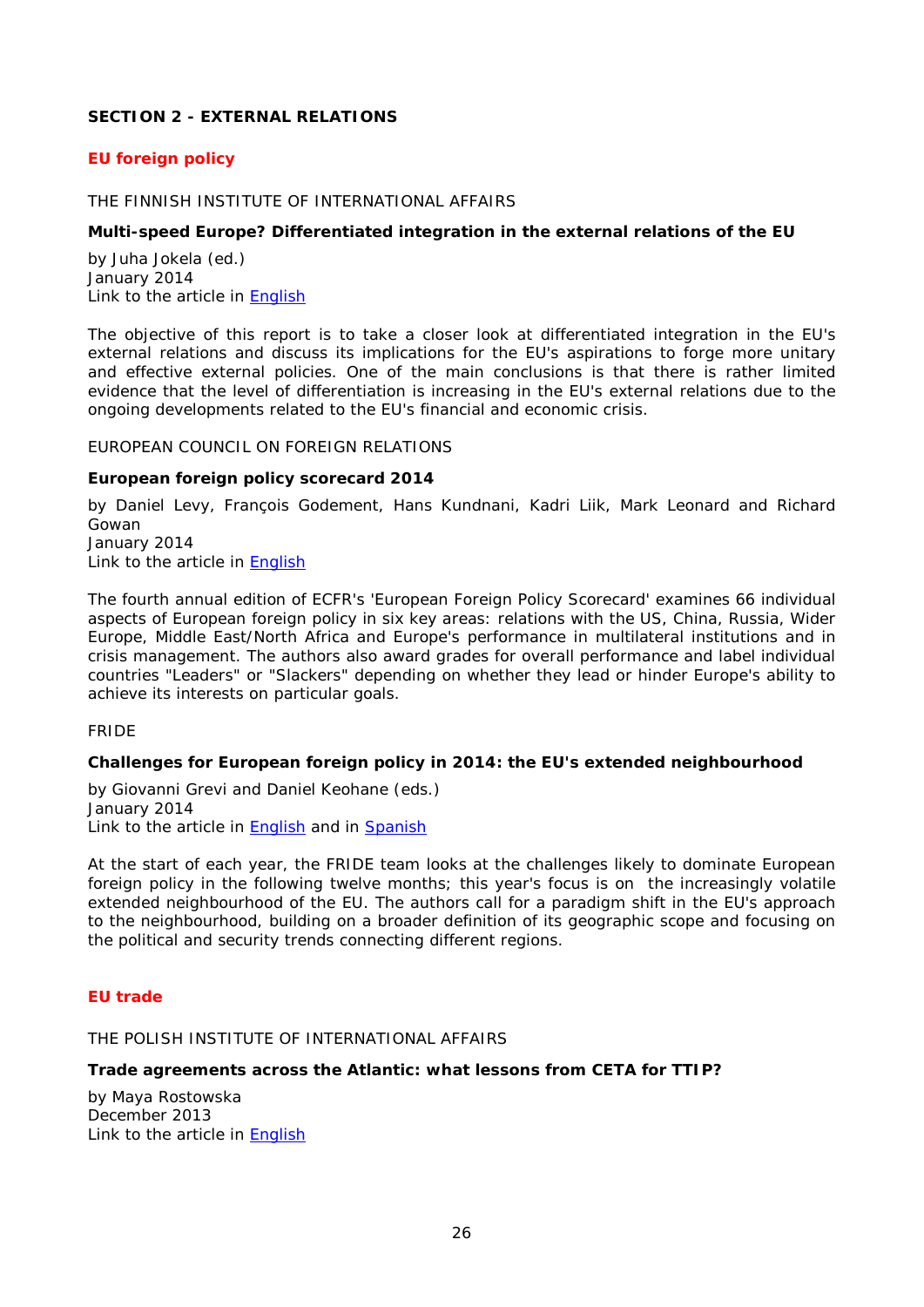Negotiations are ongoing for two of the most significant trade and investment agreements that the EU has ever entered into. Both the Comprehensive Economic and Trade Agreement (CETA) with Canada and the Transatlantic Trade and Investment Partnership (TTIP) with the US are set to be ambitious agreements, and are already causing controversy beyond the limits of the negotiating table. Given that the CETA talks are more advanced, they can provide some valuable and much-needed insight for TTIP, both in terms of process and substance.

<span id="page-26-0"></span>BRUEGEL

### <span id="page-26-1"></span>**Life after Bali: renewing the world trade negotiating agenda**

by Suparna Karmakar December 2013 Link to the article in **English** 

WTO trade talks are the only ongoing trade liberalisation process that has development at its core. The Doha mini-package under consideration at Bali is a collection of watered-down but deliverable elements of a deal comprising agriculture, trade facilitation and special and differential treatment/less developed country concessions. Post-Bali, the WTO should aim to reverse the current disenchantment with multilateral trade negotiations. This means formulating a relevant trade negotiating agenda with an understanding of global value chains at its core.

<span id="page-26-2"></span>EUROPEAN POLICY CENTRE / NOTRE EUROPE - JACQUES DELORS INSTITUTE

### <span id="page-26-3"></span>**The TTIP negotiations - A Pirandello play**

by Elvire Fabry, Giorgio Garbasso and Romain Pardo January 2014 Link to the article in **English** and in **French** 

This report is based on the most important issues aired in the course a debate organised by Notre Europe – Jacques Delors Institute and the European Policy Centre during which experts, including Pascal Lamy, honorary president of Notre Europe – Jacques Delors Institute and former Director of the WTO explored the key issues of the current Transatlantic Trade and Investment Partnership (TTIP) negotiations.

### <span id="page-26-4"></span>*EU strategic partnerships*

<span id="page-26-5"></span>FRIDE / EGMONT

### <span id="page-26-6"></span>**Confidential partnerships? The EU, its strategic partners and international terrorism**

by Thomas Renard January 2014 Link to the article in [English](http://www.fride.org/download/WP4_Confidential_partnerships.pdf)

This paper focuses on the EU's global role in counter-terrorism and, more specifically, on its cooperation with its strategic partners on issues, such as countering terrorist financing or capacity building in third countries. The EU is a modest yet growing player in this policy area. While this review detects some good instances of cooperation, the overall assessment reveals that most partnerships are under-delivering or remain elusive.

<span id="page-26-7"></span>THE CENTRE FOR EUROPEAN POLICY STUDIES

### <span id="page-26-8"></span>**After the Vilnius fiasco: Who is to blame? What is to be done?**

by Michael Emerson January 2014 Link to the article in [English](http://www.ceps.be/ceps/dld/8820/pdf)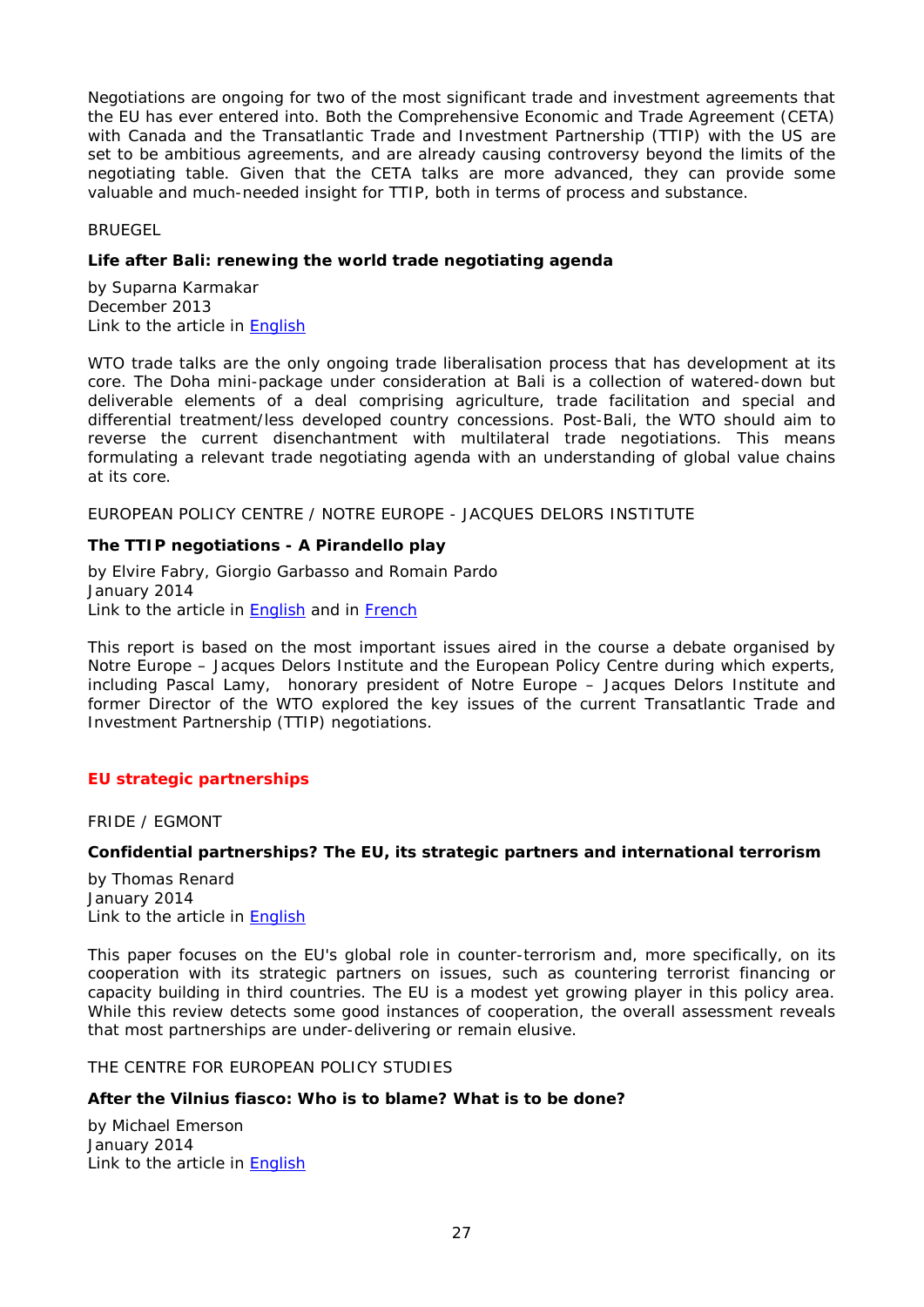Al three parties are responsible for the fiasco at Vilnius, this paper says: the EU for having drafted agreements with an inadequate balance between incentives and obligations, and vulnerable as a result to Putin's aim to torpedo the whole process in favour of his misconceived Eurasian Union, while Yanukovich tried playing geo-political games that left both him personally and the Ukrainian state as a whole, as Putin's hostage.

# <span id="page-27-0"></span>*Russia*

#### <span id="page-27-1"></span>STIFTUNG WISSENSCHAFT UND POLITIK

#### <span id="page-27-2"></span>**Russia's armed forces on modernisation course**

by Margarete Klein and Kristian Pester January 2014 Link to the article in [English](http://www.swp-berlin.org/fileadmin/contents/products/comments/2014C09_kle_pst.pdf) and in [German](http://www.swp-berlin.org/fileadmin/contents/products/aktuell/2013A72_kle_pst.pdf)

Following a started in 2008 a process of comprehensive military reforms, despite deficits in recruitment, equipment and funding, Moscow's armed forces have already accomplished the organisational transition from mass mobilisation army to modern combat force. Although the reforms will not fundamentally change the balance of power with the US, increased military muscle-flexing vis-à-vis Europe must be expected. Above all, however, the reforms expand Moscow's ability to project power in the post-Soviet space and militarily reinforce Putin's efforts to tie that region more closely to Russia.

### <span id="page-27-3"></span>**The EU, Russia and a less common neighbourhood. Lessons reinforced by the Vilnius summit**

by Susan Stewart January 2014 Link to the article in [English](http://www.swp-berlin.org/fileadmin/contents/products/comments/2014C03_stw.pdf)

The crisis of the Eastern Partnership is primarily because the EU and its Eastern partners have not been successful at communicating their respective goals to each other and agreeing on viable methods for reaching them. The same applies to the EU-Russia relationship, which is becoming increasingly dysfunctional, especially with regard to the so-called common neighbourhood. Although the two policy areas interact, a clearer separation between them is currently more justified than a gradual conflation of the two approaches.

### <span id="page-27-4"></span>CARNEGIE

### <span id="page-27-5"></span>**A practical approach to EU-Russian relations**

by Dmitri Trenin January 2014 Link to the article in [English](http://carnegieendowment.org/files/Article_EU-Russ_Trenin_Eng2014.pdf)

Russia has come to see itself as a more important player on the international stage, and it is demanding to be treated as an equal partner in its relationship with the EU. But Brussels had long ignored this shift, and EU-Russian relations have stagnated as a result. The author argues that now is the time for a fundamental rethink of the EU's Russia policy.

### <span id="page-27-6"></span>CENTRE FOR EU-RUSSIA STUDIES

#### <span id="page-27-7"></span>**Fight against corruption in Russian and European discourse: 'irreconcilable differences'?**

by Elena Pavlova January 2014 Link to the article in [English](http://ceurus.ut.ee/wp-content/uploads/2011/06/EU-Russia-Papers-14_Pavlova.pdf)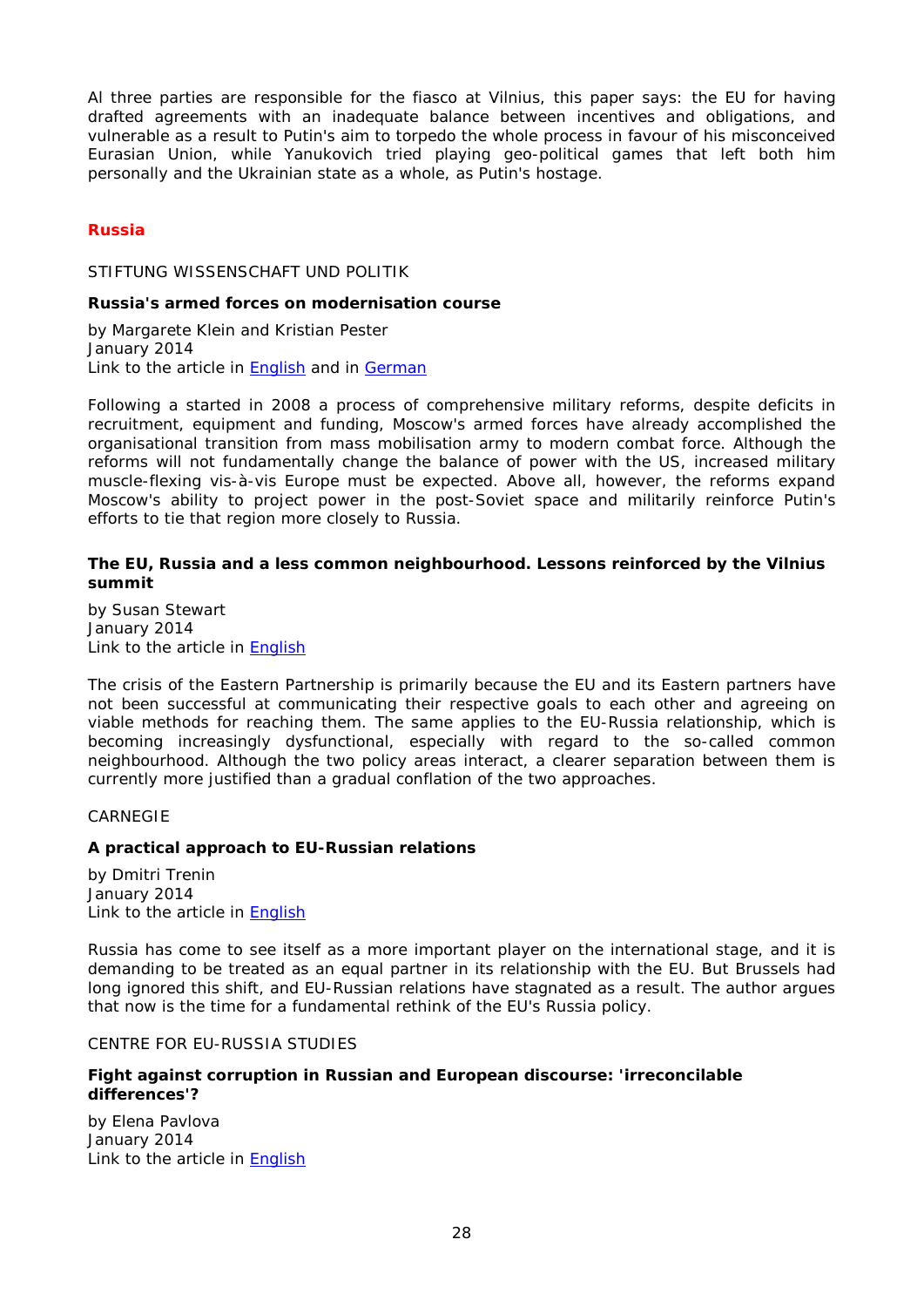This working paper analyses the fight against corruption, as it is defined in the Russian and EU discourses. It is argued that the Russian discourse on corruption exists on three levels, which do not overlap at all: the official definition of corruption; "home corruption"; and the anticorruption discourse of the political opposition. As a result, the Russian and the EU discourses have little in common, what leads to problems for future cooperation.

### <span id="page-28-0"></span>**Russia's strive from the land to the sea based on international law and doctrine of sovereignty**

by Irina Nossova January 2014 Link to the article in **English** 

This article aims to research Russia's legal behaviour in its maritime domains and the extent to which Russia's legal claims in the sea are based on the international law of the sea. In other words, the article shall look at how Russia "speaks" the universal language of the international law of the sea proceeding from examples of the Arctic Ocean, the Caspian Sea, the Sea of Azov and the Baltic Sea. It is argued that a new meaning to Russian modernized, extensive, approach to the notion of sovereignty in maritime areas and its possible implications for the international arena shall be introduced.

### <span id="page-28-1"></span>**Eurasian regionalism as an identitarian enterprise: representation of European other in Russian discourse on Eurasian integration**

by Aliaksei Kazharski December 2013 Link to the article in [English](http://ceurus.ut.ee/wp-content/uploads/2011/06/EU-Russia-papers-12_Kazharski.pdf)

The article argues that the recent discourse of the Russian elite on building an "Eurasian Union" contains a series of new attempts of delineating Russian identity. An analysis of discourse on Eurasian regional integration is undertaken in order to show which patterns of Russian identity this political project discursively reproduces and how they may interplay with the future of EU-Russia relations.

# <span id="page-28-2"></span>*Ukraine*

### <span id="page-28-3"></span>CENTRE FOR EASTERN STUDIES

### <span id="page-28-4"></span>**What do the Maidan protests tell us about Ukraine? Diagnosis and prospects for Ukrainian politics**

by Wojciech Konończuk and Tadeusz A. Olszański January 2014 Link to the article in **English** and in **Polish** 

As argued by the authors, Maidan should be seen as the first clear manifestation of a new generation of Ukrainians - raised in an independent Ukraine, well-educated and familiar with new social media, but nonetheless seeking to ground themselves in national tradition. As a consequence of the radicalisation and escalation of the protests following 19 January, the political opposition has lost a significant proportion of the control.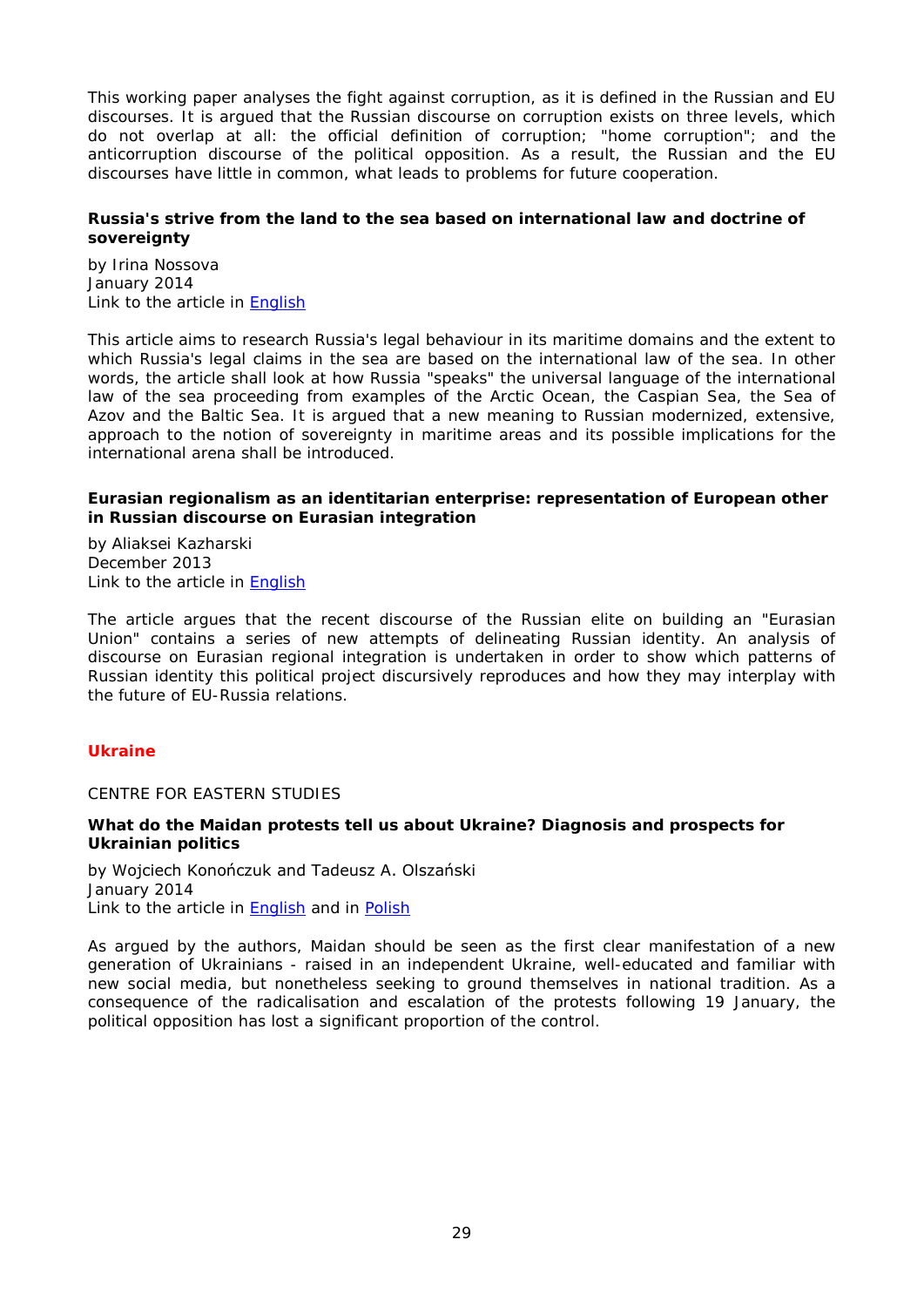# <span id="page-29-0"></span>*Moldova*

### <span id="page-29-1"></span>EUROPEAN COUNCIL ON FOREIGN RELATIONS

#### <span id="page-29-2"></span>**Can Moldova stay on the road to Europe?**

by Stanislav Secrieru January 2014 Link to the article in [English](http://ecfr.eu/page/-/ECFR93_MOLDOVA_MEMO_AW.pdf)

The author analyse the situation in Moldova as well as its relationship with Russia following recent sanctions and concludes that the ruling coalition is fragile, but has so far been able to resist Russian pressure, with the exception of some very opaque business deals. The EU must prepare a menu of measures to help Chisinau resist the likely range of Russian pressures in 2014. Moldova must help itself by being more serious about corruption while the EU should also restrain current Romanian talk about "reunification", which only destabilises the situation in Moldova.

#### <span id="page-29-3"></span>EUROPEAN POLICY CENTRE

#### <span id="page-29-4"></span>**Helping Moldova stay on the EU course - Proposals for a real 'more for more' approach**

by Victor Chirila, Cristian Ghinea and Amanda Paul December 2013 Link to the article in [English](http://www.epc.eu/documents/uploads/pub_4006_helping_moldova_stay_on_the_eu_course.pdf)

This policy brief presents the state of play in the relationship between the EU and Moldova. Moldova has been the first country to have initialled its Association Agreement and to meet all the requirements of the Visa Liberalisation Action Plan*.* It is argued that the EU should work for greater visibility, better public diplomacy and deliver visible, tangible benefits to the Moldovan population as rapidly as possible.

### <span id="page-29-6"></span><span id="page-29-5"></span>*Georgia*

CENTRE FOR EUROPEAN STUDIES

### <span id="page-29-7"></span>**Getting Georgia right**

by Svante Cornell December 2013 Link to the article in [English](http://thinkingeurope.eu/sites/default/files/publication-files/getting_georgia_right_-_website.pdf)

This research paper analyses the achievements and shortcomings of the Rose Revolution era as well as the prospects for the country under the leadership of the Georgian Dream Coalition with reference to European integration and democracy-building. Should Georgia's democratic progress be reversed, the very feasibility of democratic governance in post-Soviet countries as a whole would be called into question. Should it continue to progress towards European norms, the viability of the model of state–society relations that Vladimir Putin euphemistically terms 'sovereign democracy' would instead be challenged.

### <span id="page-29-8"></span>KONRAD-ADENAUER-STIFTUNG

#### <span id="page-29-9"></span>**End to an era: transfer of power in Georgia**

by Canan Atilgan and David Aprasidze December 2013 Link to the article in [English](http://www.kas.de/wf/doc/kas_36413-544-2-30.pdf)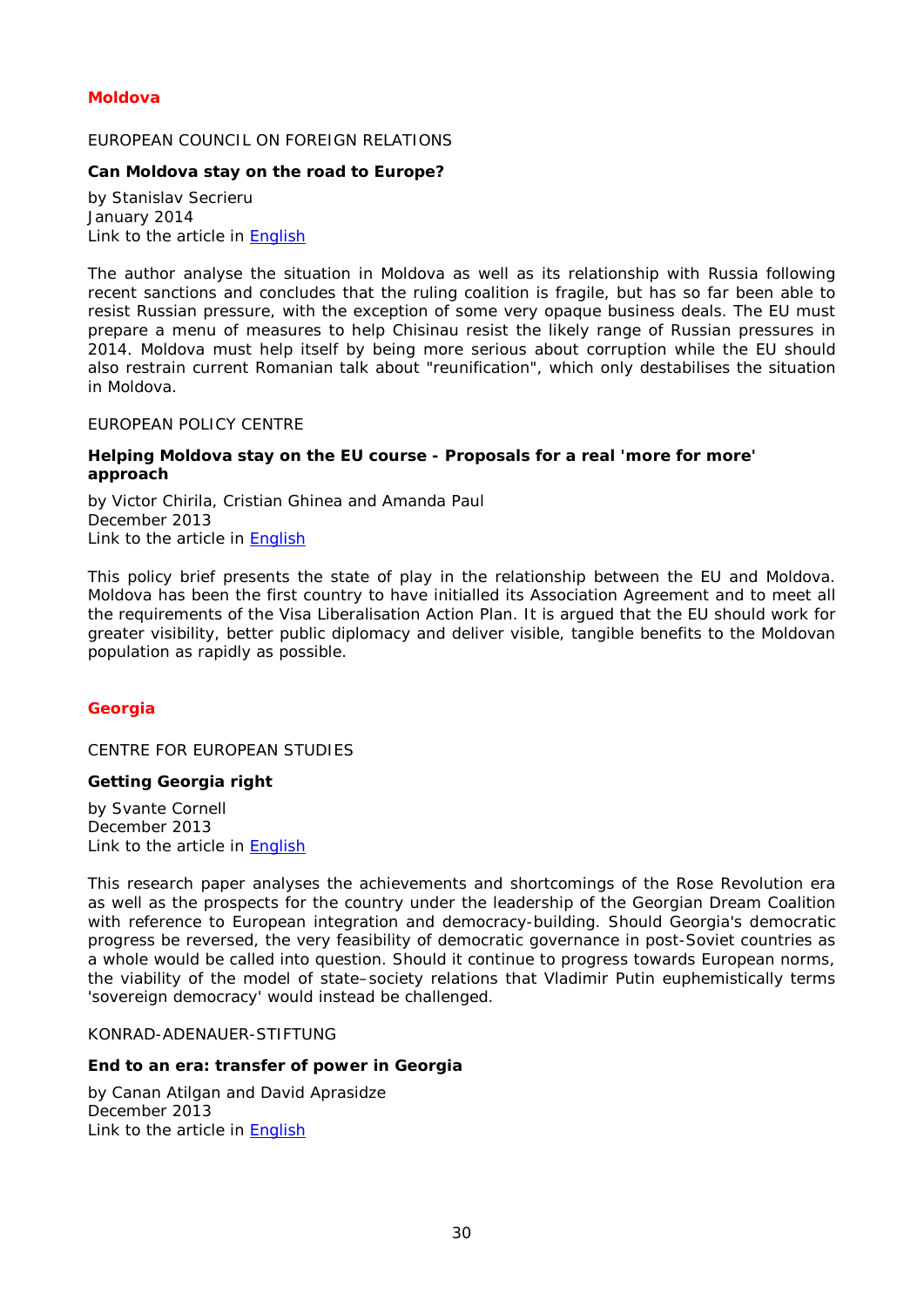With the parliamentary elections in 2012 and the presidential elections in October 2013, Georgia has passed the test of democracy twice over. Georgia thereby consolidates its special position as a democratic country in a region where most political systems can hardly be considered solid democracies. The new government tries to normalize the relationship with Russia and integrate into NATO at the same time.

# <span id="page-30-0"></span>*Kosovo*

<span id="page-30-1"></span>GROUP FOR LEGAL AND POLITICAL STUDIES / PRISTINA COUNCIL ON FOREIGN RELATIONS

#### <span id="page-30-2"></span>**Germany's foreign policy towards Kosovo - A policy perspective**

by Aubrey Hamilton and Engjellushe Morina January 2014 Link to the article in [English](http://legalpoliticalstudies.org/download/Policy%20Report%2002%202014.pdf)

Over the last decade and a half, Germany's role in Kosovo has transformed from creating peace into creating a state. In addition to the US, Germany's efforts in Kosovo have been crucial for bringing a timely end to the crisis in Kosovo. It's role in Kosovo, in addition to shaping its strategic importance within NATO and the EU, has spotlighted Germany as a leading figure in Kosovo and in the western Balkans.

<span id="page-30-3"></span>GROUP FOR LEGAL AND POLITICAL STUDIES

#### <span id="page-30-4"></span>**The trade impact of the Kosovo-EU stabilization and association agreement: an assessment of outcomes and implications**

by Erëza Pula January 2014 Link to the article in **English** 

The EU fashioned the Stabilization and Association Agreement (SAA) instrument exclusively for the Western Balkan countries in order to address their European perspective and potential. Kosovo is one of the last Western Balkan countries not to sign an SAA agreement with the EU. Even though the SAA's remit is very broad, ranging from political dialogue to regional cooperation, and from free movement of goods to mutual cooperation in justice and home affairs, this policy report will specifically consider its trade-related aspects and the possible implications on Kosovo's economy.

### <span id="page-30-6"></span><span id="page-30-5"></span>*Norway*

CENTRE FOR EASTERN STUDIES

### <span id="page-30-7"></span>**Norway and the bear. Norwegian defence policy - lessons for the Baltic Sea region**

by Justyna Gotkowska January 2014 Link to the article in [English](http://www.osw.waw.pl/sites/default/files/pw_38_norwegia_ang_net_0.pdf) and in [Polish](http://www.osw.waw.pl/sites/default/files/pw_38_norwegia_pl_net_0.pdf)

Norway is the only NATO member in Western Europe that still perceives Russia as a threat to its military security. It focuses on improving cross-border relations with Russia on one hand, while also presenting active deterrence. The latter one relies on maintaining NATO's credibility as a collective defence alliance; increasing military cooperation with the US; building up Norway's own military; and developing military cooperation across Northern Europe.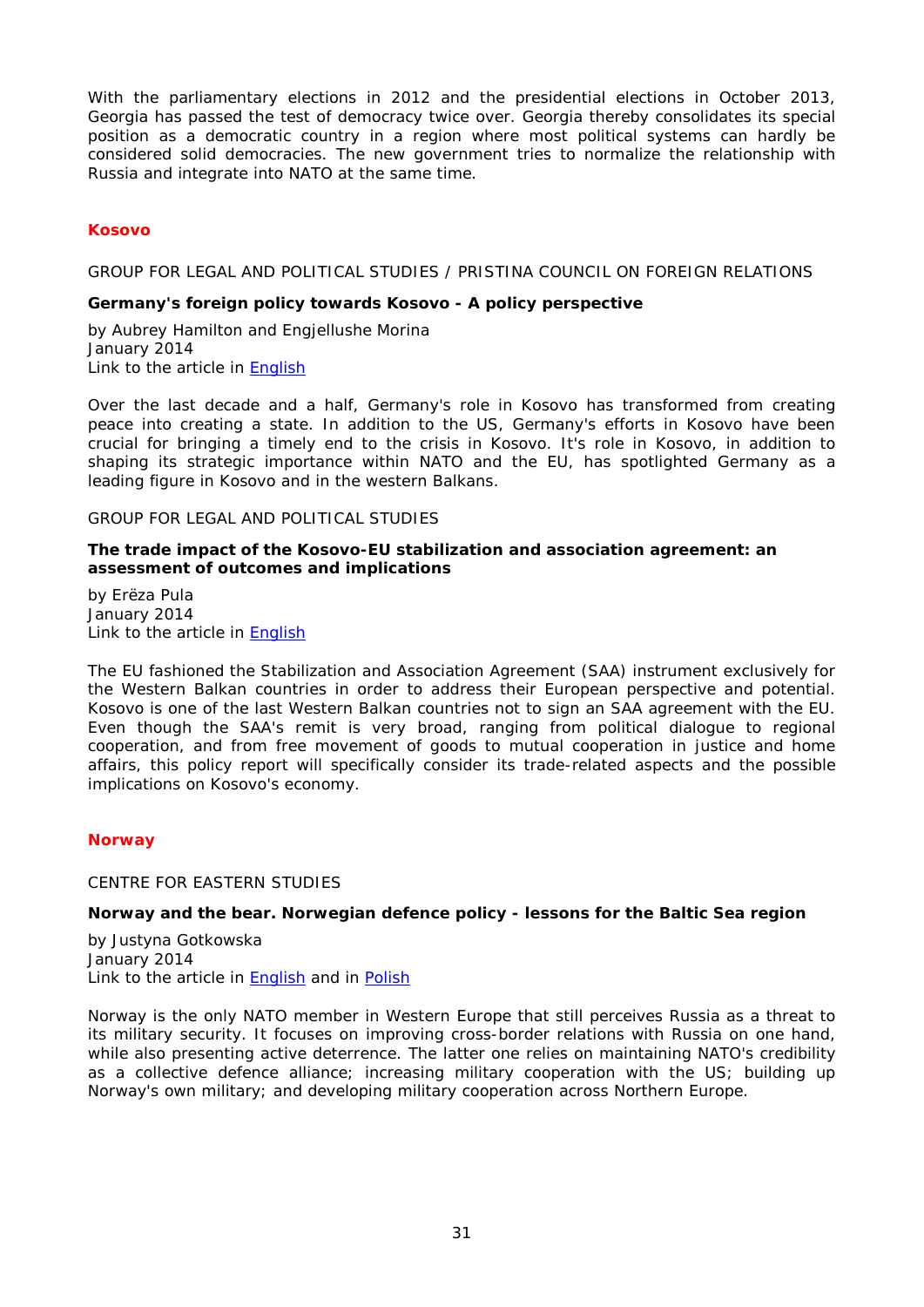# <span id="page-31-0"></span>*Turkey*

### <span id="page-31-1"></span>STIFTUNG WISSENSCHAFT UND POLITIK

### <span id="page-31-2"></span>**Is the Fethullah Gülen movement overstretching itself? A Turkish religious community as a national and international player**

by Günter Seufert January 2014 Link to the article in **English** and in **German** 

The movement led by the preacher Fethullah Gülen is regarded as the fastest-growing religious trend within Turkish Islam. This accounts also for citizens and denizens with Turkish backgrounds in Western European countries. Gülen's argument that service to society constitutes a significant form of a lifestyle justifiable in the eyes of God could prove to be the key to resolving the principal conflict of interest between Islam and the West both within the European diaspora and in the US.

<span id="page-31-3"></span>STIFTUNG MERCATOR / ISTITUTO AFFARI INTERNAZIONALI / ISTANBUL POLICY CENTER

### <span id="page-31-4"></span>**EU-Turkish energy relations in the context of EU accession negotiations: focus on natural gas**

by David Koranyi and Nicolò Sartori December 2013 Link to the article in [English](http://www.iai.it/pdf/GTE/GTE_WP_05.pdf)

This paper explores energy relations between Turkey and the EU in the context of EU accession talks, focusing on natural gas. The continuous stalling and ambiguity on the part of the EU as regards the opening of the energy chapter of Turkey's accession negotiations may encourage a less cooperative energy policy from Ankara, which would be in no-one's interests. Ankara should recognize that thinking long-term, acceding to the Energy Community will ultimately benefit Turkey and act as a safeguard against regional suppliers abusing their dominant positions, without undermining Turkey's negotiating positions with Brussels on eventual EU membership.

# <span id="page-31-5"></span>**The potential role of Turkey in a globalising gas market**

by Mehmet Doğan Üçok December 2013 Link to the article in [English](http://www.iai.it/pdf/GTE/GTE_PB_09.pdf)

In a changing global energy landscape, Turkey and the EU could have more opportunities to enhance their energy security, benefiting from the developments in the global LNG scenario and of the energy fields in Shah Deniz, the Eastern Mediterranean, and Iraq. Turkey's energy market is entering a new, liberal era, and if the liberalisation of the Turkish natural gas market is also successfully accomplished in the following years, Turkey would attract more investors to her energy stock market and to the surrounding gas rich regions, paving the way for gas-togas competition.

### <span id="page-31-6"></span>ISTITUTO PER GLI STUDI DI POLITICA INTERNAZIONALE

# <span id="page-31-7"></span>**Skating on thin ice: the political economy of Turkish foreign policy over the last decade**

by Mustafa Kutlay December 2013 Link to the article in [English](http://www.ispionline.it/sites/default/files/pubblicazioni/analysis_226_2013.pdf)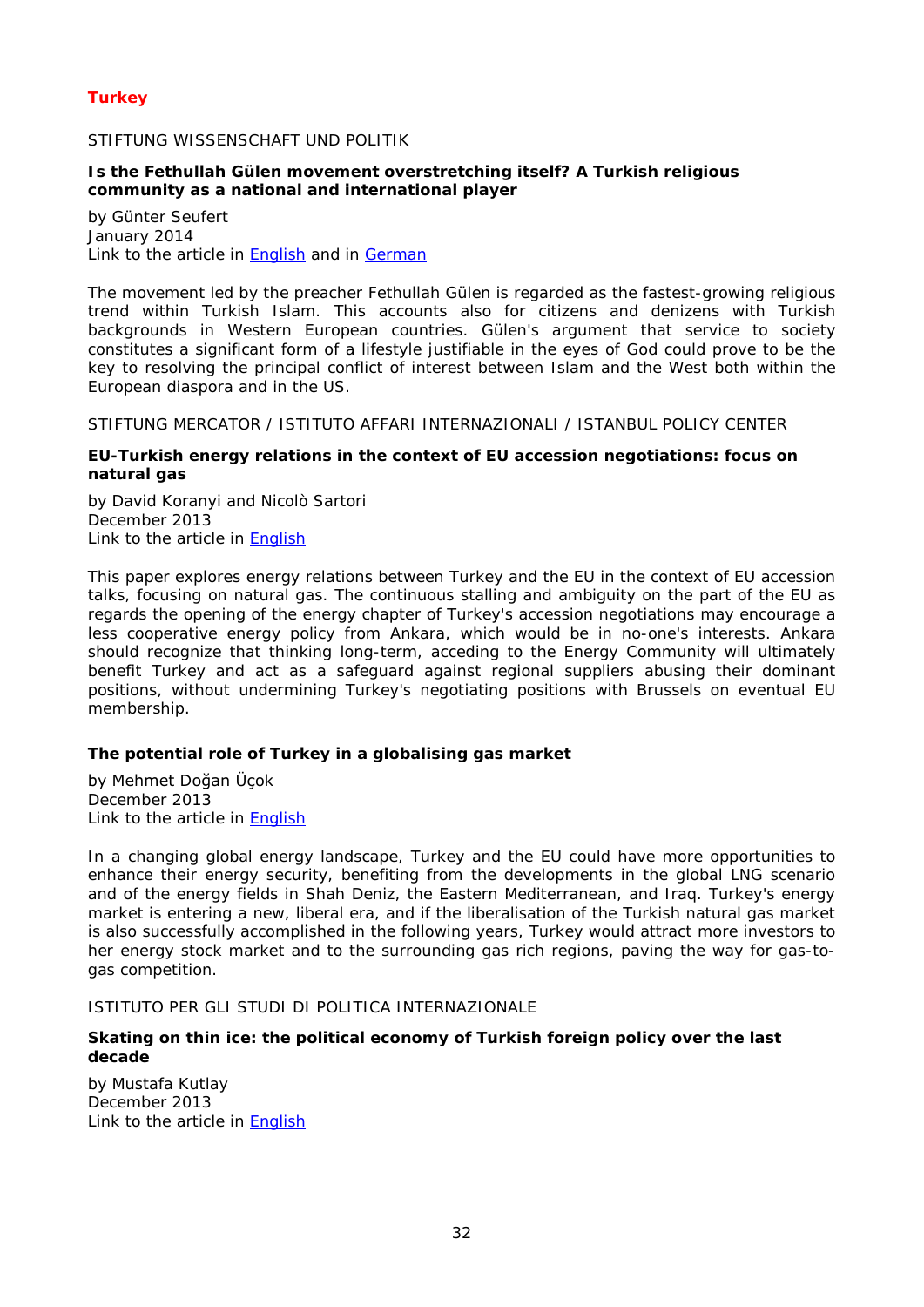The aim of this paper is to discuss the economic drivers of Turkish foreign policy with reference to two main challenges: first, to protect its trade and investment links with Middle East and North African countries in a turbulent post-Arab Spring era, and second to address domestic political economy challenges, with the middle-income and illiberal democracy traps in particular posing real tests for Turkey's regional power strategy over the next decade. In this context, the paper argues that a short supply of foreign policy pragmatism and domestic reconciliation may cause Turkey to operate well below the efficient frontier in both realms.

### <span id="page-32-0"></span>**Turkey after the Arab uprisings: difficulties of hanging on in there**

by Meliha Benli Altunışık December 2013 Link to the article in [English](http://www.ispionline.it/sites/default/files/pubblicazioni/analysis_223_2013_0.pdf)

In the early days of the Arab uprisings, Turkey was seen as the "winner". Yet after more than two years Turkey has lost most of its lucrative economic relations with the region, begun to experience crisis in its relations with several regional countries, and more significantly so far has failed to achieve its foreign policy goals. The papers aims to analyse Turkey's significant challenges to its foreign policy in the Middle East after the Arab uprisings.

<span id="page-32-1"></span>ECONOMIC POLICY RESEARCH FOUNDATION OF TURKEY / INTERNATIONAL POLICY AND LEADERSHIP INSTITUTE

# <span id="page-32-2"></span>**The outlook for EU-Turkey relations**

by Nilgün Arısan Eralp January 2014 Link to the article in [English](http://www.tepav.org.tr/upload/files/1390554733-6.The_Outlook_for_EU_Turkey_Relations.pdf) and in [French](http://www.tepav.org.tr/upload/files/haber/1390555262-3.Quelles_Perspectives_pour_la_Relation_Turquie_UE.pdf)

In this brief the author assesses the current state of Turkey – EU relations fifty years after the signing of the Ankara agreement of 1963, which established the legal basis for Turkey's relations with the EU. In particular, the author analyses the status of Turkey's EU accession negotiations from both a Turkish and EU perspective and outline both positive recent developments and potential stumbling blocks in Turkey's bid for accession.

# <span id="page-32-3"></span>*Mediterranean*

<span id="page-32-4"></span>THE GERMAN MARSHALL FUND OF THE US / ISTITUTO AFFARI INTERNAZIONALI

### <span id="page-32-5"></span>**The evolving role of the Adriatic space in the Mediterranean: challenges and opportunities**

by Emilio Cocco December 2013 Link to the article in [English](http://www.gmfus.org/wp-content/blogs.dir/1/files_mf/1386086517Cocco_AdriaticSpace_Nov13_web.pdf)

The forces that have historically split the Adriatic basin into separate spaces of national sovereignty and regional integration are still at work today, and the future of the region will depend on two different geopolitical dynamics: further European integration, and EU efforts to stabilise the whole Mediterranean region. Without a simultaneous orientation toward Europe and the rest of the Mediterranean, the Adriatic Sea will not be able to perform its inter-locking role and will run the risk of progressive marginalization.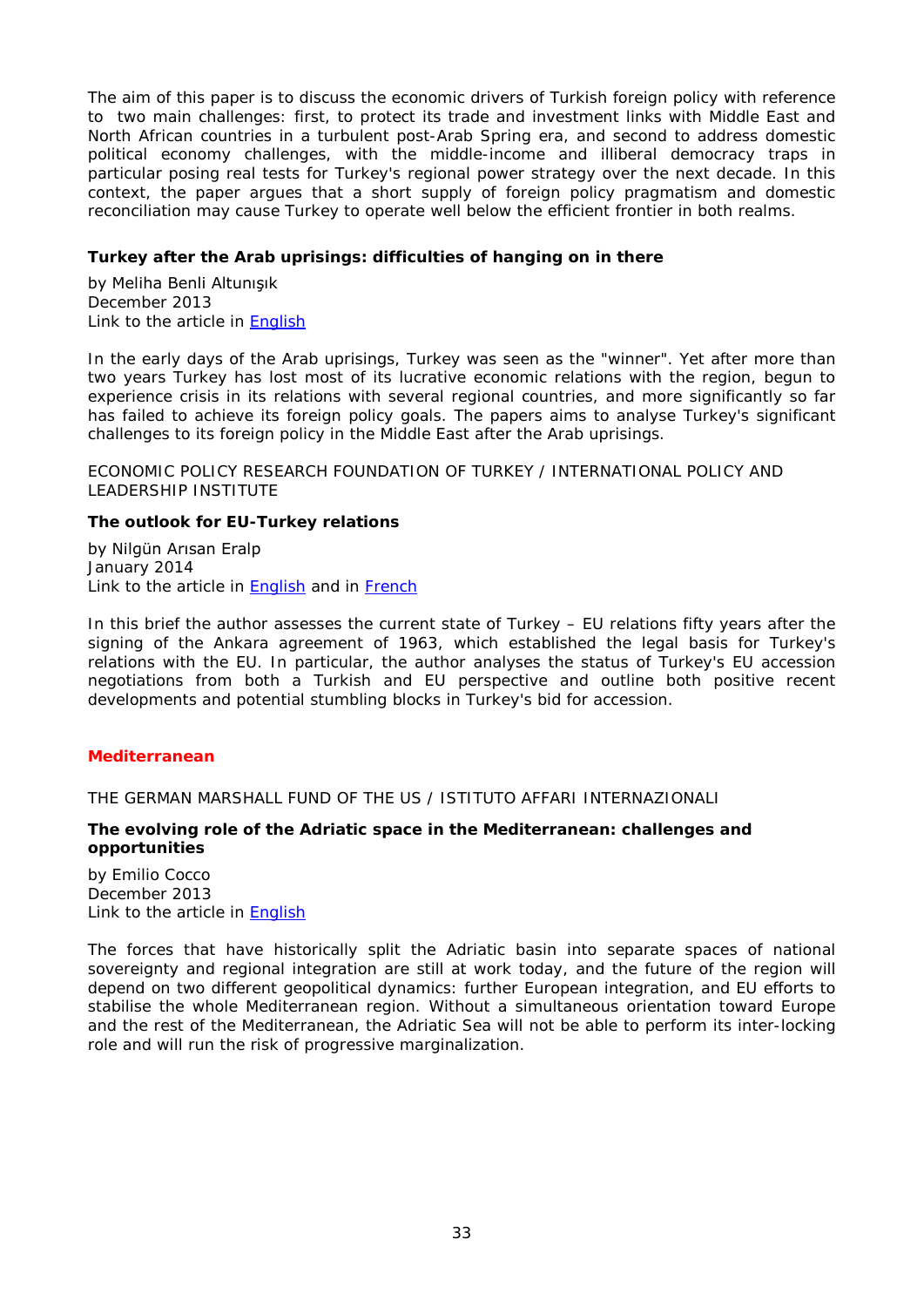# <span id="page-33-0"></span>*Arab countries*

#### <span id="page-33-1"></span>CENTRE FOR EUROPEAN REFORM

### <span id="page-33-2"></span>**Running into the sand? The EU's faltering response to the Arab revolutions**

by Edward Burke December 2013 Link to the article in [English](http://www.cer.org.uk/sites/default/files/publications/attachments/pdf/2013/esy_eb_arab_18dec13-8216.pdf)

Since the Arab Spring, the EU's response has produced limited results, this paper says. A pragmatic approach to reform in the southern neighbourhood is needed, so that the EU takes account of the different circumstances in each of the countries. The EU should invest in civil service reform, education, judicial reform, a regional free-trade agreement, and building security relations across the region.

#### <span id="page-33-3"></span>CARNEGIE

#### <span id="page-33-4"></span>**Tehran calling: understanding a new Iranian leadership**

by Cornelius Adebahr January 2014 Link to the article in **English** 

After years of tension, sanctions, and deadlocked negotiations, Hassan Rouhani, Iran's relatively moderate new president, has provided an opening for improved relations between the Islamic Republic and the West. While Rouhani has not ushered in a new Iran, Tehran has adopted a more conciliatory tone on its nuclear program since he took office. This shift is more than just talk, but the West will have to carefully calibrate its response to determine whether Rouhani's changed rhetoric signals the beginning of a new direction for Iran.

### <span id="page-33-5"></span>ROYAL UNITED SERVICES INSTITUTE

#### <span id="page-33-6"></span>**An uncertain future: regional responses to Iran's nuclear programme**

by Shashank Joshi and Michael Stephens December 2013 Link to the article in **English** 

This report, based on interviews with policy elites in the Middle East, assesses regional perspectives towards ongoing nuclear diplomacy with Iran, as well as potential responses to a breakdown of negotiations and subsequent nuclearisation. The November 2013 interim agreement is a significant breakthrough. But it is not universally seen as a guarantee against Iranian acquisition of nuclear weapons, and there remains a real possibility that the process could soon break down, leaving Iran free to resume its efforts to acquire the key elements of a nuclear capability.

### <span id="page-33-7"></span>*Syria*

<span id="page-33-8"></span>THE FINNISH INSTITUTE OF INTERNATIONAL AFFAIRS

# <span id="page-33-9"></span>**The failure of the security paradigm in Syria: the human security perspective**

by Ari Kerkkänen January 2014 Link to the article in [English](http://www.fiia.fi/assets/publications/wp79.pdf)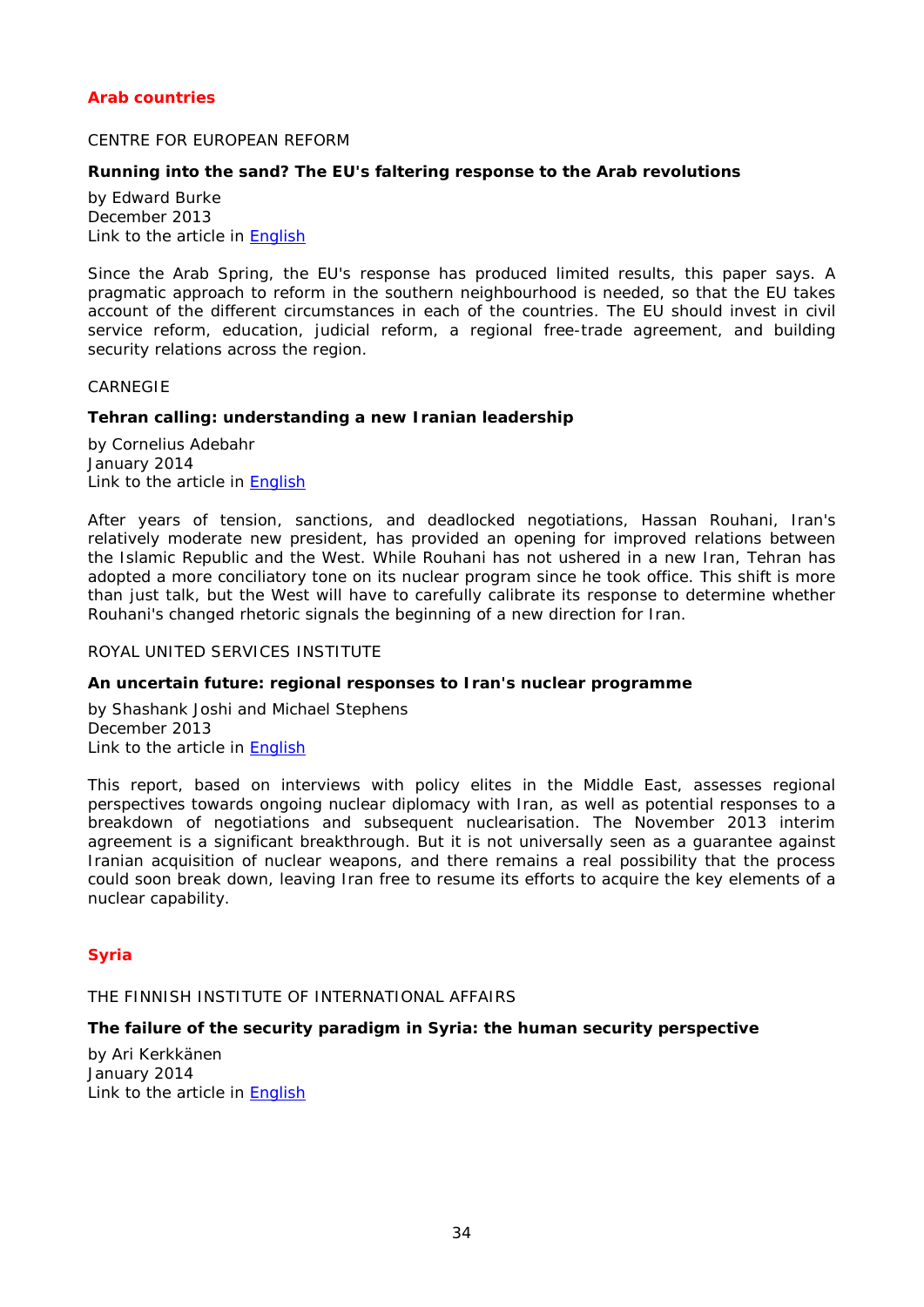The main argument of this paper is that human security principles can be the cornerstones of state security, potentially preventing, mitigating, and remedying security issues within a state that could lead to societal upheaval. The analysis demonstrates that the security paradigm exercised in Syria has led to a double failure in which human insecurity has resulted in turmoil for ordinary people and has shattered the authoritarian governance. Consequently, rebuilding of security sectors must be based on the principles of human security, not only in Syria but also in the Arab world at large.

### <span id="page-34-0"></span>INTERNATIONAL CENTRE FOR COUNTER-TERRORISM

### <span id="page-34-1"></span>**Dealing with European foreign fighters in Syria: governance challenges & legal implications**

by Edwin Bakker, Christophe Paulussen and Eva Entenmann December 2013 Link to the article in **English** 

The number of European foreign fighters with a jihadist political agenda participating in the Syrian civil war has increased exponentially over the past months and has become an evergrowing concern for European policymakers. The authors examine some of the challenges, as well as possible strategies and legal mechanisms available for European policymakers to address the foreign fighters phenomenon.

<span id="page-34-2"></span>STIFTUNG MERCATOR / ISTITUTO AFFARI INTERNAZIONALI / ISTANBUL POLICY CENTER

# <span id="page-34-3"></span>**The EU and Turkey's asylum policy in light of the Syrian crisis**

by Juliette Tolay January 2014 Link to the article in [English](http://www.iai.it/pdf/GTE/GTE_PB_10.pdf)

Recently, Turkey adopted law on foreigners, which contrasts with the EU's slow-paced moves towards standardizing asylum policies and its restrictive approaches towards Syrian refugees. Turkey and the EU could work together on refugee policy in general, and on the Syrian refugee crisis in particular. At the core of this reassessment of asylum practices is the need to take seriously the concept of solidarity, meaning solidarity among EU member states, solidarity with countries hosting large numbers of refugees in the region, and, most importantly, solidarity with the refugees themselves.

### <span id="page-34-4"></span>*South America*

### <span id="page-34-5"></span>BARCELONA CENTRE FOR INTERNATIONAL AFFAIRS

# <span id="page-34-6"></span>**Brasil, las cumbres iberoamericanas y el papel de España en América Latina**

by Celestino del Arenal December 2013 Link to the article in [Spanish](http://www.cidob.org/en/content/download/37956/592652/file/DOCUMENTOS_WEB_AMERICA+LATINA_39_DEL+ARENAL+DEF.pdf)

The paper analyses implications for the role of Spain in Latin America in the light of the emergence of Brazil as one of the key regional powers. The decline of the influence of the traditional powers resulted in the growing presence of new extra-regional actors and the greater autonomy and diversification of foreign policy of individual countries.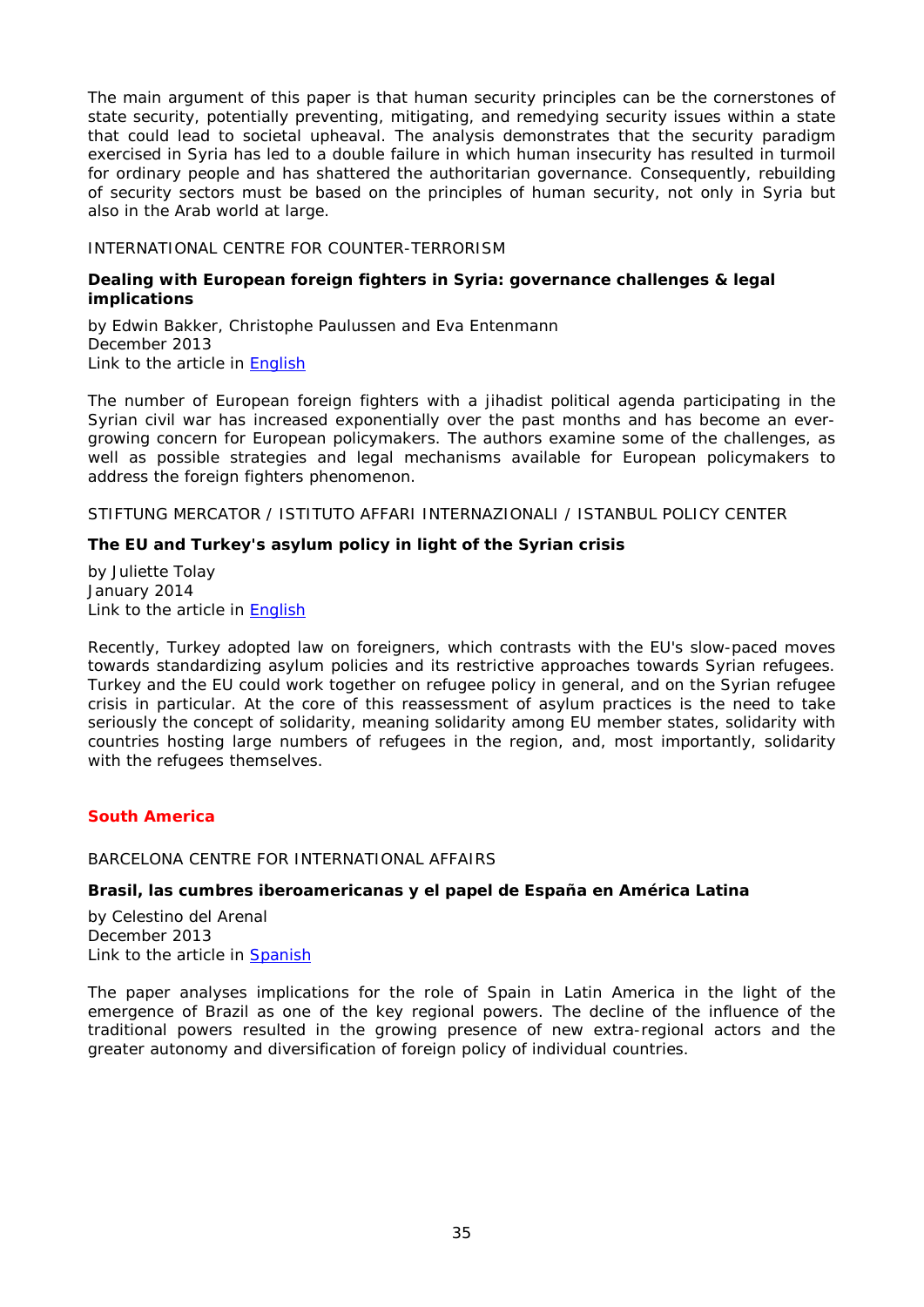# <span id="page-35-0"></span>*Africa*

### <span id="page-35-1"></span>THE POLISH INSTITUTE OF INTERNATIONAL AFFAIRS

#### <span id="page-35-2"></span>**Return to the future: France's new flirtation with afro-realism**

by Nathan Dufour January 2014 Link to the article in [English](http://www.pism.pl/files/?id_plik=16164)

France's latest bout of interventionism in Africa in 2013 (Mali, Central African Republic) has led to harsh internal public scrutiny of Françafrique and its strategic rationale. France's continued economic and security role in Sub-Saharan areas is out of step with its limited ability to sustain a standalone approach. To answer this shortfall, France appears more than ever committed to a multi-lateralisation of its actions. Its approach is likely to strengthen Africa's status as a focus of the CSDP and may push Poland to reflect on its own interests in that part of the world.

# <span id="page-35-3"></span>*Asia*

### <span id="page-35-4"></span>STIFTUNG WISSENSCHAFT UND POLITIK

<span id="page-35-5"></span>**Regional cooperation for financial and exchange rates stability in East Asia. Extending existing currency swap agreements without the linkage to an IMF program and creating the East Asian version of the Special Drawing Rights**

by Kenichi Shimizu December 2013 Link to the article in [English](http://www.swp-berlin.org/fileadmin/contents/products/arbeitspapiere/WP_FG7_2013_01_Dezember_Kenichi_Shimizu.pdf)

Facing the continuing European sovereign debt crisis, East Asia has restarted to strengthen regional frameworks for financial and exchange rates stability. It makes it the second example for financial regionalism, after Europe. This research analyses possible further developments of East Asian financial regionalism and evaluates its influence on the global financial system and the Euro-system comparing the three systems with macroeconomic statistics and market data.

### <span id="page-35-7"></span><span id="page-35-6"></span>*China*

THE GERMAN MARSHALL FUND OF THE US

#### <span id="page-35-8"></span>**The modern silk road: one way or another?**

by Ussal Sahbaz January 2014 Link to the article in [English](http://www.gmfus.org/wp-content/blogs.dir/1/files_mf/1390849844Sahbaz_ModernSilkRoad_Jan14.pdf)

Given the over-congestion of the Chinese ports, rail freight emerges as a critical logistical alternative to support China's growing trade with Europe. The authors discuss alternative corridors along the Modern Silk Road to connect China to Europe aiming for a comprehensive network of railways. In order to reap the multiple benefits of the connection, the international community should have a clear road-map to engage all relevant actors, in particular the private sector, in a productive dialogue to set project policy priorities by assessing major bottlenecks and to build institutional capacity.

### <span id="page-35-9"></span>STIFTUNG WISSENSCHAFT UND POLITIK

### <span id="page-35-10"></span>**China's trade policy. Dominance without the will to lead**

by Hanns Günther Hilpert January 2014 Link to the article in [English](http://www.swp-berlin.org/fileadmin/contents/products/research_papers/2014_RP01_hlp.pdf) and in [German](http://www.swp-berlin.org/fileadmin/contents/products/studien/2013_S22_hlp.pdf)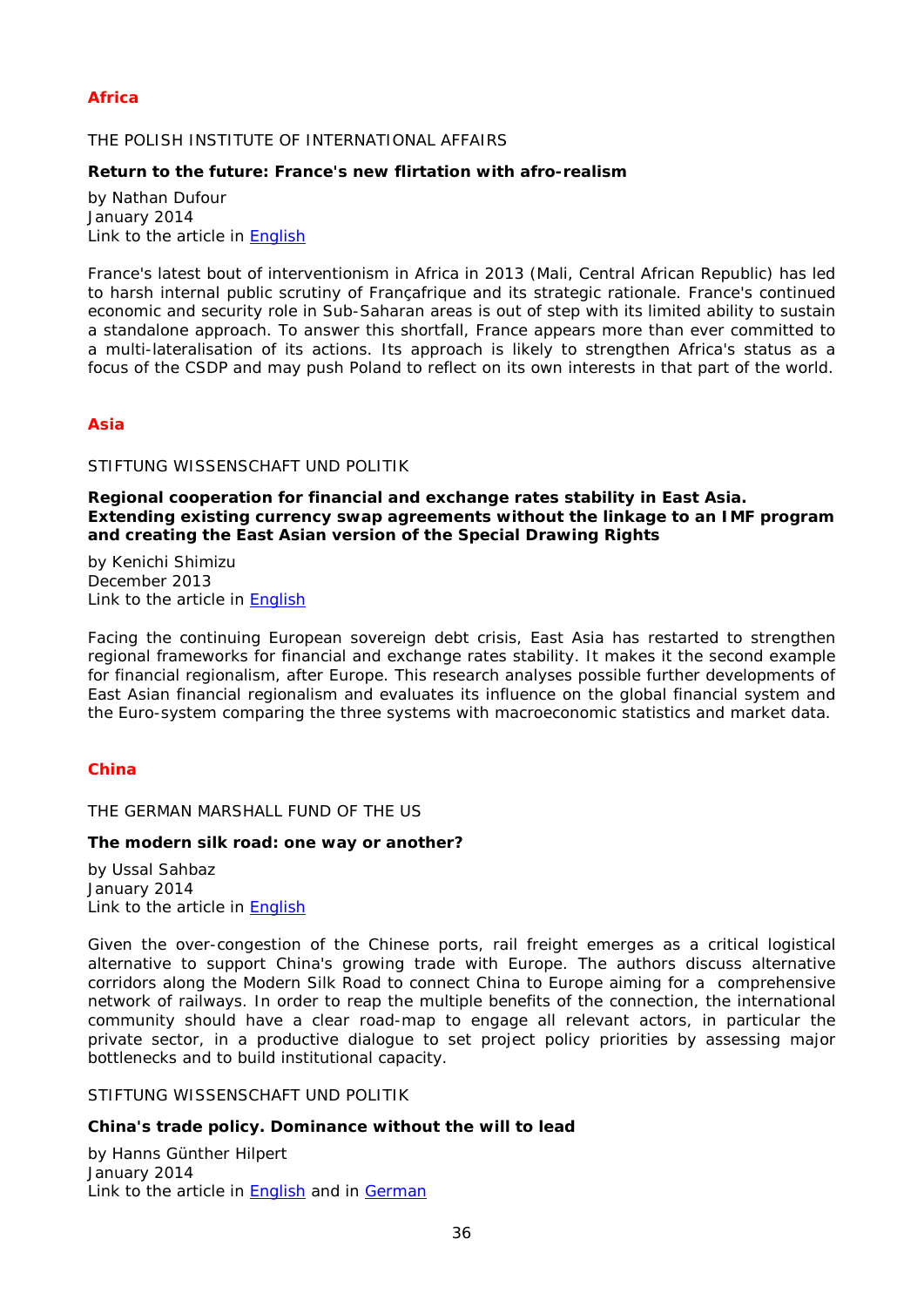The increasing complexity of China's leadership role in international trade politics can be attributed to the influence of variety of actors. Central government agencies as well as regional and business interest groups determine the course of negotiating and implementation processes. Germany and the EU should continue with the strategic objective of integrating China into the rule-based world trade system as multilateral negotiations under the auspices of the WTO offer the best chances of opening Chinese markets, and improving the enforcement of non-discrimination, transparency and rule of law.

### <span id="page-36-0"></span>THE POLISH INSTITUTE OF INTERNATIONAL AFFAIRS

#### <span id="page-36-1"></span>**China's new silk road diplomacy**

by Justyna Szczudlik-Tatar December 2013 Link to the article in [English](http://www.pism.pl/files/?id_plik=15818)

The author argues that, due to domestic rationales, China's foreign policy focuses on its neighbourhood, in particular its Central and Southeast Asia border states in what is called "new silk road" diplomacy. Nevertheless, reinvigoration of its Western Development Policy is a window of opportunity for Poland. The establishment in Gansu province of the Lanzhou New Area— the first state-level development zone in northwest China— could become a bridgehead for a Polish economic presence in this part of China, or even a springboard for Poland's "Go West China" strategy.

<span id="page-36-2"></span>EUROPEAN COUNCIL ON FOREIGN RELATIONS / ASIA CENTRE

#### <span id="page-36-3"></span>**Law and power in Xi's China**

by François Godement December 2013 Link to the article in [English](http://ecfr.eu/page/-/China_Analysis_Law_and_Power_in_Xis_China_December2013.pdf)

This document features a series of articles covering the domestic politics in China: Hugo Winkler on the constitutional government controversy and China's decision to opt for socialism and Jérôme Doyon on the relationship between China's president, Xi Jinping and a group of descendants of Maoist leaders known as the *princelings.* Marc Julienne explains the role of a special informal process *shuanggui* that falls outside of the legal framework. Finally, Tanguy Lepesant explores democracy, influence, and political infighting in Taiwan.

#### <span id="page-36-4"></span>FRIDE

### <span id="page-36-5"></span>**China's economic engagement in the Middle East and North Africa**

by Ted Liu January 2014 Link to the article in [English](http://www.fride.org/download/PB_173_China_economic_engagement_in_MENA.pdf)

Over the past decade, China has been increasing its economic involvement in the Middle East and North Africa (MENA), evolving from its dependence on the energy trade to much broader commercial engagement. With its "going global" strategy as a recipe for growth, Beijing became more active diplomatically in order to advance its interests in the region. In turn, with China's stature growing, some MENA countries progressively see Beijing as an additional partner to the region's traditional ties with the U.S. and Europe.

### <span id="page-36-6"></span>EUROPEAN INSTITUTE FOR ASIAN STUDIES

### <span id="page-36-7"></span>**Central and Eastern Europe's courtship with China: Trojan horse within the EU?**

by Richard Turcsányi January 2014 Link to the article in **English**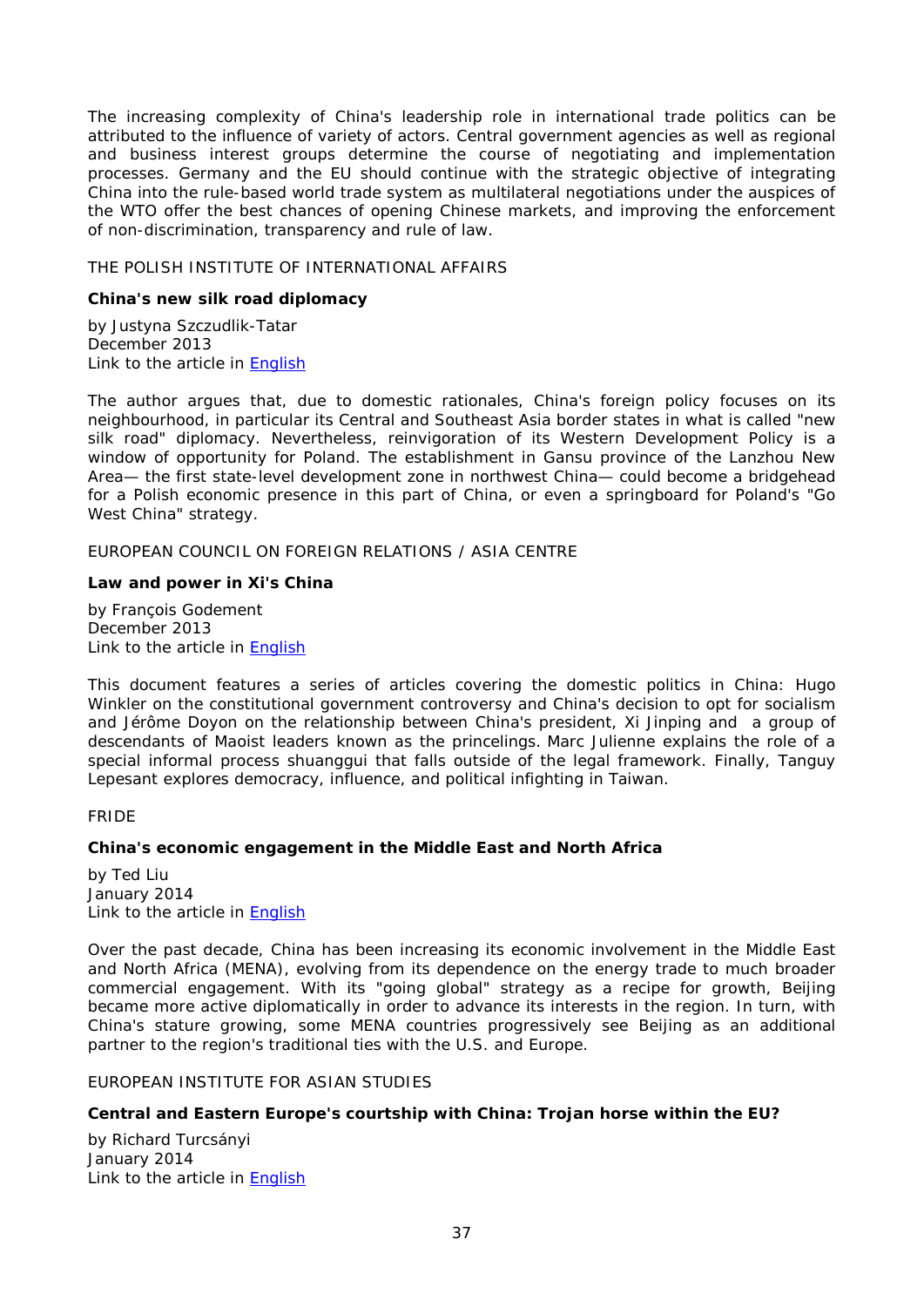Relations between China and 16 Central and Eastern European countries are developing rapidly in recent years, with the opening-up of a new 16+1 platform, the establishment of annual summits and further specialised forums, this paper says. It has been argued to supposedly affect the united stance of the EU in the conduct of its foreign policy. Richard Turcsányi's analysis focusing on perspectives of China, CEE countries, and the EU, argues that there is nothing substantive in this relation which would go against the EU.

### <span id="page-37-0"></span>EUROPEAN CENTRE FOR INTERNATIONAL POLITICAL ECONOMY

### <span id="page-37-1"></span>**The internationalization of the renminbi and the rise of a multipolar currency system**

by Miriam Campanella January 2014 Link to the article in **English** 

In this paper, China's acceleration of renminbi internationalization is examined. The growth of renminbi-based trade and settlements has made it Asia's new reference currency, surpassing the US dollar. As a reference currency of necessity or choice, the emergence of the renminbi in Asia is set to weaken the current global dominance of the US dollar. In conclusion, the paper makes the case that the growth of the renminbi as an international currency could generate a multipolar currency system that balances and distributes responsibilities in a better way than the current currency regime.

#### <span id="page-37-2"></span>*Development and cooperation*

#### <span id="page-37-3"></span>THE FINNISH INSTITUTE OF INTERNATIONAL AFFAIRS

# <span id="page-37-4"></span>**The post-2015 agenda and the EU: faltering in the global development partnership?**

by Marikki Stocchetti December 2013 Link to the article in [English](http://www.fiia.fi/assets/publications/bp147.pdf)

In the ongoing consultation process on the post-2015 development policy, the UN aims to replace the traditional conventional donor-recipient approach with an enhanced development partnership that goes well beyond traditional development assistance. This change has not been reflected in the European Commission proposal still favouring the old approach focusing on domestic policies rather than presenting present a comprehensive analysis of the current Millennium Development Goal on a global partnership.

#### <span id="page-37-5"></span>STIFTUNG WISSENSCHAFT UND POLITIK

#### <span id="page-37-6"></span>**Including security in the post 2015 development goals. Germany could play an active role**

by Carlos Domínguez December 2013 Link to the article in [English](http://www.swp-berlin.org/fileadmin/contents/products/comments/2013C39_doz.pdf)

The discussion on the "post-2015 agenda" has raised the issue of whether – and how – security, peace, and development concerns can be linked together. To engage in this negotiation process and take advantage of its strategic partnerships with countries outside NATO or the EU, the German government should take into account four proposals that may help to identify common ground: talk about the notion of "protecting achievements"; refer to "external stressors"; discuss means and goals jointly; and analyse concrete implications for the institutional architecture.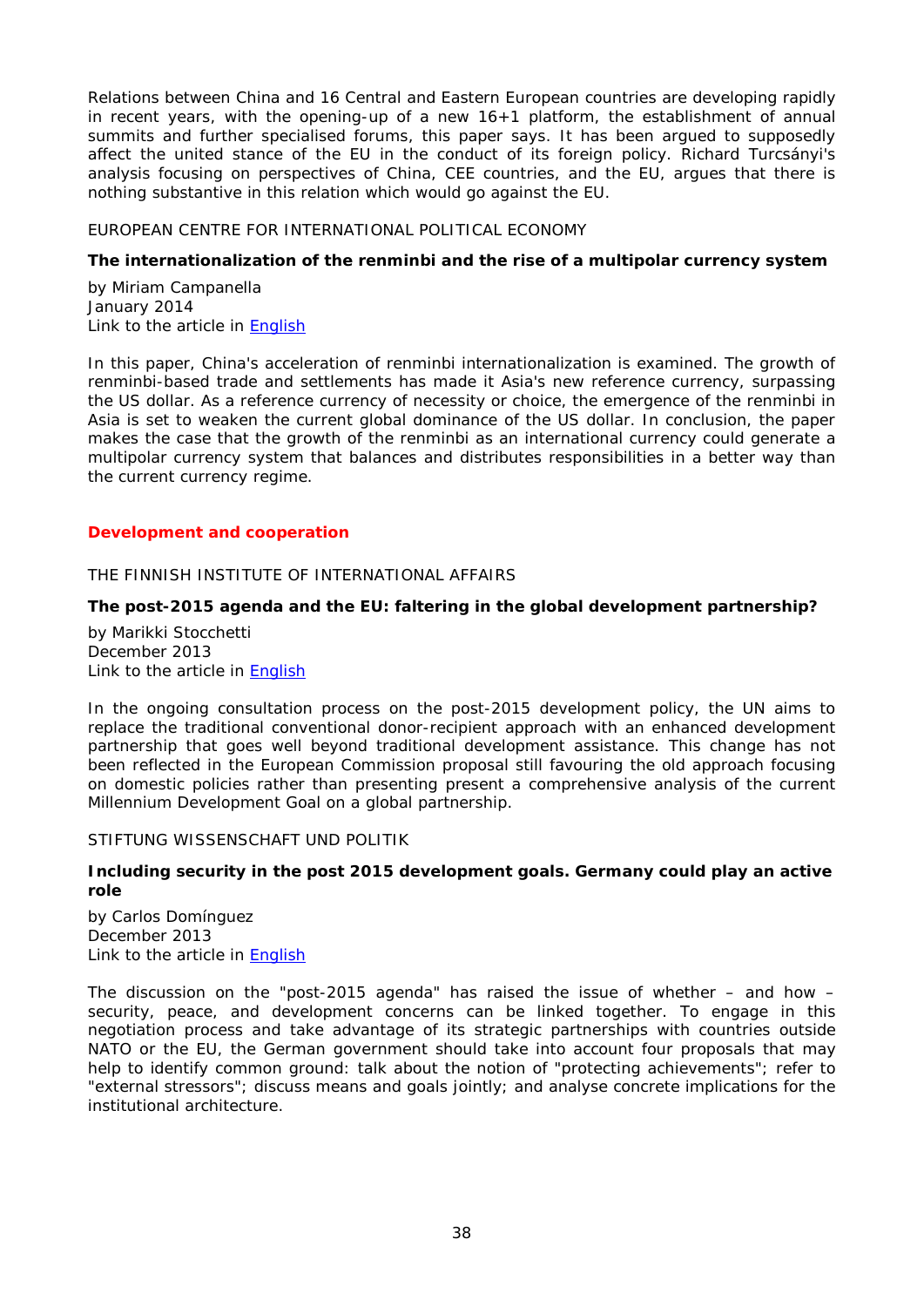# <span id="page-38-0"></span>**SPECIAL FOCUS - DEFENCE**

#### <span id="page-38-1"></span>THE POLISH INSTITUTE OF INTERNATIONAL AFFAIRS

### <span id="page-38-2"></span>**The future of the European defence industry after the December summit: ten Polish priorities**

by Paulina Zamelek December 2013 Link to the article in [English](http://www.pism.pl/files/?id_plik=15951)

This paper argues that current proposals might not reflect the interests of Central and Eastern Europe, as the EU's ambitious plans for strengthening the European Defence Technological and Industrial Base are discordant with the current level playing field across Europe. They identify ten main priorities for the Polish position on the European defence market development.

#### <span id="page-38-3"></span>EU INSTITUTE FOR SECURITY STUDIES

### <span id="page-38-4"></span>**Peacebuilding in 3D: EU and US approaches**

by Eva Gross December 2013 Link to the article in [English](http://www.iss.europa.eu/uploads/media/ChaillotPaper130_Peacebuilding.pdf)

This Paper examines the concept of peacebuilding and the emergence in recent years of a comprehensive approach to conflict management that combines both civilian and military instruments. It highlights the importance of peacebuilding as a foreign policy goal and analyses US and EU approaches to the issue, focusing on the likely future trajectory of transatlantic cooperation in this area.

#### <span id="page-38-5"></span>THE CENTRE FOR EUROPEAN POLICY STUDIES

#### <span id="page-38-6"></span>**National visions of EU Defence Policy - Common denominators and misunderstandings**

by Federico Santopinto, Megan Price, Manuel Muniz, Giovanni Faleg, Joanna Dobrowolska-Polak, Alessandro Marrone and Christian Würzer December 2013 Link to the article in [English](http://www.ceps.be/ceps/dld/8706/pdf)

This study analyses how seven prominent member states (France, UK, Germany, Italy, Poland, Sweden and Spain) see the CSDP as a tool to pursue their own national interests. This more pragmatic approach made it possible to identify the common denominators, misunderstandings and deadlocks in the debate. The main argument is that European defence policy is a vector of individual – indeed self-interested – visions for the member states studied.

#### <span id="page-38-7"></span>CLINGENDAEL

# <span id="page-38-8"></span>**Civil-military capacities for European security**

by Margriet Drent, Kees Homan and Dick Zandee December 2013 Link to the article in **English** 

The report provides analysis of the external–internal security nexus addressing three specific cases: maritime security; border security; and cyber security. Among thirty recommendations, the authors argue for an integrated security strategy through closer coordination between the relevant ministries, and suggest a structural approach for combining civil and military capacities.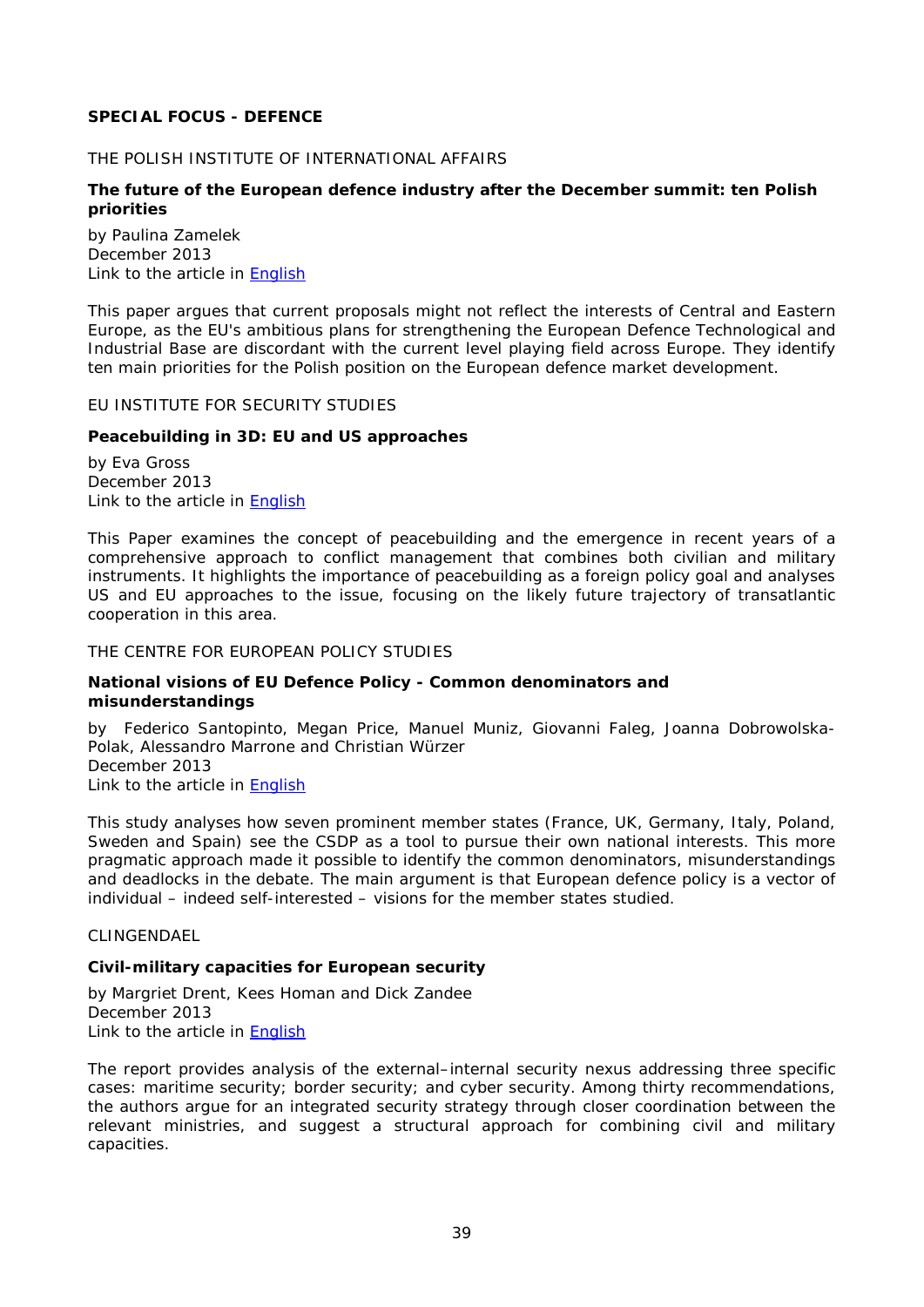# <span id="page-39-0"></span>GEORGE C. MARSHALL - EUROPEAN CENTER FOR SECURITY STUDIES

### <span id="page-39-1"></span>**Smart defense: overcoming hurdles and passing batons**

by António Eugénio December 2013 Link to the article in [English](http://www.marshallcenter.org/mcpublicweb/MCDocs/files/College/F_Publications/occPapers/occ-paper_25-en.pdf)

There is no official running event that combines hurdles with relay races. This may be an apt metaphor for smart defence, where obstacles in capability development and burden sharing are mixed with sovereignty transfer. This does not mean, however, that such a race will not take place in the future. Just like smart defence, one day this approach may become the normal way of doing business within NATO. For now, though, that is unlikely to occur.

#### <span id="page-39-2"></span>INSTITUT EUROPÉEN DES RELATIONS INTERNATIONALES

### <span id="page-39-3"></span>**La guerre des drones : aspects stratégiques et juridiques de la "robotique sécuritaire"**

by Hubert Fabre December 2013 Link to the article in [French](http://www.ieri.be/sites/default/files/filefield/news/IERI%20WP18-Guerre%20des%20drones%20HF-12-2013%20V2.pdf)

The significance of drones has accelerated in the aftermath of the War Against Terrorism, lead by the US. The use of intelligence drones and combat drones raise questions concerning the nature of war and the stability of the international system; their use expose the intrinsic weaknesses of international law.

# <span id="page-39-4"></span>ISTITUTO PER GLI STUDI DI POLITICA INTERNAZIONALE

#### <span id="page-39-5"></span>**Parliamentary of EU foreign and security policy: moving beyond the patchwork?**

by Anna Herranz‐Surrallés January 2014 Link to the article in [English](http://www.ispionline.it/sites/default/files/pubblicazioni/analysis_230_2013.pdf)

This article examines the influence of national parliaments in European foreign and security policy and concludes that instead of a comprehensive and increasing role for these bodies, there is a patchwork of parliamentary oversight at national, supranational and transnational levels. The article concludes with some reflections on the prospects for improving the multilevel parliamentary oversight of the CFSP/CSDP.